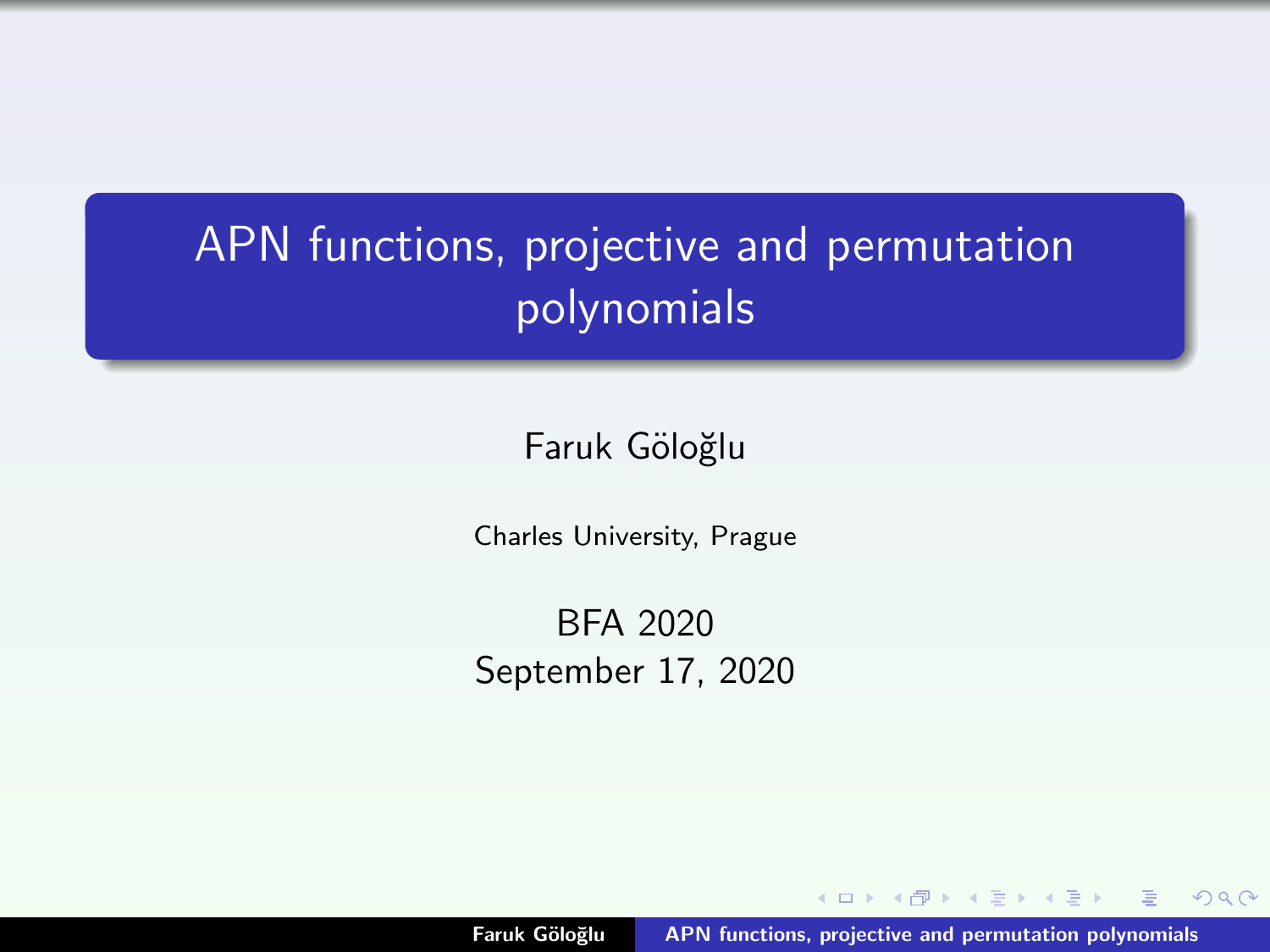#### Setting:

- $Q=2^n, \mathbb{F}=\mathbb{F}_Q$
- $\bullet$  f :  $\mathbb{F} \rightarrow \mathbb{F}$

#### Non-zero derivatives of f

$$
D_A f = \{f(X) - f(X + A) : X \in \mathbb{F}\}
$$

- (even characteristic) APN if  $\#D_Af = \frac{Q}{2}$ , i.e., maximal
- $\bullet$  (odd characteristic) PN if  $\#D_Af = Q$

K ロ ▶ K 御 ▶ K 君 ▶ K 君 ▶ ...

 $2Q$ 

目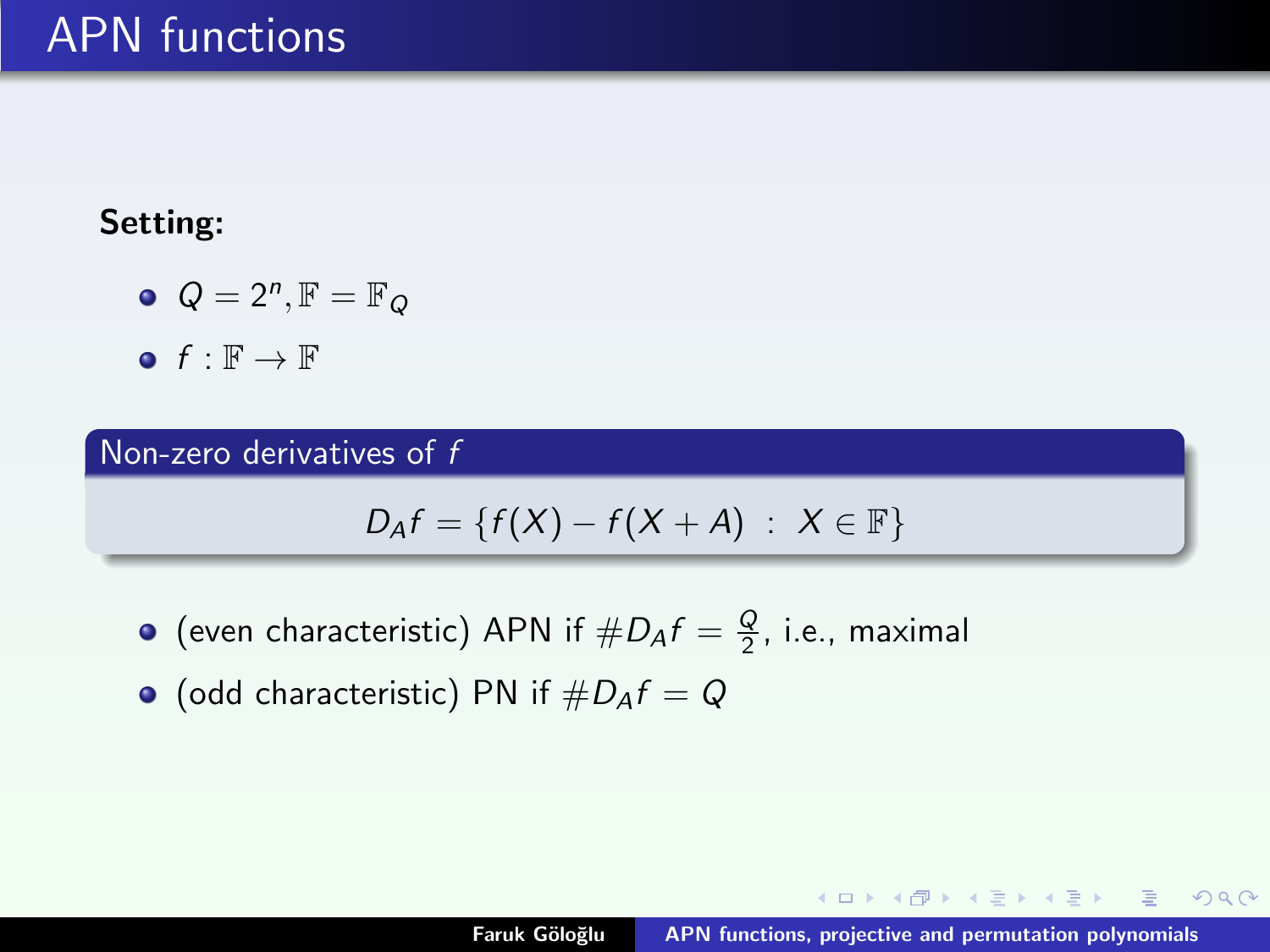| Family    | <b>Monomial</b>                        | <b>Conditions</b> | Proved by |
|-----------|----------------------------------------|-------------------|-----------|
| Gold      | $X^{2^i+1}$                            | $gcd(i, n) = 1$   | Gold      |
| Kasami    | $X^{2^{2i}-2^i+1}$                     | $gcd(i, n) = 1$   | Kasami    |
| Welch     | $x^{2^t+3}$                            | $n = 2t + 1$      | Dobbertin |
| Niho      | $X^{2^t+2^{\frac{t}{2}}-1}$ , t even   | $n = 2t + 1$      | Dobbertin |
|           | $X^{2^t+2^{\frac{3t+1}{2}}-1}$ , t odd |                   |           |
| Inverse   | $x^{2^{2t}-1}$                         | $n = 2t + 1$      | Nyberg    |
| Dobbertin | $x^{2^{4t}+2^{3t}+2^{2t}+2^t-1}$       | $n=5t$            | Dobbertin |

Table: Known infinite families of APN monomials on  $\mathbb{F}_{2^n}$ 

 $\bullet$  n odd: 1-to-1

 $\bullet$  n even: 3-to-1

 $4.60 \times 4.75 \times 4.75$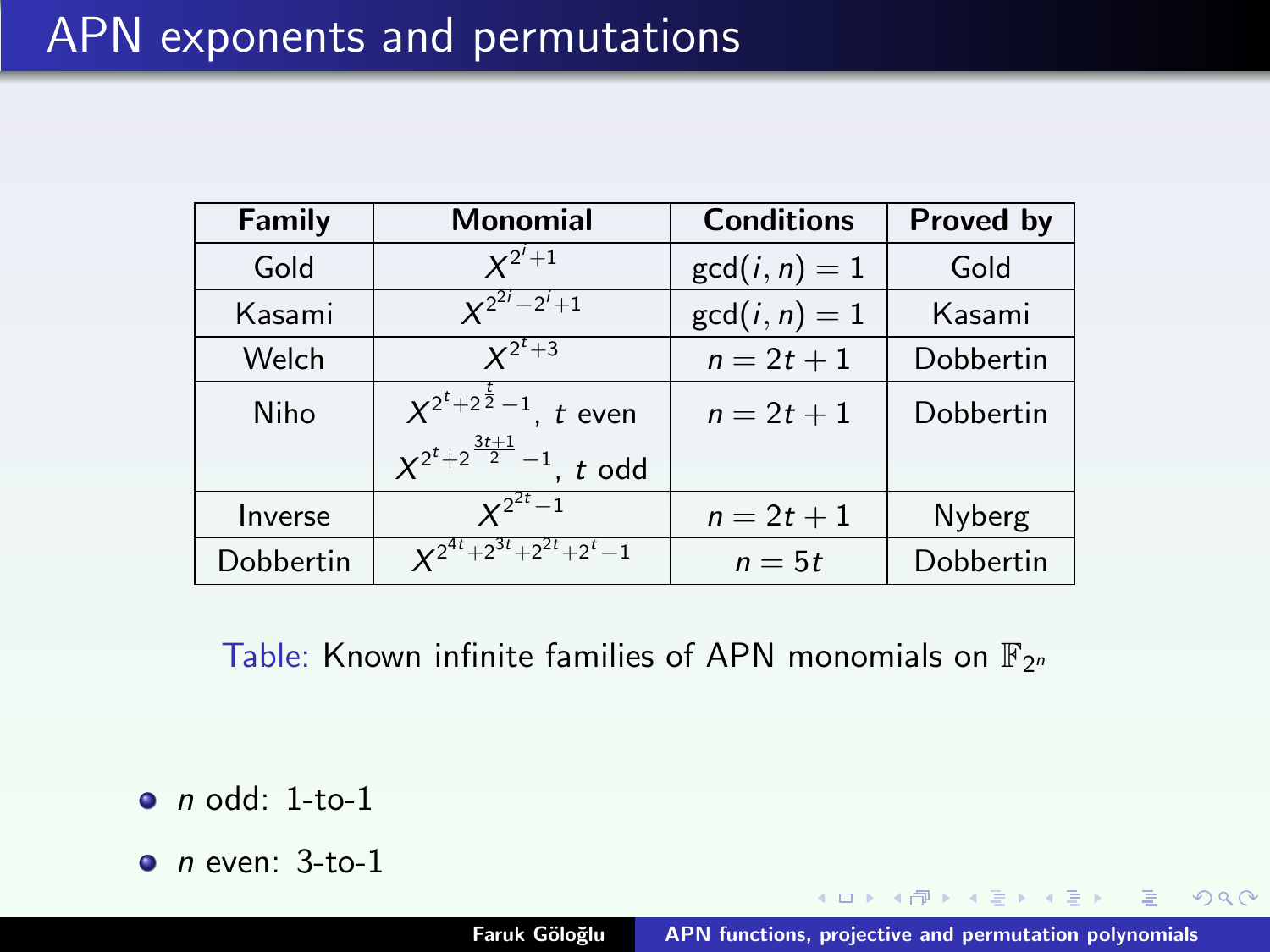### APN permutations

- $\bullet$  Exists for all odd n
- Named "big APN problem" for even *n*
- Exists for  $n = 6$ , the Kim function (Browning-Dillon-McQuistan-Wolfe 2009) on  $\mathbb{F}_{2^6}$

$$
\kappa(X) = X^3 + X^{10} + AX^{24},
$$

where  $A$  is a generator of  $\mathbb{F}_{2^6}^*$ , is *equivalent* to a permutation.

"still big APN problem": Does there exist another APN permutation on even dimensions?

 $\mathcal{A}$   $\overline{\oplus}$   $\mathcal{B}$   $\mathcal{A}$   $\overline{\oplus}$   $\mathcal{B}$   $\mathcal{B}$   $\mathcal{B}$   $\mathcal{B}$   $\mathcal{B}$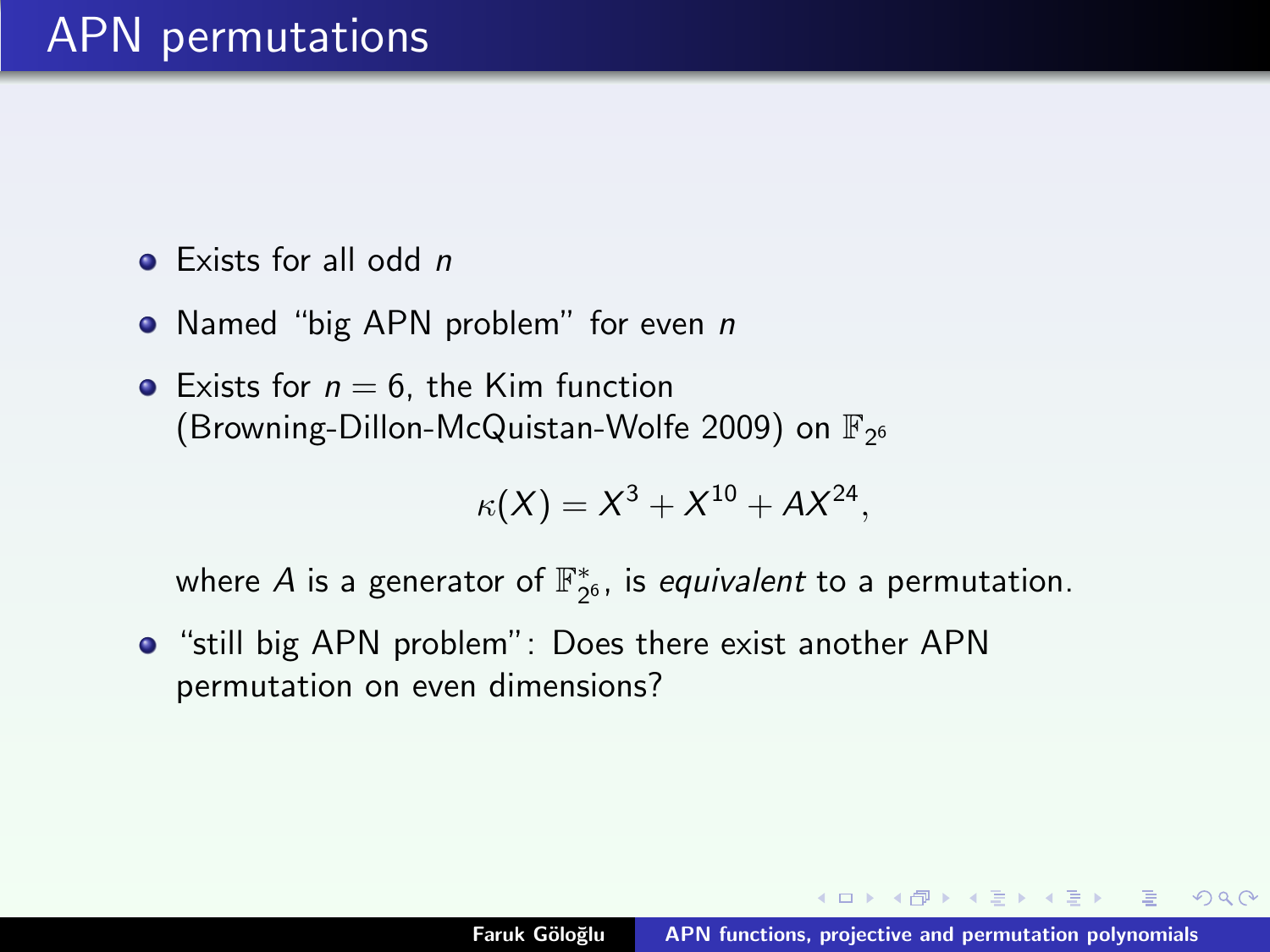#### EA-equivalence

$$
g(X)=L_1(f(L_2(X)))+L_3(X)
$$

#### CCZ-equivalence

Define  $G_f = \{(X, f(X))\}$ . f and g are said to be CCZ-equivalent if  $G_f$  and  $G_g$  are affine-equivalent.

- APN and Walsh properties invariant
- The Kim function  $\kappa$  is CCZ-equivalent to a permutation

**K ロ X イ団 X X ミ X X ミ**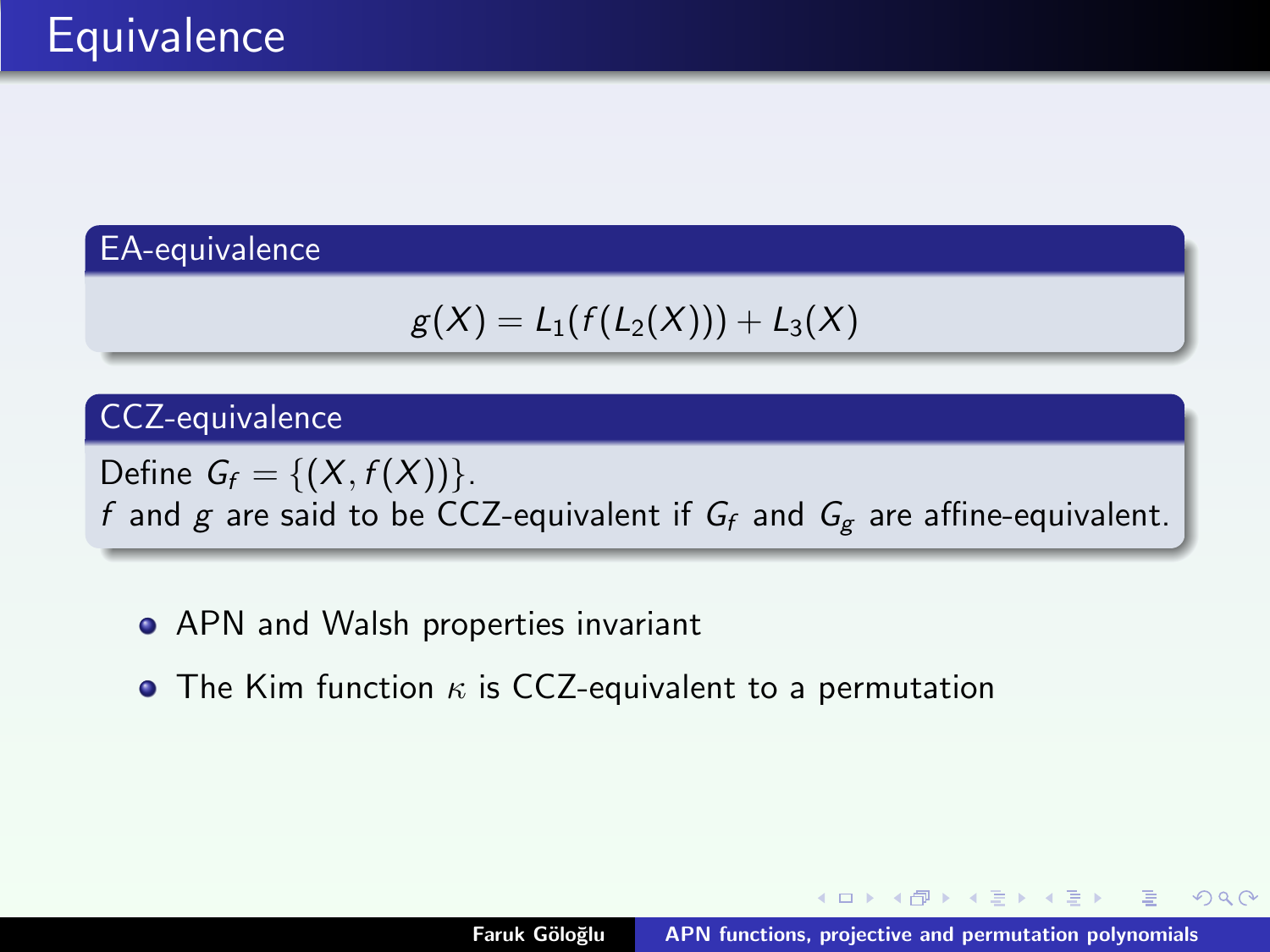#### Walsh transform

The Walsh transform of f

$$
\widehat{f}(A,B)=\sum_{X\in\mathbb{F}}\chi\left(Af(X)+BX\right)
$$

and Walsh zeroes  $WZ_f$  of f is

$$
WZ_f = \{(X, Y) : \hat{f}(X, Y) = 0\} \cup \{(0, 0)\}
$$

where  $\chi(\cdot)=(-1)^{\mathsf{Tr}(\cdot)}.$ 

K ロ ⊁ K 倒 ≯ K ミ ⊁ K ミ ⊁ …

目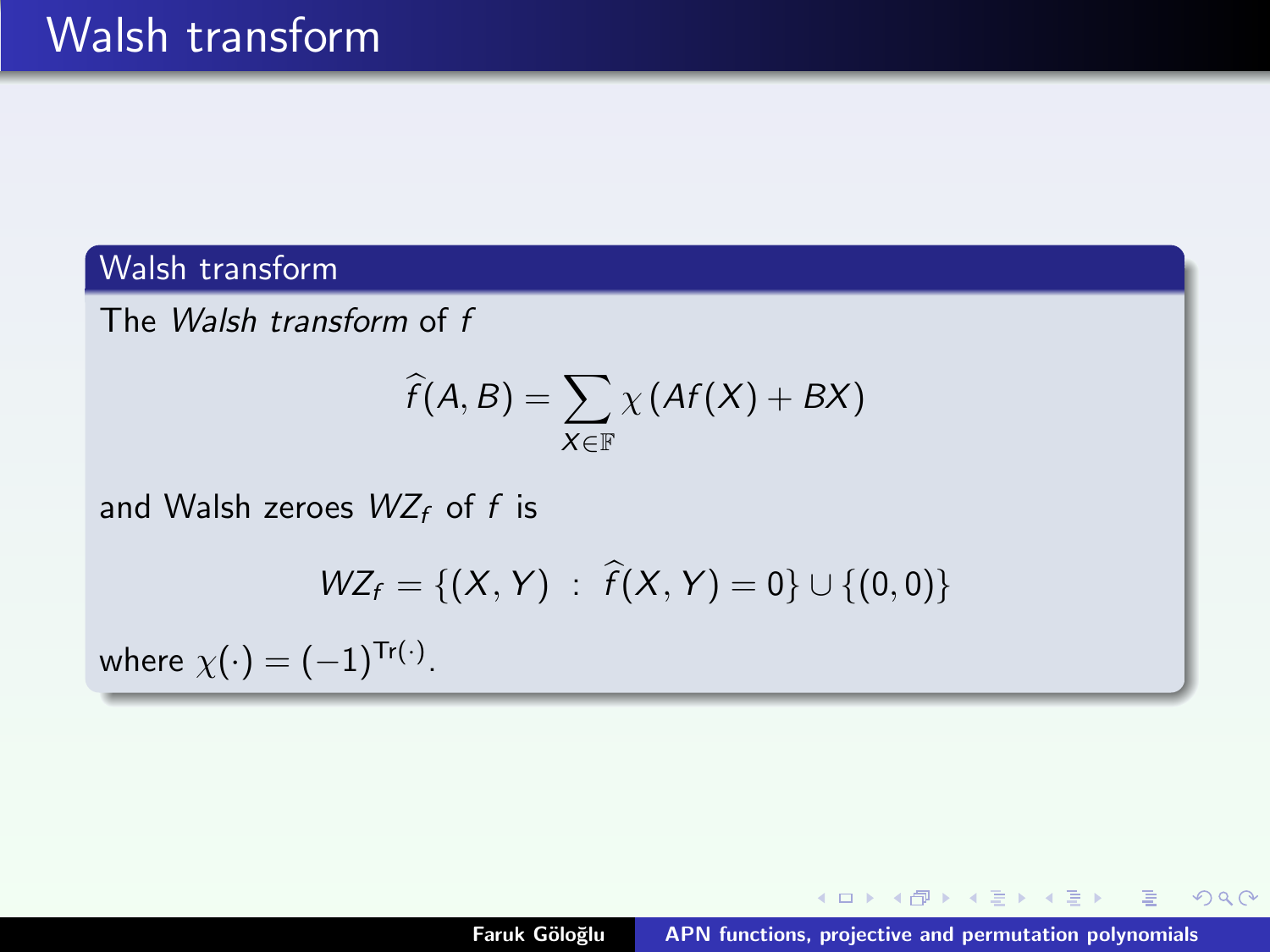#### <span id="page-6-0"></span>Definition

Let  $a_{q+1}, a_q, a_1, a_0 \in \mathbb{F}_{2^m}$  and  $q = 2^i$ . The polynomials of the form

$$
a_{q+1}x^{q+1} + a_qx^q + a_1x + a_0
$$

are called projective polynomials.

S. S. Abhyankar, Projective polynomials, Proceedings of the American Mathematical Society 125 (1997), 16431650.

- Generally  $a_{q+1} \neq 0$  is assumed.
- **A** Number of zeroes:

$$
\{0, 1, 2, 2^{\gcd(i,m)}+1\}.
$$

Antonia W. Bluher: On  $x^{q+1} + ax + b$ . Finite Fields Their Appl. 10(3): 285-305 (2004)

イロメ イ母メ イヨメ イヨメ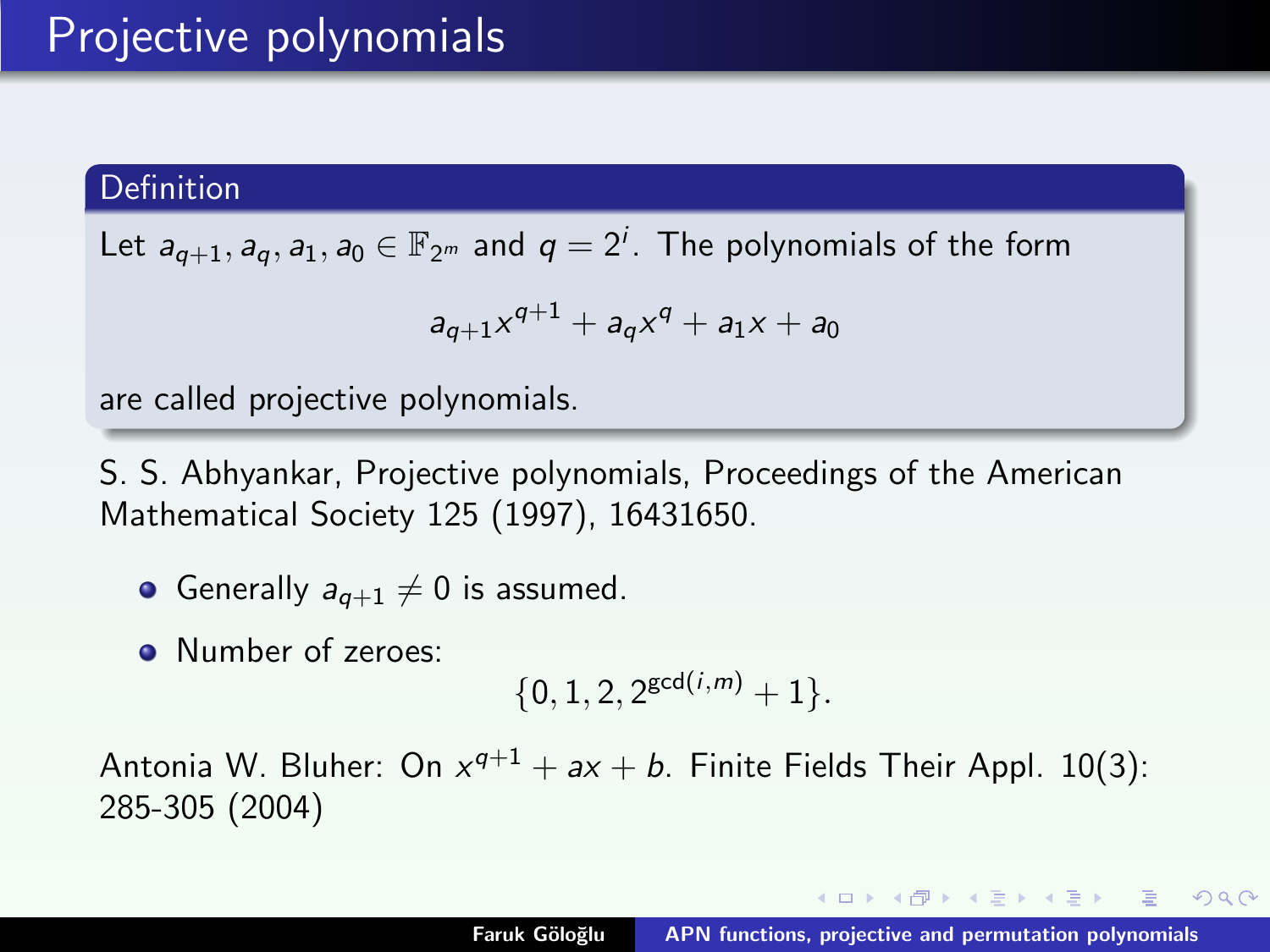### <span id="page-7-0"></span>Projective polynomials

Let  $\mathbb{F} = \mathbb{F}_{2^{2m}}$  and  $\mathbb{K} = \mathbb{F}_{2^m}$ .

**• The vectorial Boolean function** 

 $F: \mathbb{K} \times \mathbb{K} \to \mathbb{K} \times \mathbb{K}$ 

We will set

$$
F(x,y)=[f(x,y),g(x,y)],
$$

with  $q=2^i, r=2^j, i,j\geq 1$ , and

$$
f(x, y) = a_0 x^{q+1} + b_0 x^q y + c_0 x y^q + d_0 y^{q+1},
$$
  

$$
g(x, y) = a_1 x^{r+1} + b_1 x^r y + c_1 x y^r + d_1 y^{r+1}.
$$

- $\bullet$   $f(x, y)$  bivariate q-projective polynomial
- $\bullet$   $F(x, y)$  bivariate  $(q, r)$ -projective polynomial pair

• 
$$
f(x, y) = a_0 x^{q+1} + b_0 x^q y + c_0 x y^q + d_0 y^{q+1} = (a_0, b_0, c_0, d_0)_q
$$
.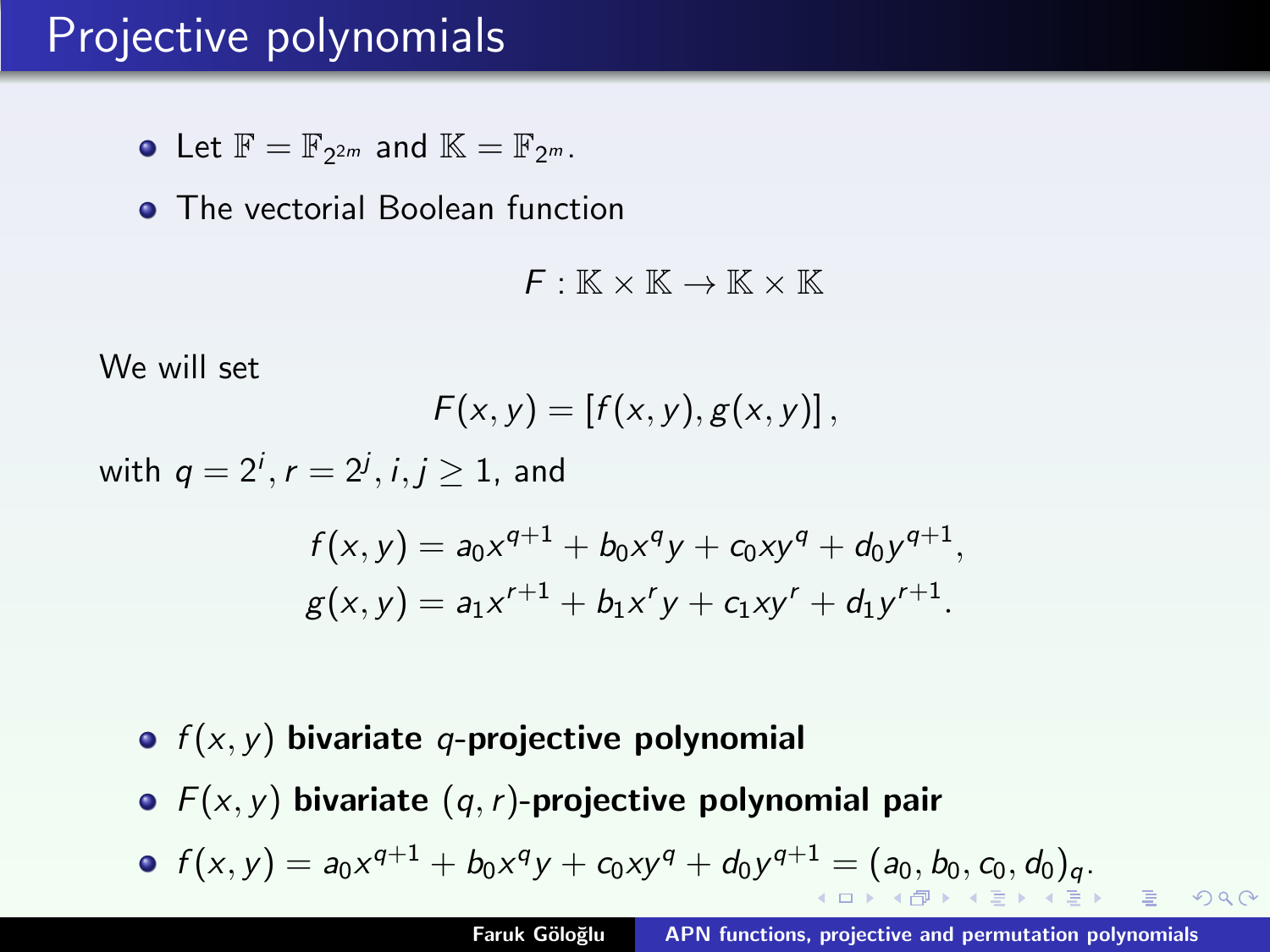<span id="page-8-0"></span>The  $\kappa$  function on  $\mathbb{F}_{2^6}$ , for some  $b \in \mathbb{F}_{2^3}$ :

 $\kappa'(\mathsf{x},\mathsf{y}) = [(0,b,b,b+1)_2, (b,1,0,b)_2]$ 

K ロ ▶ K 御 ▶ K 君 ▶ K 君 ▶ ...

 $299$ 

重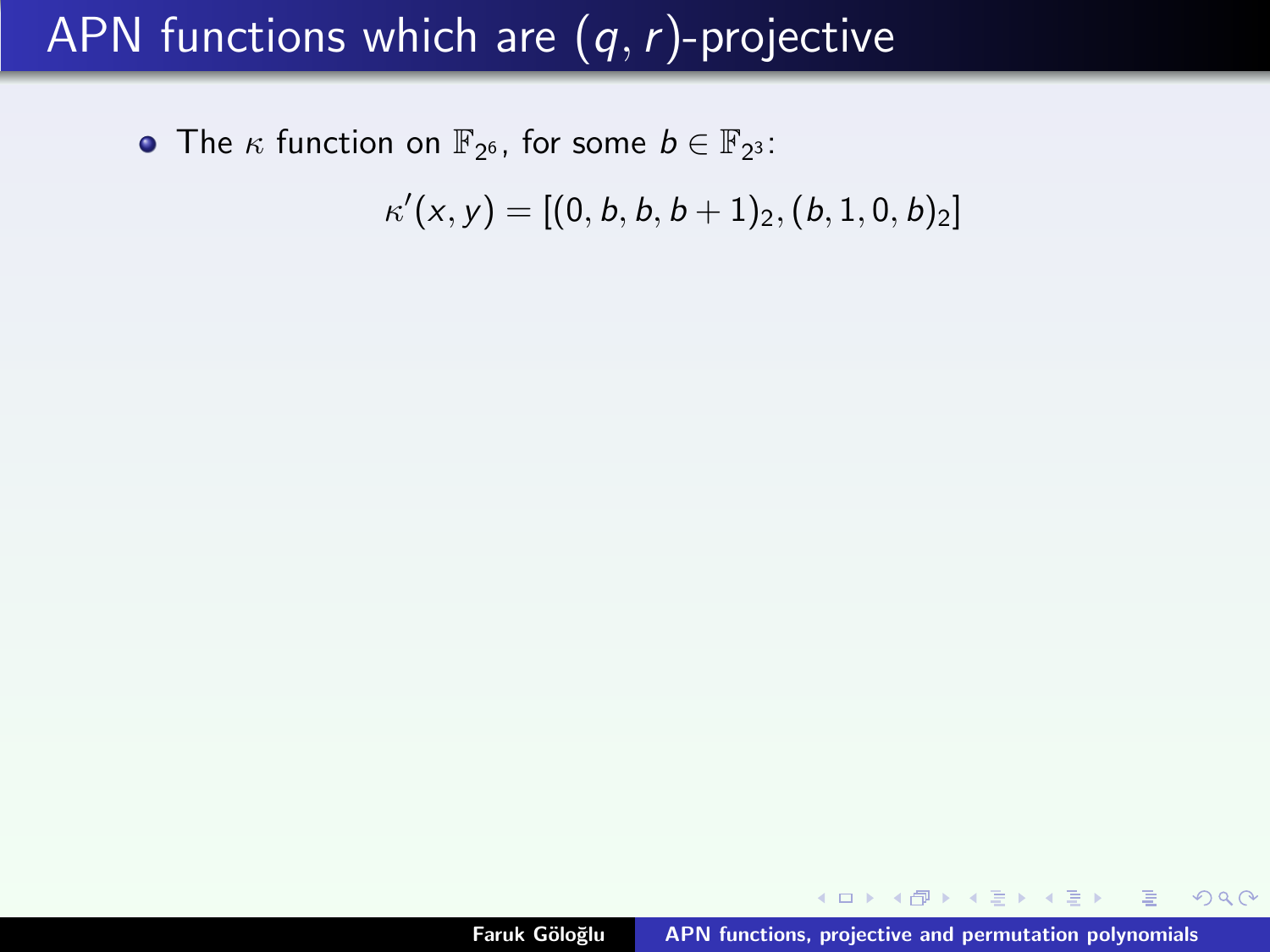The  $\kappa$  function on  $\mathbb{F}_{2^6}$ , for some  $b \in \mathbb{F}_{2^3}$ :

 $\kappa'(\mathsf{x},\mathsf{y}) = [(0,b,b,b+1)_2, (b,1,0,b)_2]$ 

Gold functions  $G_i(X) = X^{2^i+1}$ . When m is odd:

 $G_i(x, y) = [(1, 0, 1, 1)_{2^i}, (0, 1, 1, 0)_{2^i}].$ 

メタトメ ミトメ ミト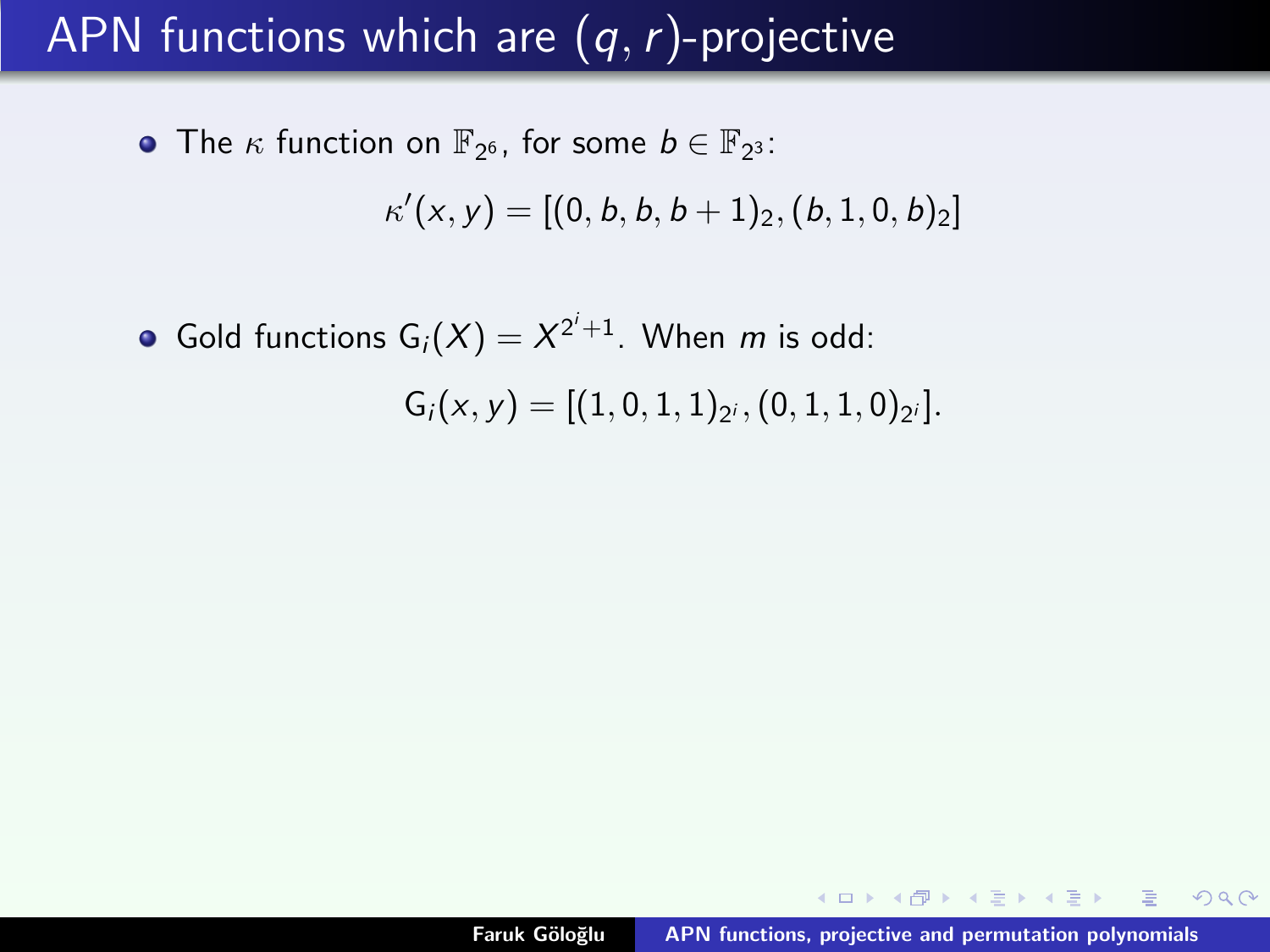The  $\kappa$  function on  $\mathbb{F}_{2^6}$ , for some  $b \in \mathbb{F}_{2^3}$ :

 $\kappa'(\mathsf{x},\mathsf{y}) = [(0,b,b,b+1)_2, (b,1,0,b)_2]$ 

Gold functions  $G_i(X) = X^{2^i+1}$ . When m is odd:

$$
G_i(x,y)=[(1,0,1,1)_{2^i},(0,1,1,0)_{2^i}].
$$

• Pott-Zhou APN family:

 $F(x, y) = [(1, 0, 0, d)_{2^i}, (0, 0, 1, 0)_{2^j}], \quad d \in \mathbb{K}^{\times},$ 

are APN if and only if  $gcd(i, m) = 1$ , m is even and  $d \neq a^{2^i+1}(b^{2^i}+b)^{1-2^j}$  for some  $a, b \in \mathbb{K}$ .

 $4.51 \times 4.71 \times 4.71 \times$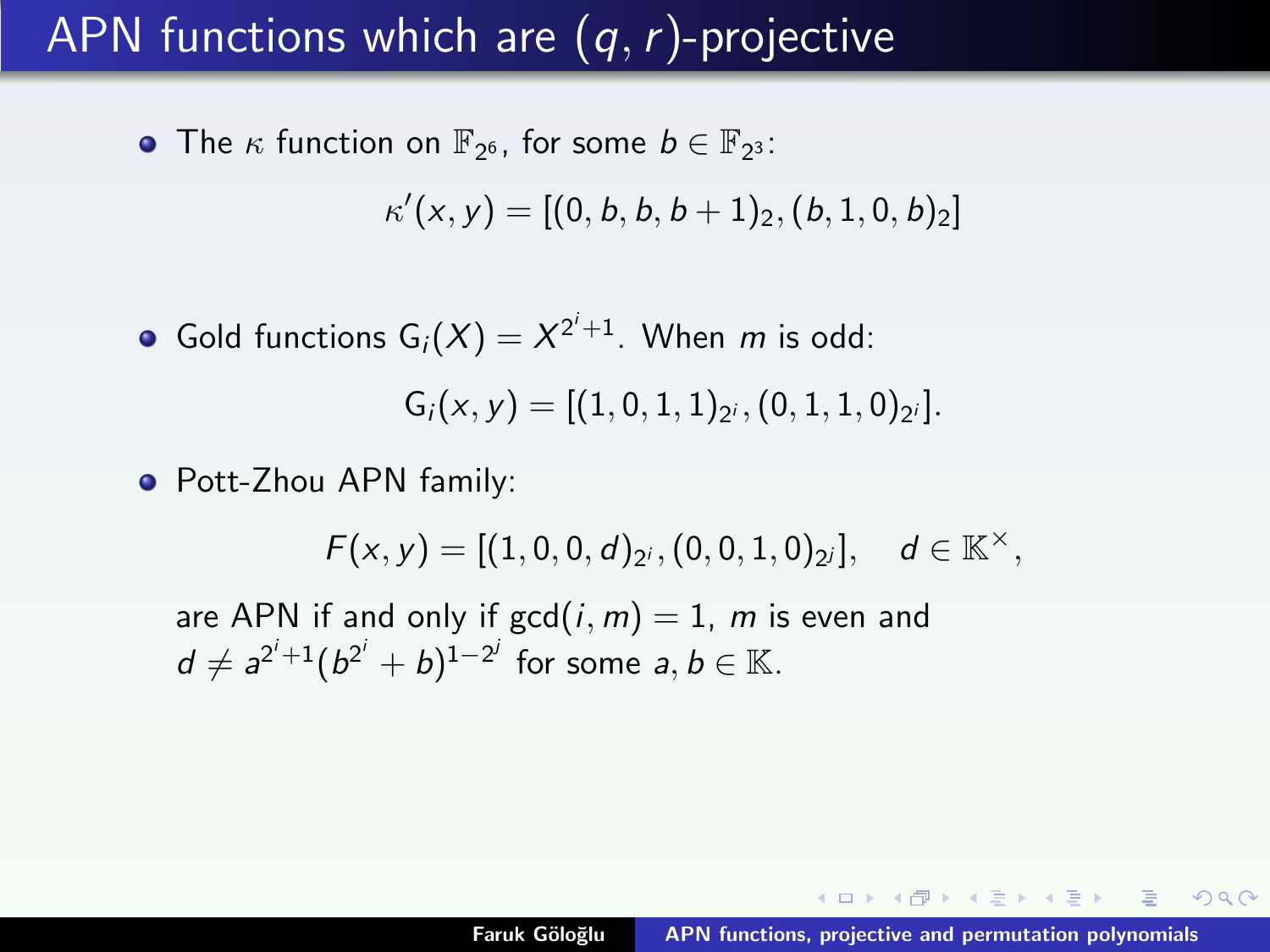The  $\kappa$  function on  $\mathbb{F}_{2^6}$ , for some  $b \in \mathbb{F}_{2^3}$ :

 $\kappa'(\mathsf{x},\mathsf{y}) = [(0,b,b,b+1)_2, (b,1,0,b)_2]$ 

Gold functions  $G_i(X) = X^{2^i+1}$ . When m is odd:

$$
G_i(x,y)=[(1,0,1,1)_{2^i},(0,1,1,0)_{2^i}].
$$

• Pott-Zhou APN family:

 $F(x, y) = [(1, 0, 0, d)_{2^i}, (0, 0, 1, 0)_{2^j}], \quad d \in \mathbb{K}^{\times},$ 

are APN if and only if  $gcd(i, m) = 1$ , m is even and  $d \neq a^{2^i+1}(b^{2^i}+b)^{1-2^j}$  for some  $a, b \in \mathbb{K}$ .

**•** Taniguchi APN family of the form

$$
F(x,y)=[(1,0,c,d)_{2^i},(0,1,0,0)_{2^{2i}}],
$$

where  $gcd(i, m) = 1$ ,  $f(x, 1) \neq 0$  for any  $x \in \mathbb{K}$ .

マーター マーティング

 $2QQ$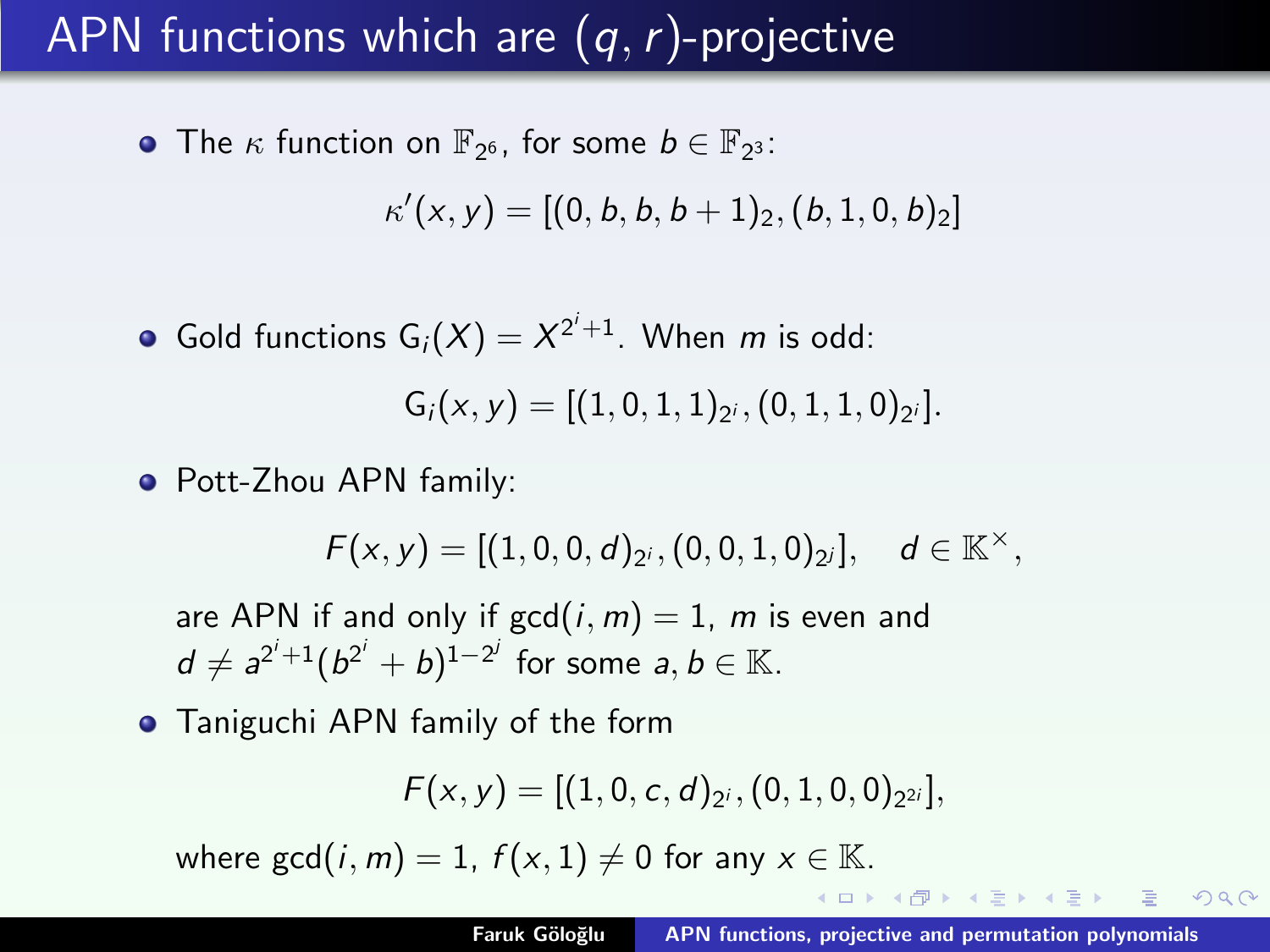We should allow  $q=2^0$  to include the first bivariate construction.

**•** Carlet family:

$$
F(x,y) = [xy, (a_1, b_1, c_1, d_1)_r],
$$

Carlet shows that F is APN if and only if  $g(x, 1) \neq 0$  for any  $x \in \mathbb{K}$ . Note that

$$
ax^2 + bxy + cy^2
$$

is the most general, but can be omitted.

 $4.013.4.513.4.533.4.53$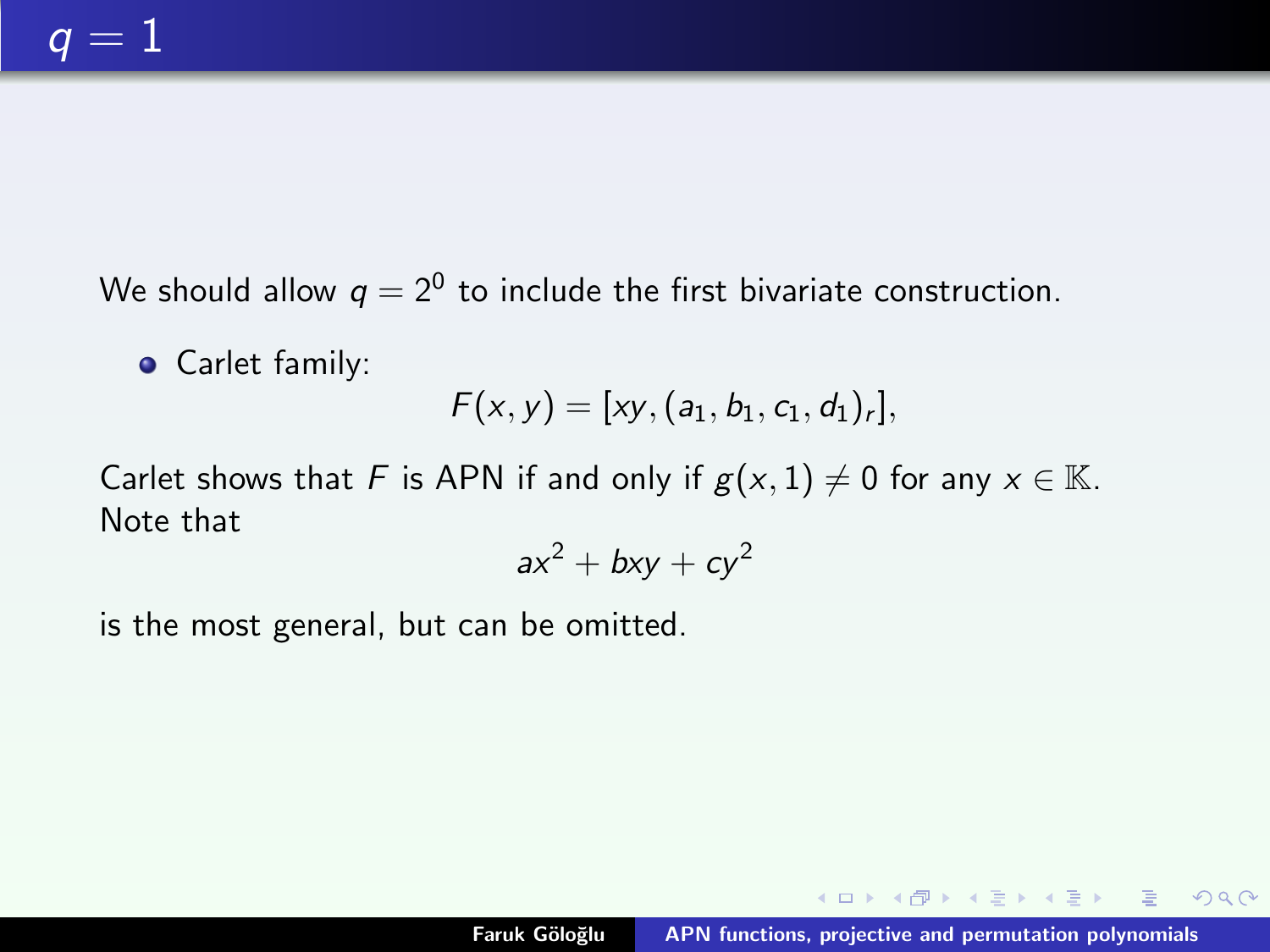- Find APN functions imitating the  $\kappa$  function. That is, using  $(q, r)$ -projective APN polynomials.
- Hope that it is equivalent to a permutation.

 $\sqrt{m}$  )  $\sqrt{m}$  )  $\sqrt{m}$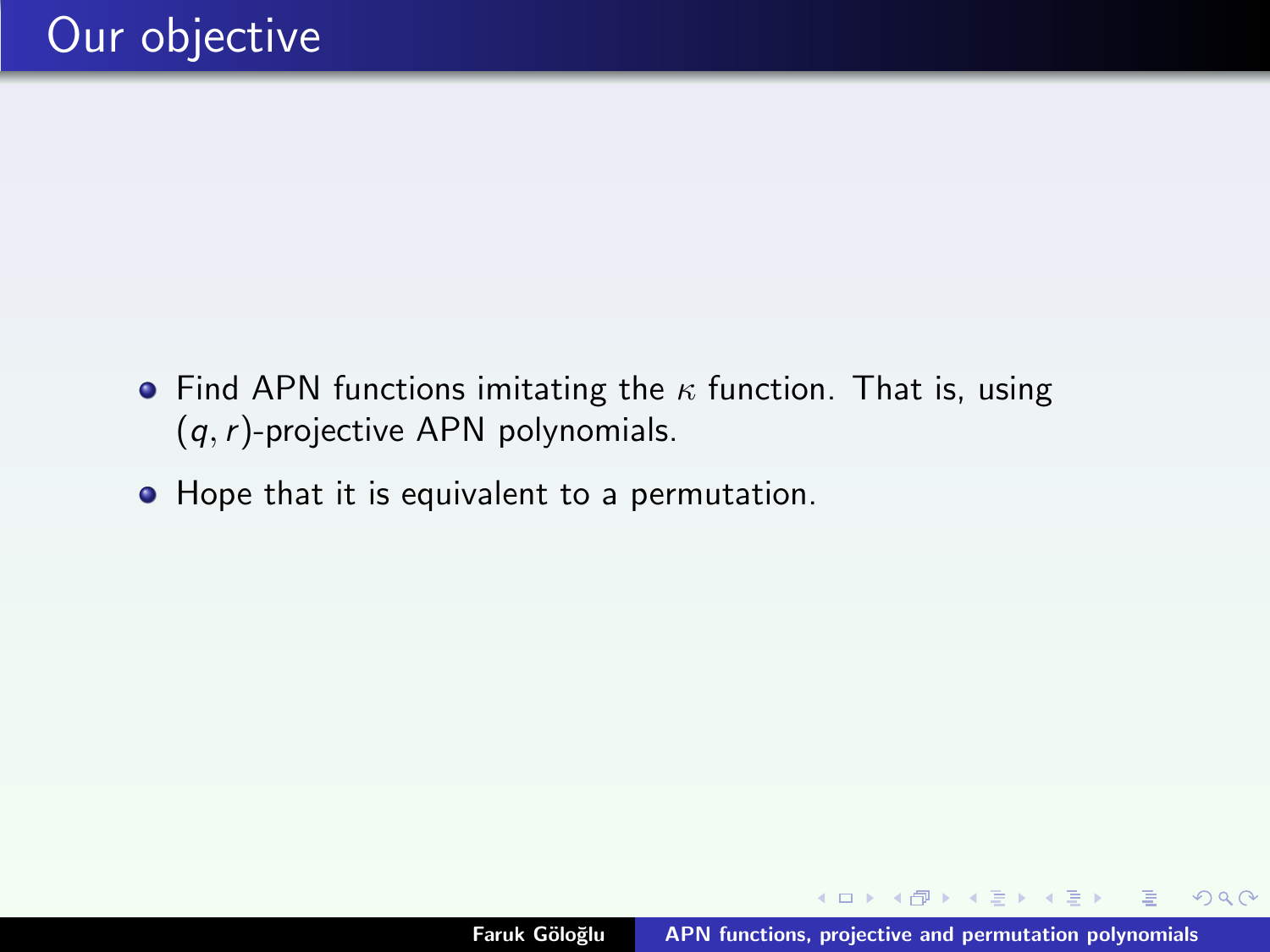# Hybrid Gold APN functions

Recall

Gold functions  $G_i(X) = X^{2^i+1}$ . When m is odd:

 $G_i(x, y) = [(1, 0, 1, 1)_{2^i}, (0, 1, 1, 0)_{2^i}].$ 

 $\bullet$  After an  $\mathbb{F}_{2^m}$ -linear transformation:

 $G'_i(x,y) = [(1,0,1,1)_{2^i}, (1,1,0,1)_{2^i}].$ 

K ロ ▶ K 御 ▶ K 君 ▶ K 君 ▶ ...

 $2Q$ 

目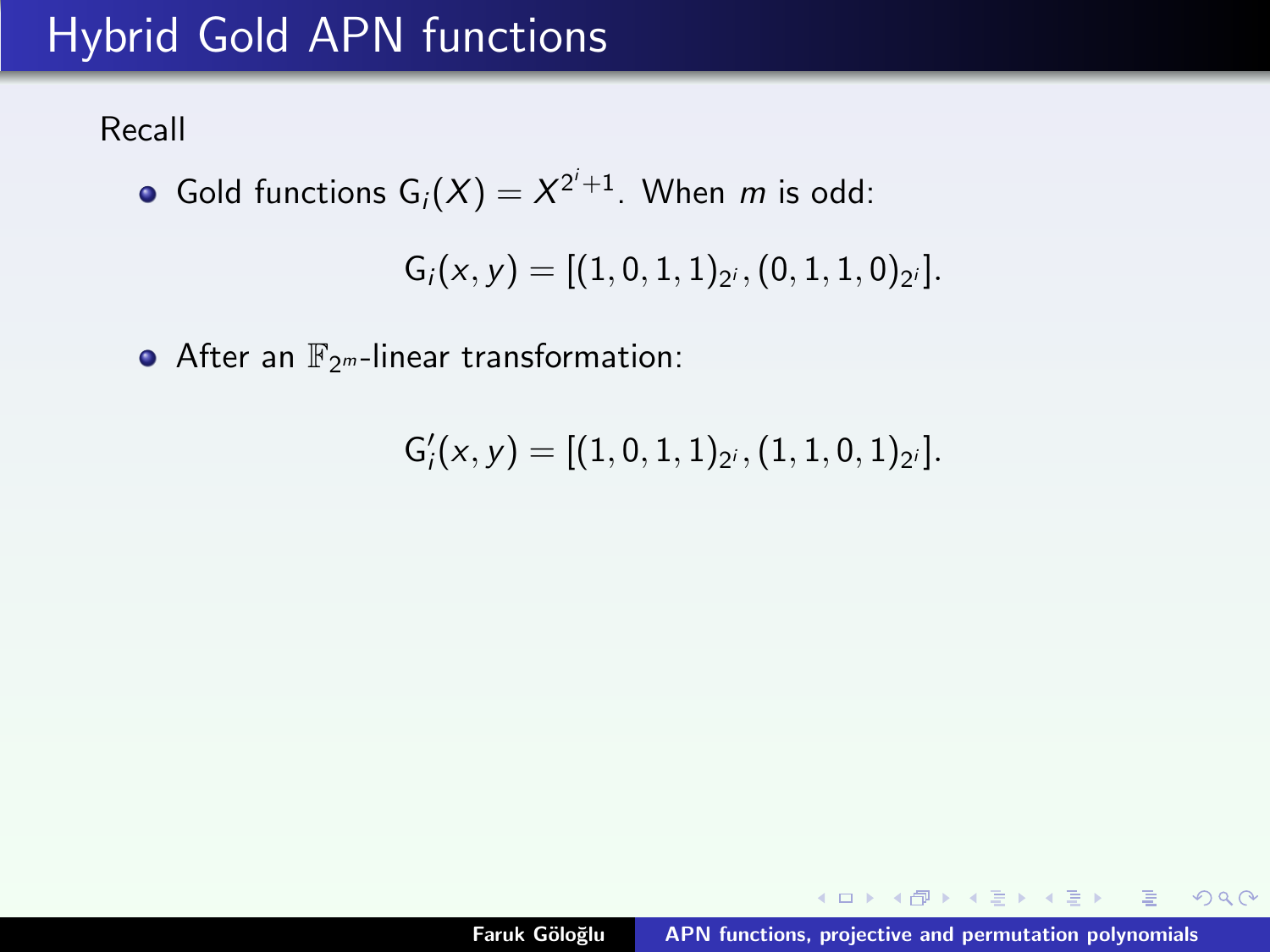# Hybrid Gold APN functions

Recall

Gold functions  $G_i(X) = X^{2^i+1}$ . When m is odd:

 $G_i(x, y) = [(1, 0, 1, 1)_{2^i}, (0, 1, 1, 0)_{2^i}].$ 

 $\bullet$  After an  $\mathbb{F}_{2^m}$ -linear transformation:

$$
G_i'(x,y)=[(1,0,1,1)_{2^i},(1,1,0,1)_{2^i}].\qquad \qquad
$$

#### Theorem

The following bivariate  $(q, r)$ -projective polynomial pairs  $F(x, y) = [f(x, y), g(x, y)]$  are APN on  $\mathbb{F}_{2^m} \times \mathbb{F}_{2^m}$ .  $(\mathcal{F}_{1})$   $\mathsf{F}=[(1,0,1,1)_{2^{i}},(1,1,0,1)_{2^{2i}}],$   $\mathsf{gcd}(3i,m)=1,$  $(\mathcal{F}_{2})$   $\quad F=[(1,0,1,1)_{2^{i}},(0,1,1,0)_{2^{3i}}],$   $\gcd(3i,m)=1,$   $m$   $odd,$  $(\mathcal{F}_{3})\quad F=[(0,1,1,0)_{2^{i}},(1,b,c,d)_{2^{3i}}],\, i\in\{1,2\},\ m=5,\ (1,b,c,d)\in\mathcal{S}_{i}.$ イロメ イ押 トラ ミュート  $\Omega$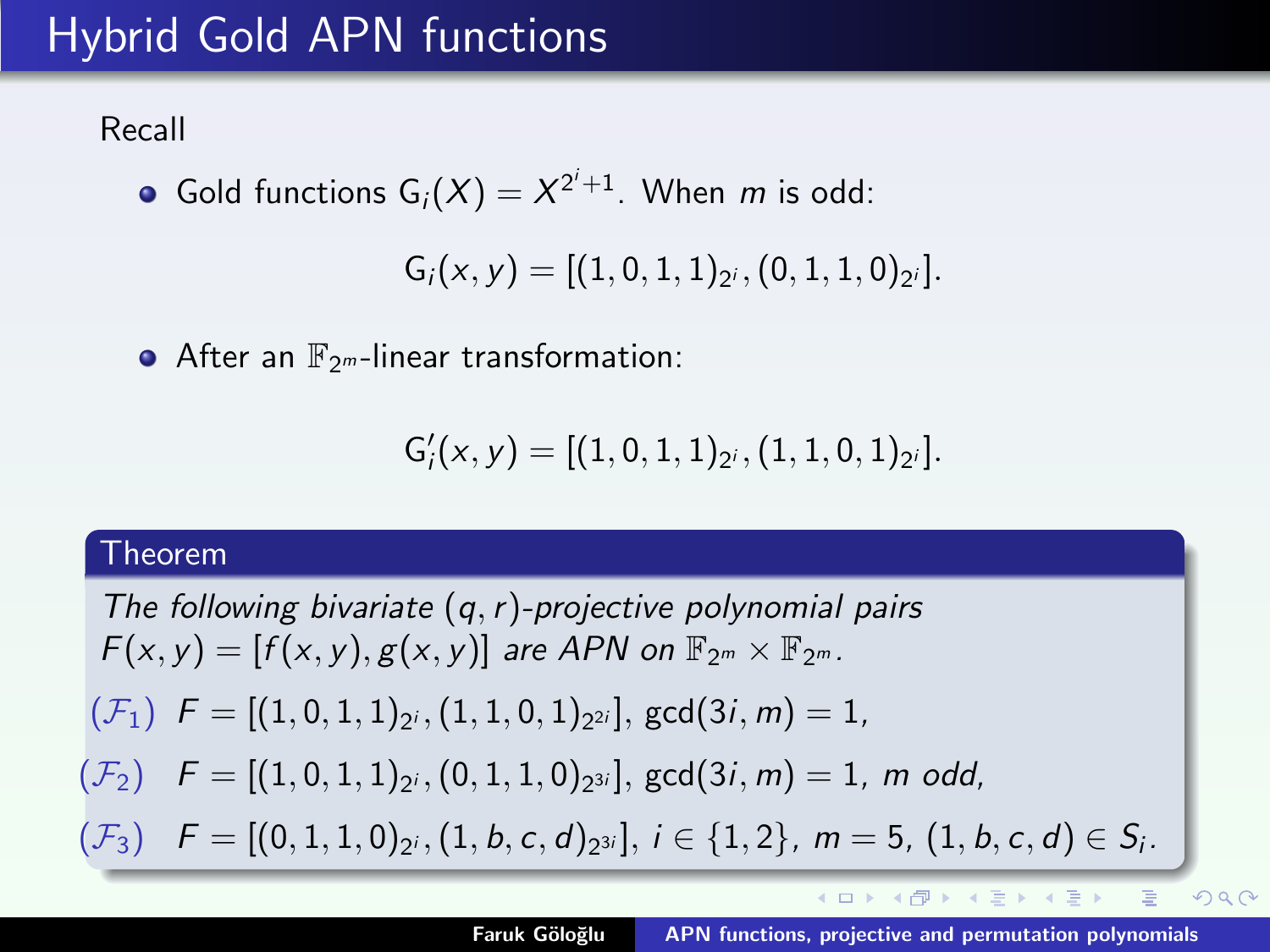Notation:

- $\bullet$   $\mathbb{F}_{2^m} = \mathbb{K}$ ,
- $\bullet$  3  $\nmid$  m,
- $q = 2^i$ ,  $gcd(i, m) = 1$ .

#### Lemma

$$
\phi_q(u) := u^{q+1} + u + 1 \neq 0, \text{ for } u \in \mathbb{K}.
$$

(ロ) (個) (目) (言) (言) (言)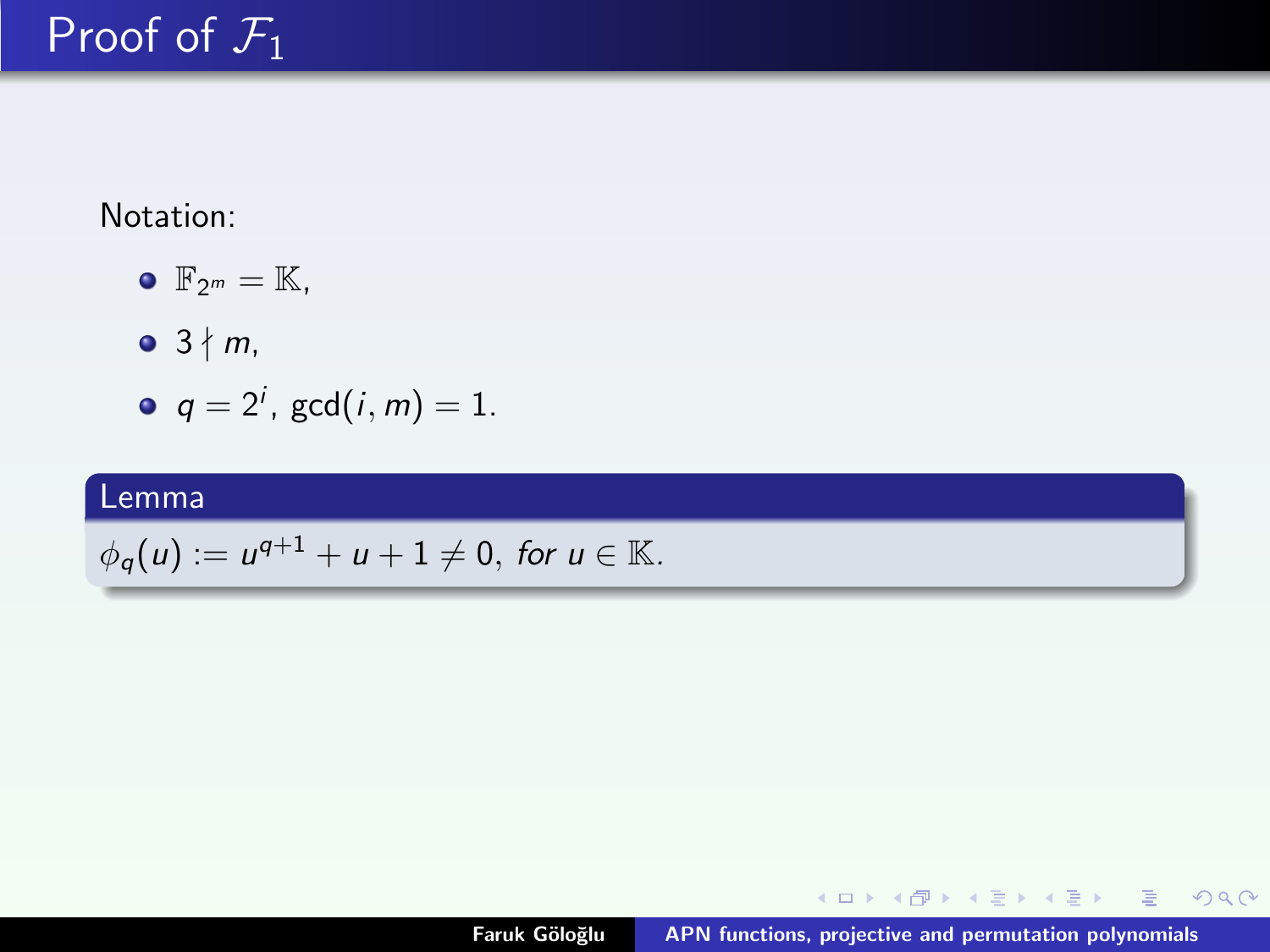Notation:

- $\bullet$   $\mathbb{F}_{2^m} = \mathbb{K}$ ,
- $\bullet$  3  $\nmid$  m,
- $q = 2^i$ ,  $gcd(i, m) = 1$ .

#### Lemma

$$
\phi_q(u) := u^{q+1} + u + 1 \neq 0, \text{ for } u \in \mathbb{K}.
$$

Note that

$$
x\phi_q(x^{q-1}) = x^{q^2} + x^q + x,
$$

is a permutation polynomial.

K ロ ⊁ K 倒 ≯ K ミ ⊁ K ミ ≯

 $299$ 

目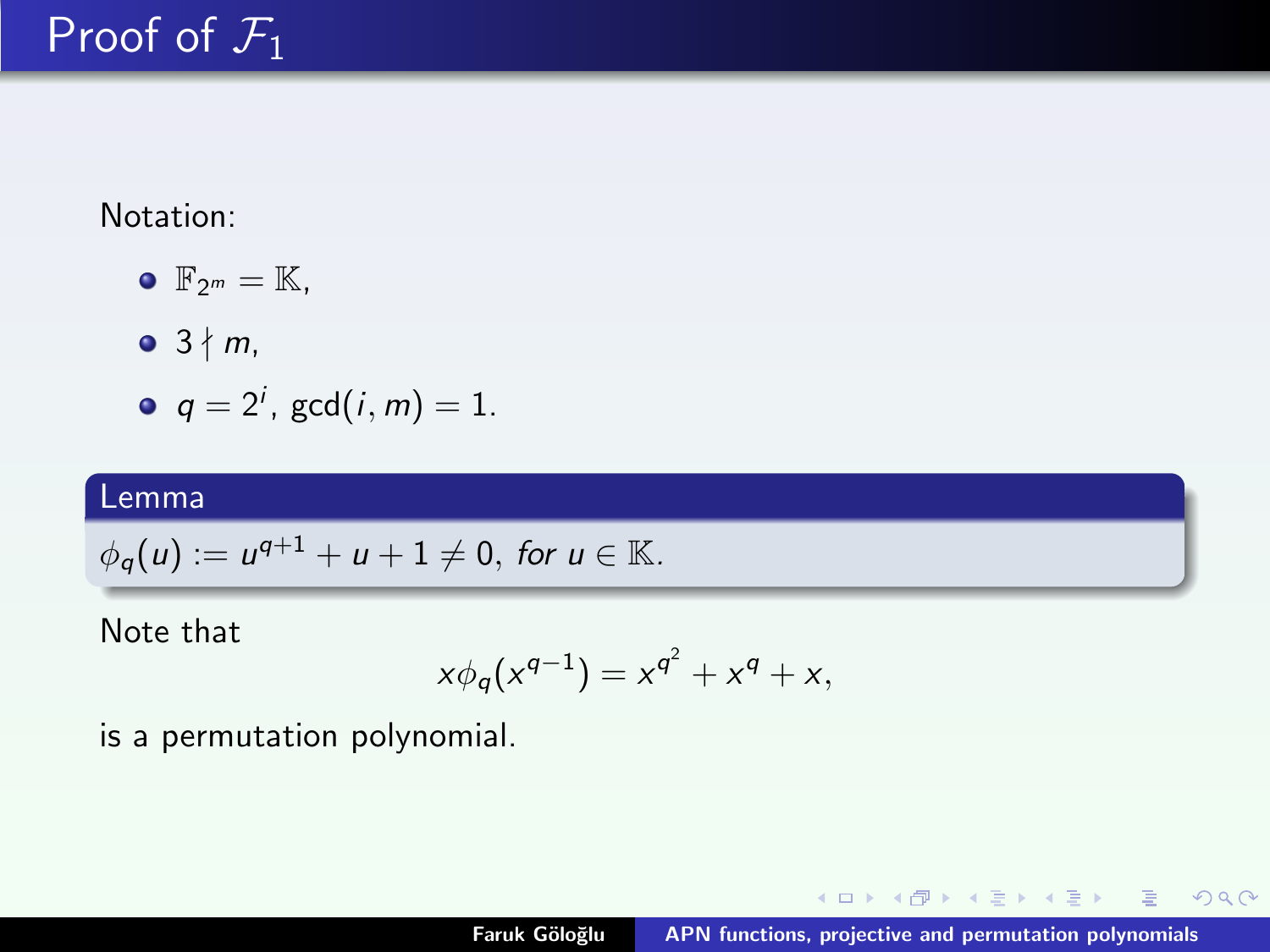We get

$$
\psi_q(x) = x^q + x = \frac{(u+1)y^q + y}{\phi_q(u)} =: \mu_u(y),
$$

and

$$
\psi_{q^2}(x) = x^{q^2} + x = \frac{y^{q^2} + (u+1)^{q^2}y}{\phi_{q^2}(u+1)} =: \nu_u(y).
$$

**K ロ ▶ K 御 ▶ K 君 ▶ K 君 ▶ 〈君〉**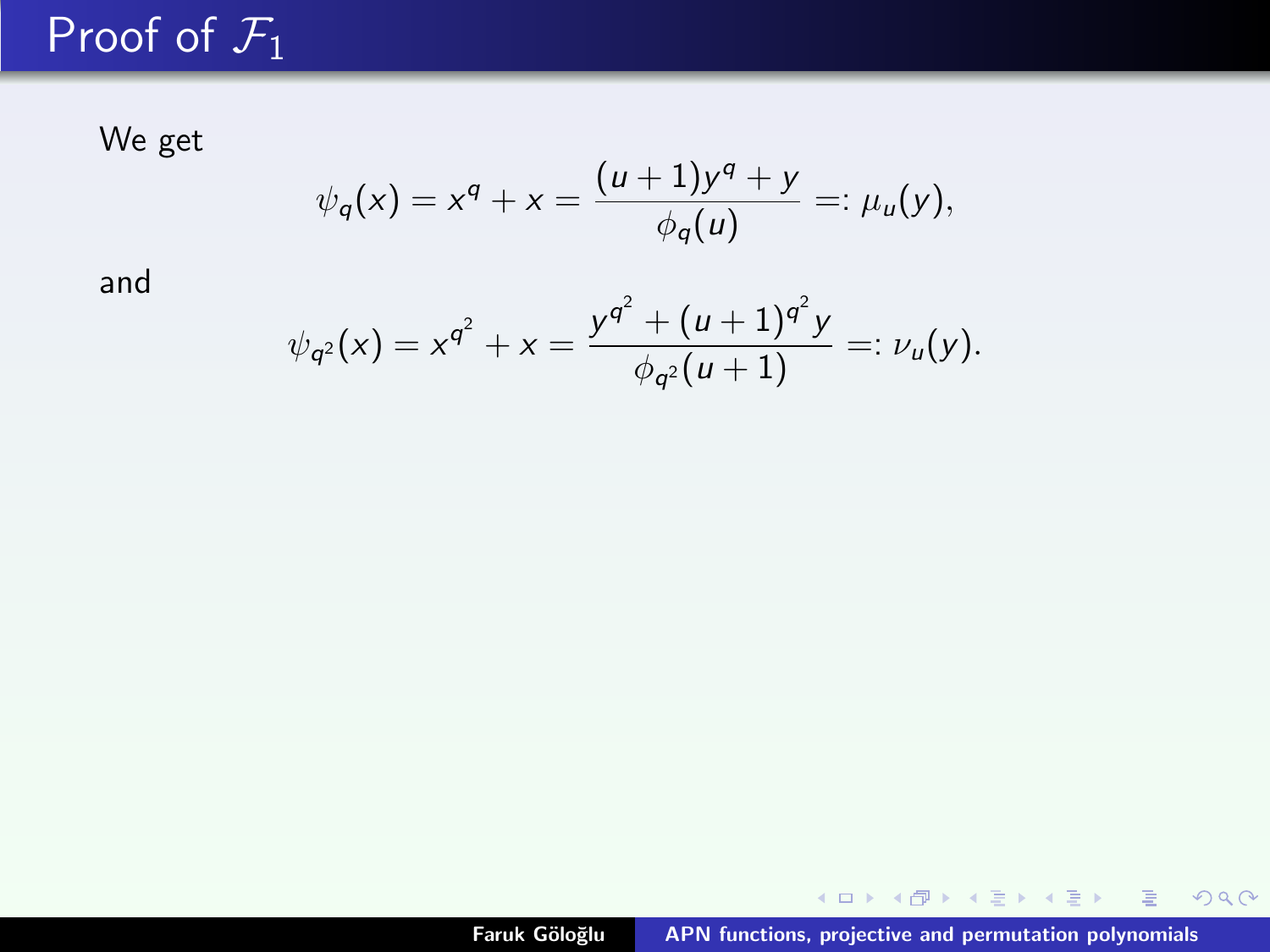We get

$$
\psi_q(x) = x^q + x = \frac{(u+1)y^q + y}{\phi_q(u)} =: \mu_u(y),
$$

and

$$
\psi_{q^2}(x) = x^{q^2} + x = \frac{y^{q^2} + (u+1)^{q^2}y}{\phi_{q^2}(u+1)} =: \nu_u(y).
$$

Trivial zeroes:  $(x, y) \in \{(0, 0), (1, 0)\}.$ 

イロメ イ団 メイモメ イモメー 走っ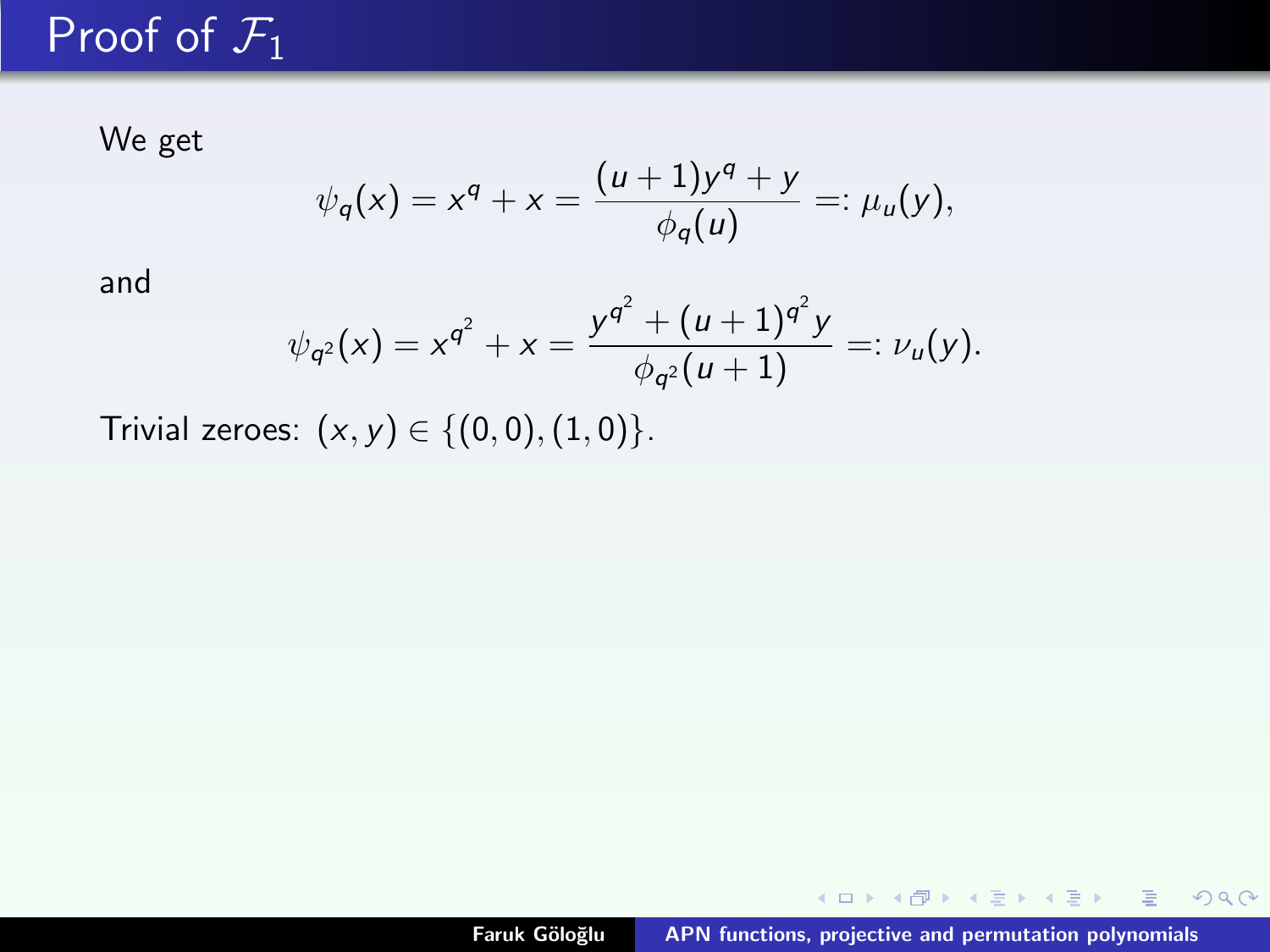We get

$$
\psi_q(x) = x^q + x = \frac{(u+1)y^q + y}{\phi_q(u)} =: \mu_u(y),
$$

and

$$
\psi_{q^2}(x) = x^{q^2} + x = \frac{y^{q^2} + (u+1)^{q^2}y}{\phi_{q^2}(u+1)} =: \nu_u(y).
$$

Trivial zeroes:  $(x, y) \in \{(0, 0), (1, 0)\}$ . Note that  $(x^{q} + x) + (x^{q} + x)^{q} = x^{q^{2}} + x.$ 

(ロ) (個) (目) (言) (言) (言)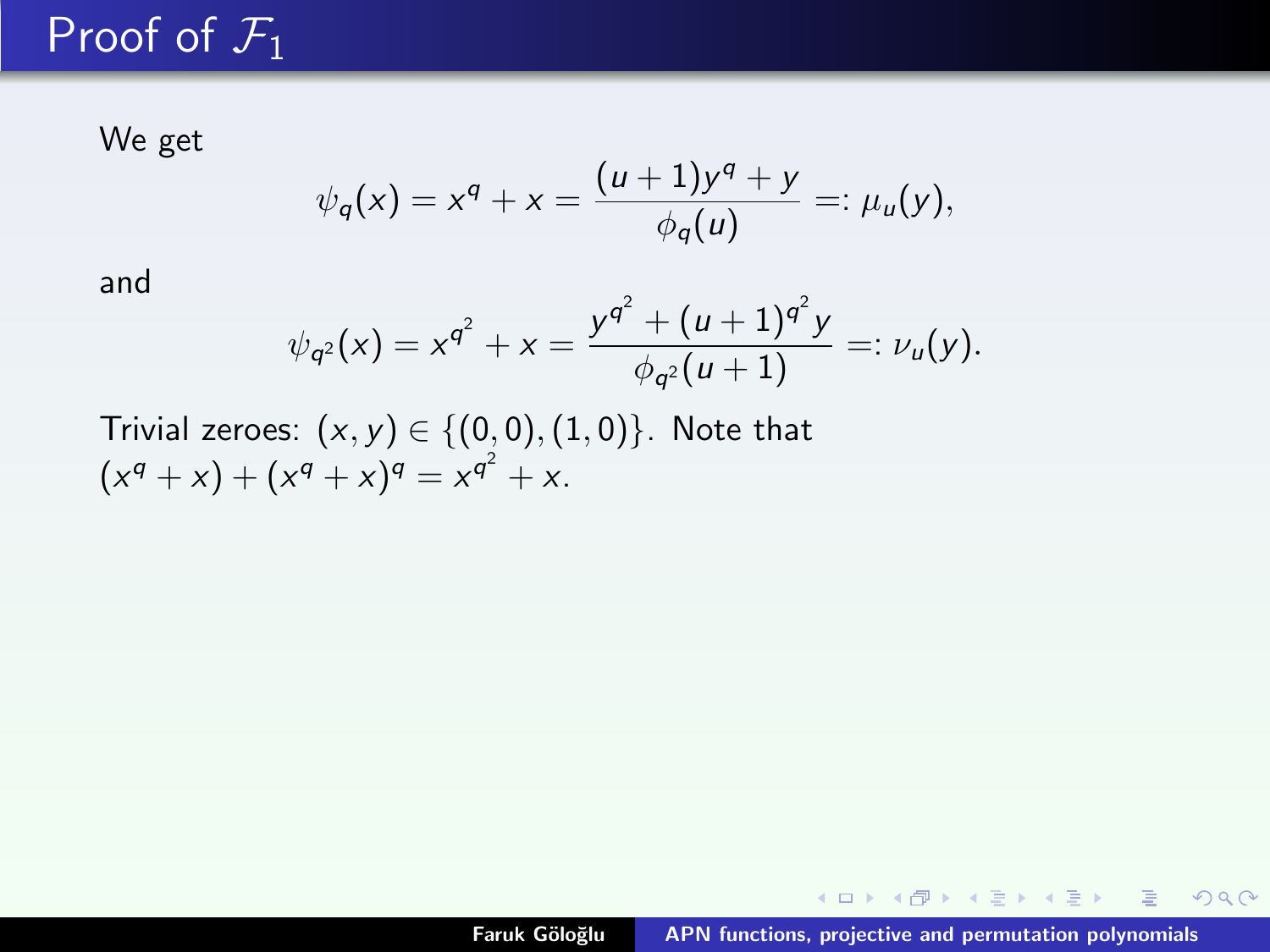We get

$$
\psi_q(x) = x^q + x = \frac{(u+1)y^q + y}{\phi_q(u)} =: \mu_u(y),
$$

and

$$
\psi_{q^2}(x) = x^{q^2} + x = \frac{y^{q^2} + (u+1)^{q^2}y}{\phi_{q^2}(u+1)} =: \nu_u(y).
$$

Trivial zeroes:  $(x, y) \in \{(0, 0), (1, 0)\}$ . Note that  $(x^{q} + x) + (x^{q} + x)^{q} = x^{q^{2}} + x.$ We will show that

$$
\lambda_u''(y) := \mu_u(y) + \mu_u(y)^q + \nu_u(y)
$$

is a permutation for every  $u \in \mathbb{K} \setminus \mathbb{F}_4$ , where

$$
\phi_q(u) := u^{q+1} + u + 1 \neq 0,
$$
  

$$
\phi_{q^2}(u+1) := u^{q^2+1} + u^{q^2} + 1 \neq 0.
$$

 $A \oplus A \rightarrow A \oplus A \rightarrow A \oplus A$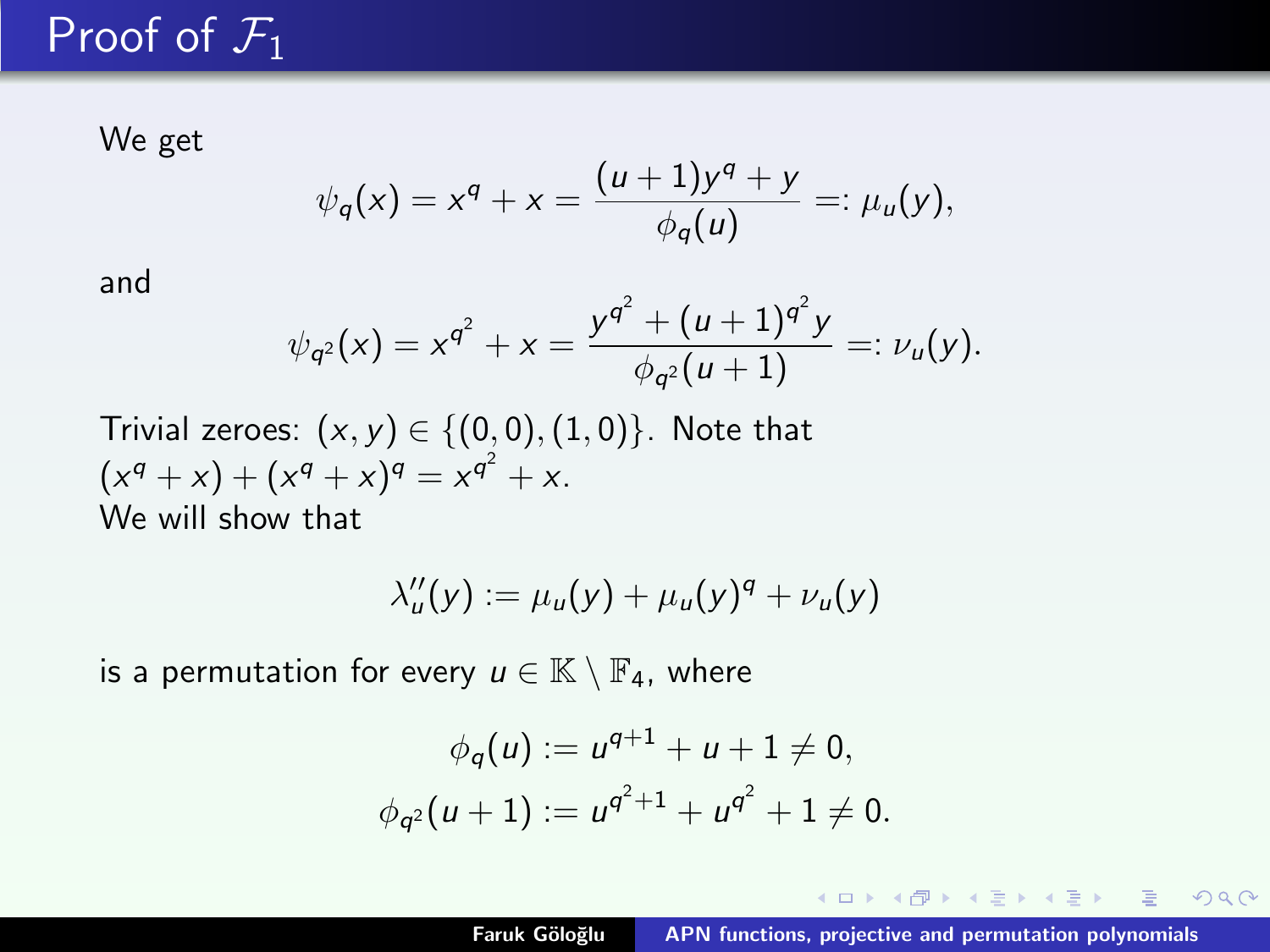Show  $\lambda_u(y)$  is a permutation:

$$
\lambda_u(y) = (\phi_q(u))^2 y^{q^2} + (\phi_{q^2}(u+1))^2 y^q + (\phi_q(u))^{2q} y.
$$

K ロ ▶ K 個 ▶ K 君 ▶ K 君 ▶ ○ 君 │ ◆ 9 Q ⊙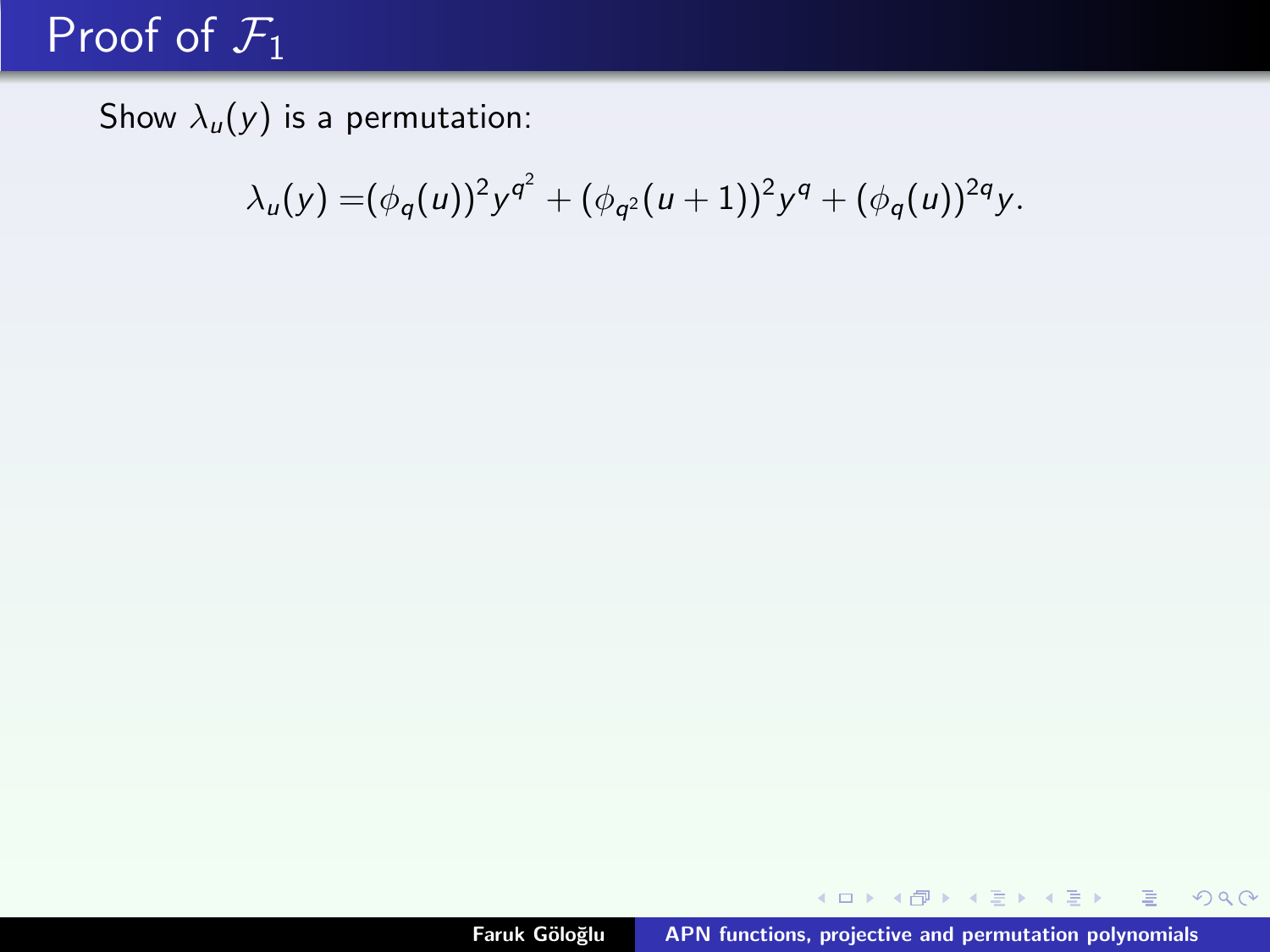Show  $\lambda_u(y)$  is a permutation:

$$
\lambda_u(y) = (\phi_q(u))^2 y^{q^2} + (\phi_{q^2}(u+1))^2 y^q + (\phi_q(u))^{2q} y.
$$

The projective polynomial defined by

$$
\pi(x) = (\phi_q(u))^2 x^{q+1} + (\phi_{q^2}(u+1))^2 x + (\phi_q(u))^{2q},
$$

イロト イ部 トイヨ トイヨ トー

目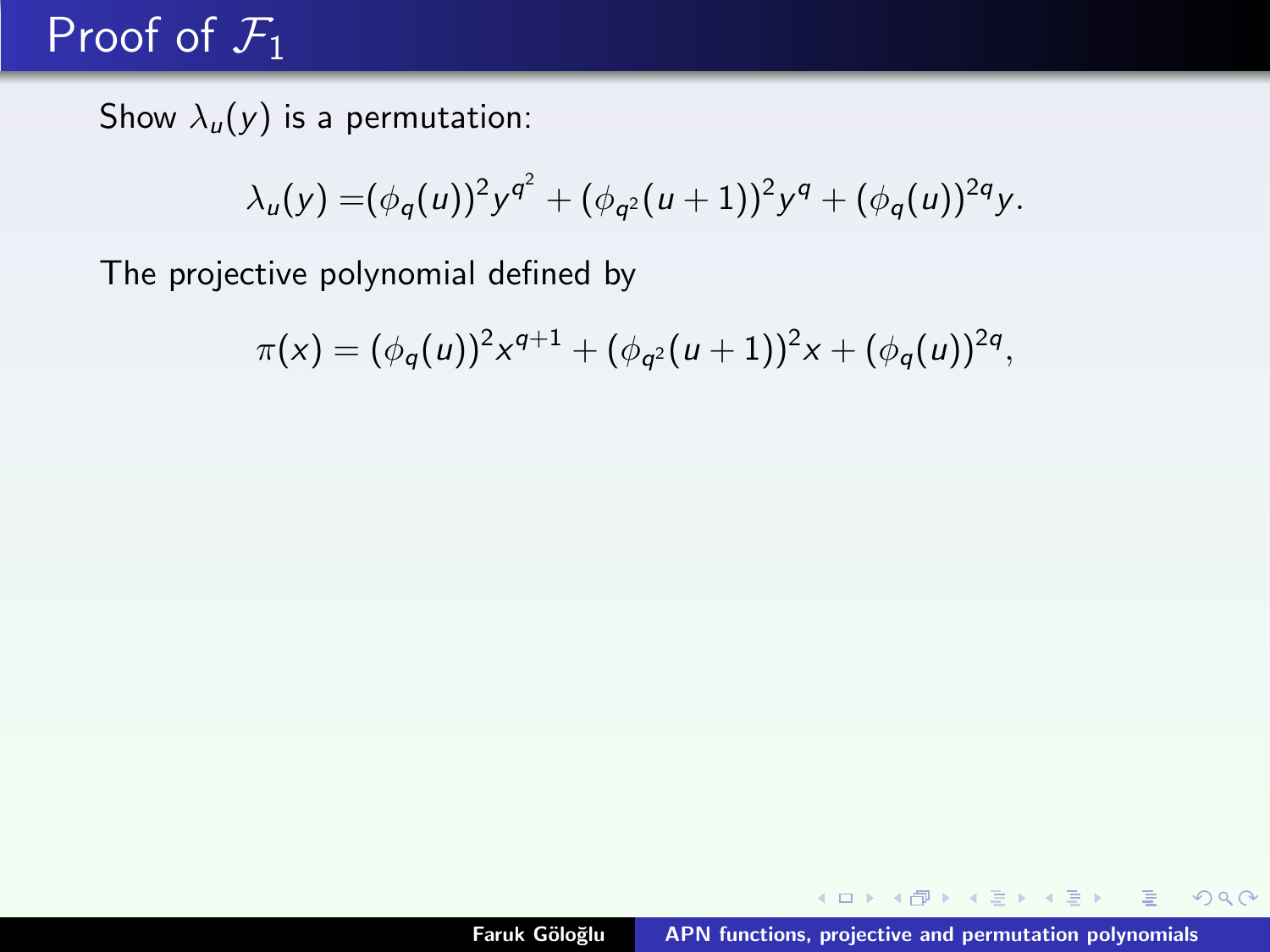Show  $\lambda_u(y)$  is a permutation:

$$
\lambda_u(y) = (\phi_q(u))^2 y^{q^2} + (\phi_{q^2}(u+1))^2 y^q + (\phi_q(u))^{2q} y.
$$

The projective polynomial defined by

$$
\pi(x) = (\phi_q(u))^2 x^{q+1} + (\phi_{q^2}(u+1))^2 x + (\phi_q(u))^{2q},
$$

satisfies

$$
\pi(x) = (\epsilon_3 x + \epsilon_4)^{q+1} \phi_q \left( \frac{\epsilon_1 x + \epsilon_2}{\epsilon_3 x + \epsilon_4} \right),
$$

with

$$
\begin{pmatrix} \epsilon_1 & \epsilon_2 \\ \epsilon_3 & \epsilon_4 \end{pmatrix} = \begin{pmatrix} 1 & (u+1)^{2q} \\ (u+1)^2 & u^{2q} \end{pmatrix},
$$

whose determinant is conveniently

$$
\begin{vmatrix} 1 & (u+1)^{2q} \\ (u+1)^2 & u^{2q} \end{vmatrix} = (\phi_q(u))^2 \neq 0,
$$

for any  $u \in \mathbb{K} \setminus \mathbb{F}_4$ .

 $(1 + 4)$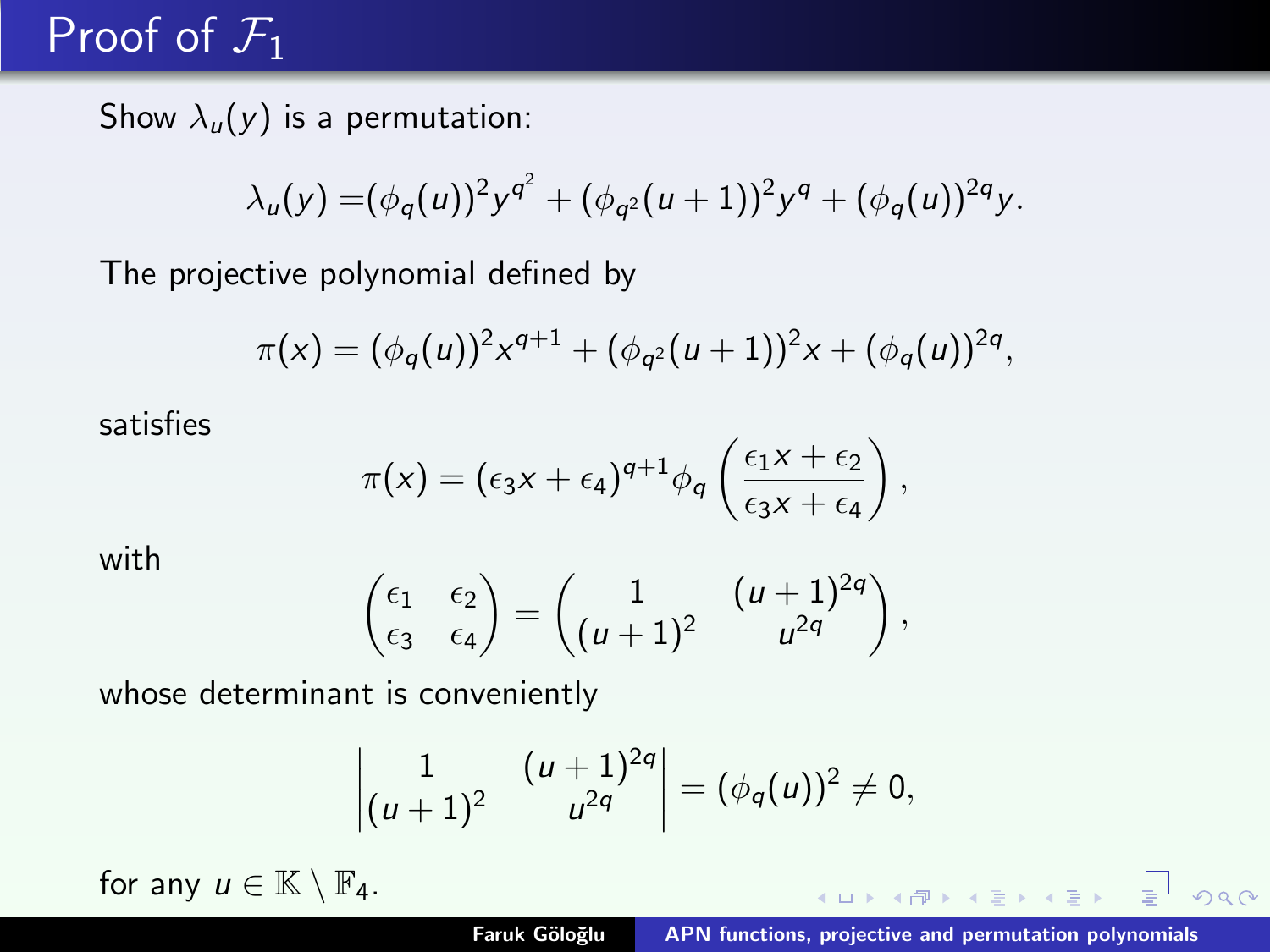We want to count the common solutions of

$$
\psi_q(x) = x^q + x = \frac{(u+1)y^q + y}{\phi_q(u)} =: \mu_u(y),
$$
  

$$
\psi_{q^3}(x) = x^{q^3} + x = \frac{uy^{q^3} + u^{q^3}y}{u^{q^3} + u} =: \sigma_u(y).
$$

K ロ ▶ K @ ▶ K 콜 ▶ K 콜 ▶ │ 콜 │ ◆ 9,9,0°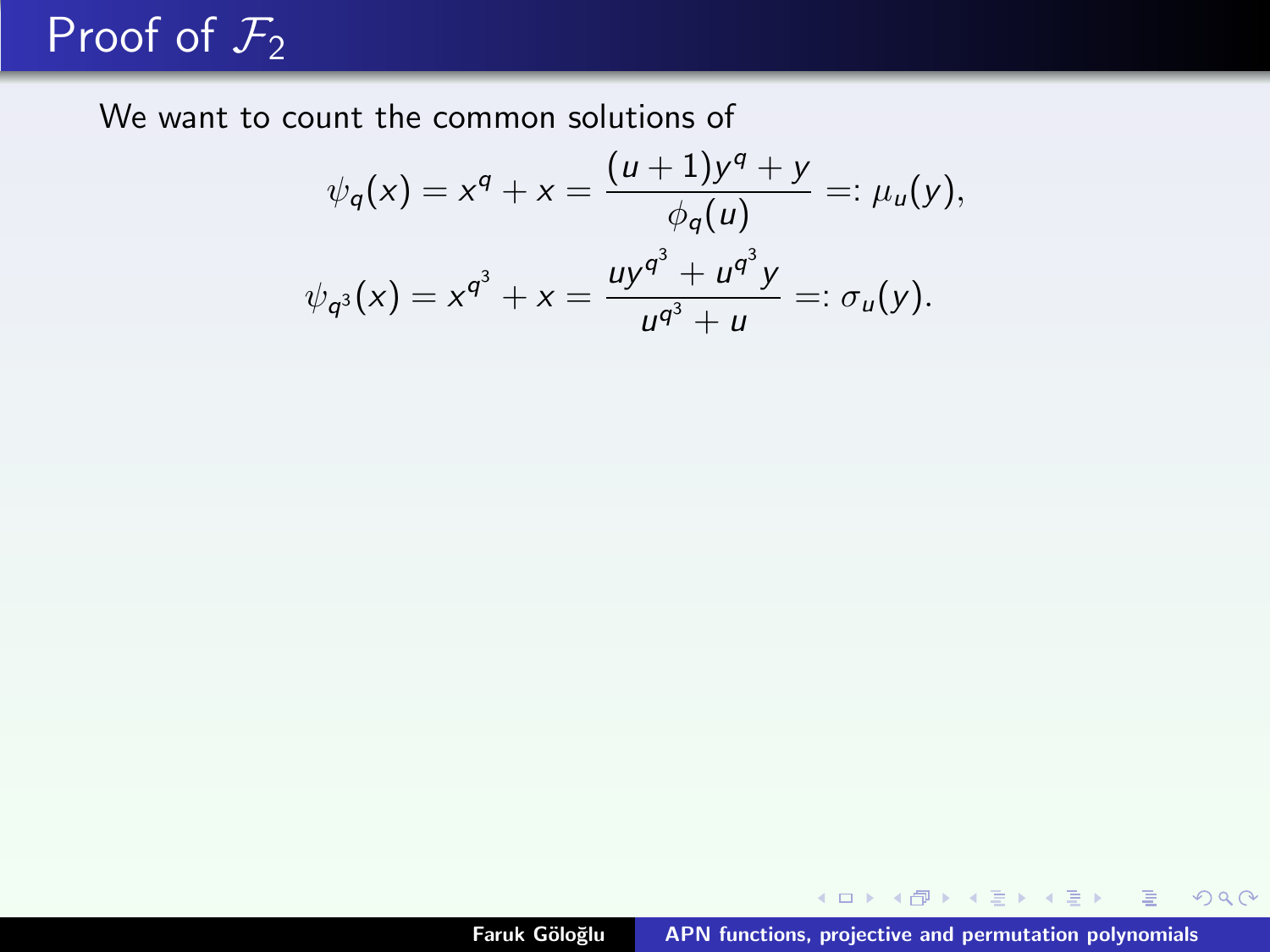# Proof of  $\overline{\mathcal{F}_2}$

We want to count the common solutions of

$$
\psi_q(x) = x^q + x = \frac{(u+1)y^q + y}{\phi_q(u)} =: \mu_u(y),
$$
  

$$
\psi_{q^3}(x) = x^{q^3} + x = \frac{uy^{q^3} + u^{q^3}y}{u^{q^3} + u} =: \sigma_u(y).
$$

We are going to show that

$$
\tau'_u(y) = \mu_u(y) + \mu_u(y)^q + \mu_u(y)^{q^2} + \sigma_u(y)
$$

is a 2-to-1 map.

K ロ ⊁ K 倒 ≯ K ミ ⊁ K ミ ≯

目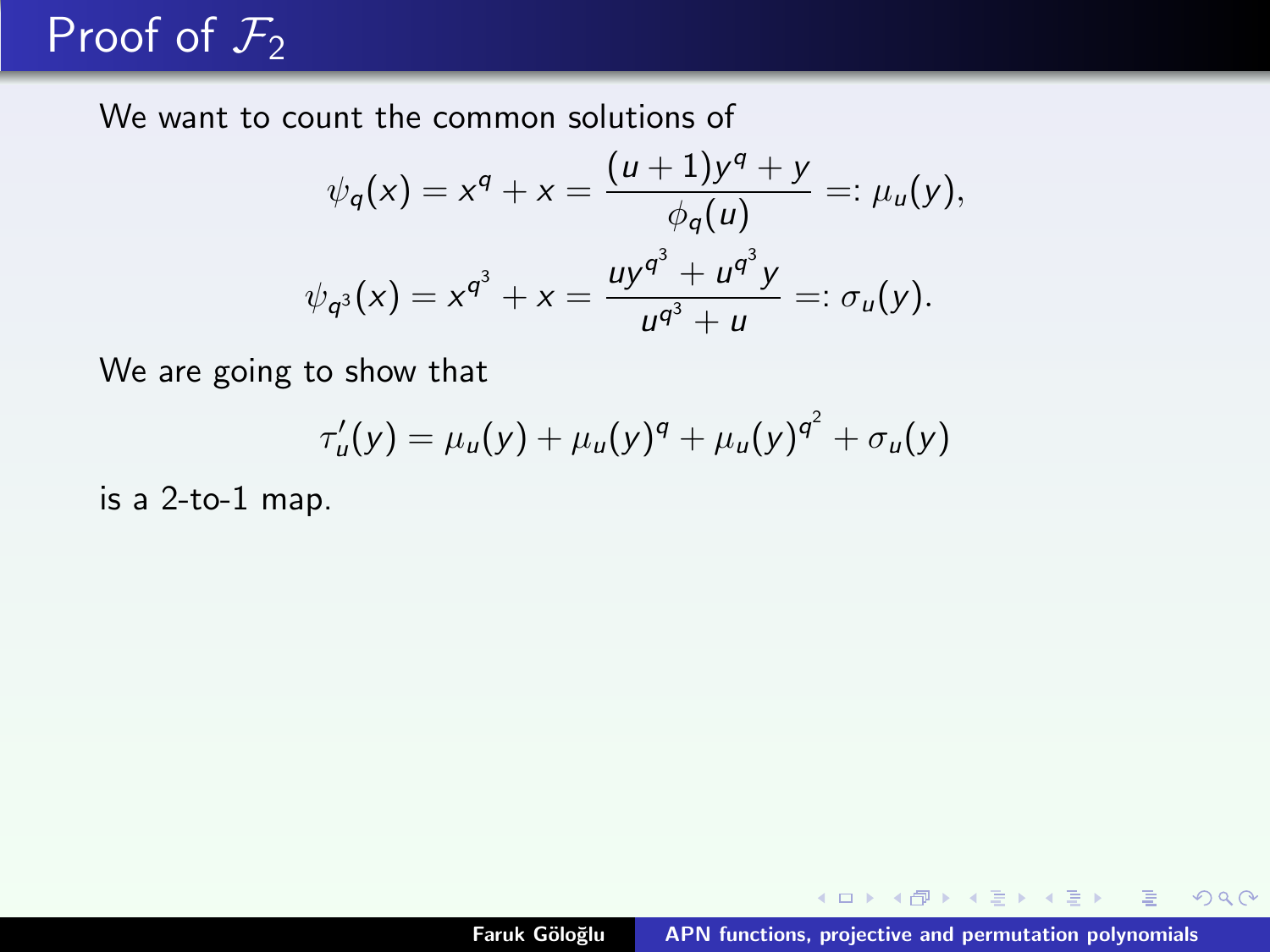We want to count the common solutions of

$$
\psi_q(x) = x^q + x = \frac{(u+1)y^q + y}{\phi_q(u)} =: \mu_u(y),
$$
  

$$
\psi_{q^3}(x) = x^{q^3} + x = \frac{uy^{q^3} + u^{q^3}y}{u^{q^3} + u} =: \sigma_u(y).
$$

We are going to show that

$$
\tau'_u(y) = \mu_u(y) + \mu_u(y)^q + \mu_u(y)^{q^2} + \sigma_u(y)
$$

is a 2-to-1 map. Simplifying, we get

$$
\tau_u(y) = \frac{(\phi_q(u))^{2q}}{(\phi_{q^2}(u+1))^{q-1}(\phi_q(u))^{q^2-1}} y^{q^3} \n+ \frac{(\phi_q(u))^q \psi_{q^3}(u)}{(\phi_q(u))^{q^2-1}} y^{q^2} \n+ \frac{(\phi_q(u))^q \psi_{q^3}(u)}{(\phi_{q^2}(u+1))^{q-1}} y^q \n+ (\phi_q(u))^{2q} y.
$$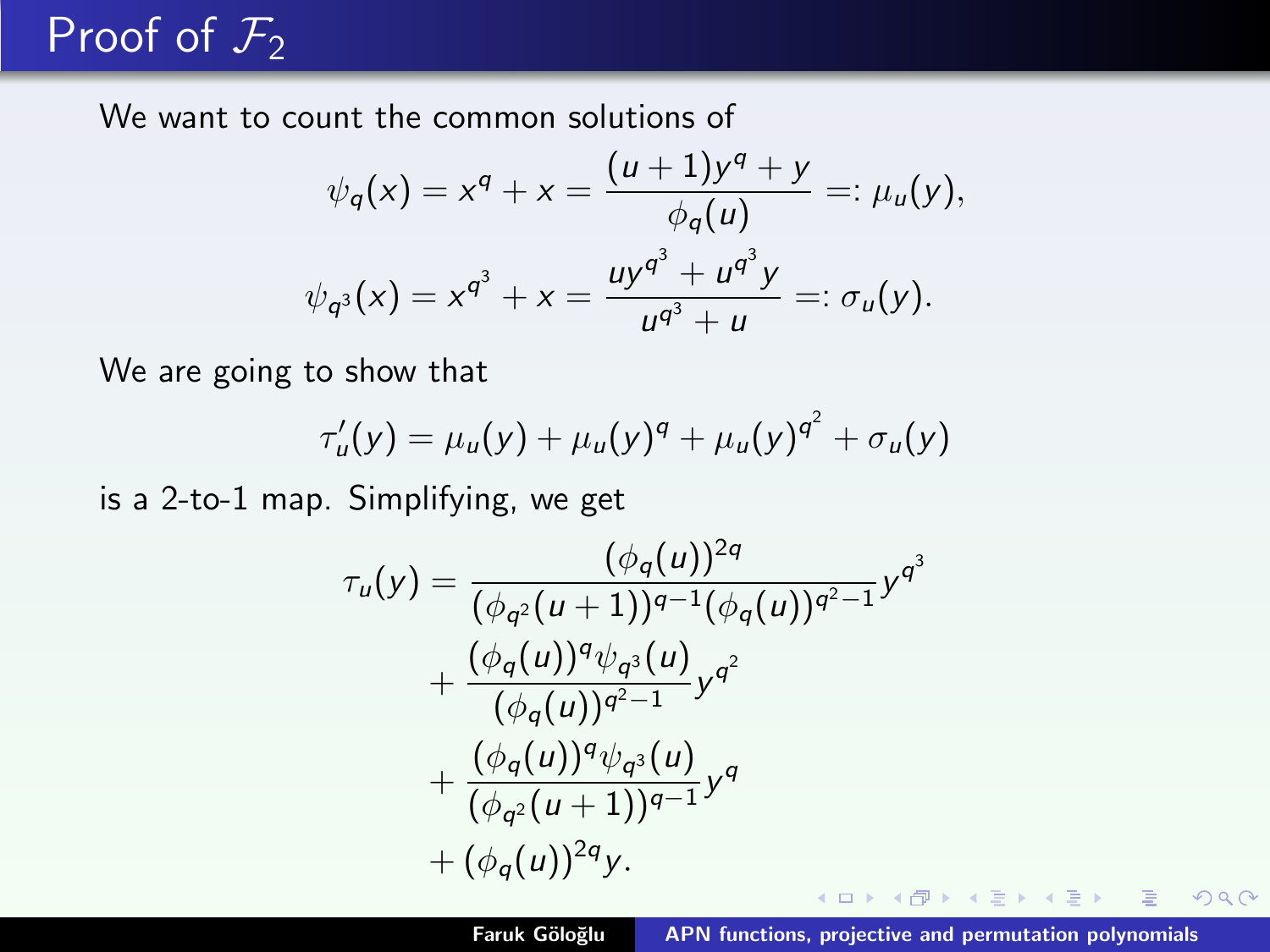It can be shown that

$$
\tau_u(y)=\lambda_u(y)+\frac{(\lambda_u(y))^q}{C},
$$

where

$$
C=(\phi_{q^2}(u+1))^{q-1}(\phi_q(u))^{q^2-1},
$$

and

$$
\lambda_u(y) = (\phi_q(u))^2 y^{q^2} + (\phi_{q^2}(u+1))^2 y^q + (\phi_q(u))^{2q} y,
$$

which was defined for Family  $\mathcal{F}_1$  previously.

イロメ イ母メ イヨメ イヨメー

目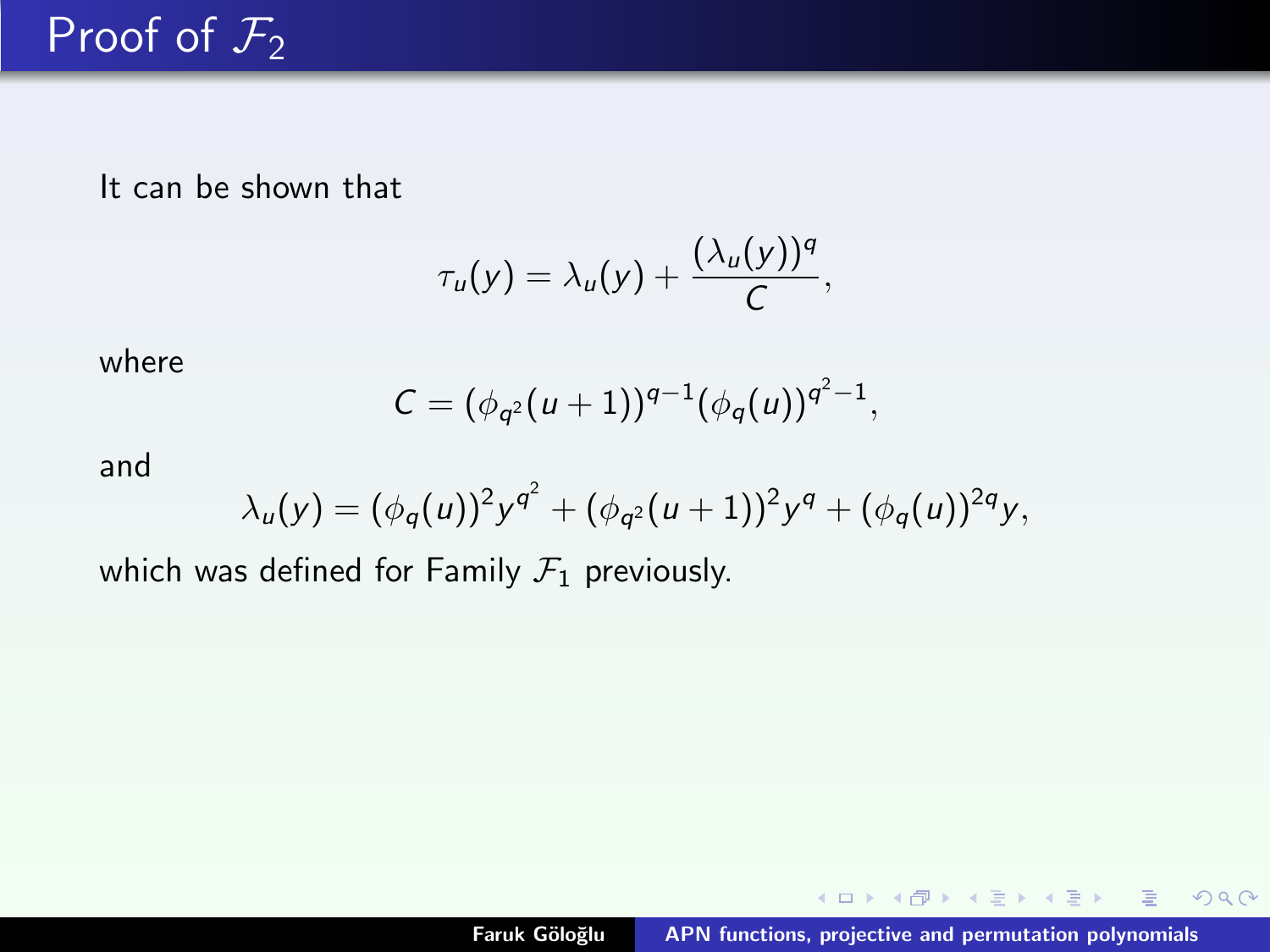It can be shown that

$$
\tau_u(y)=\lambda_u(y)+\frac{(\lambda_u(y))^q}{C},
$$

where

$$
C=(\phi_{q^2}(u+1))^{q-1}(\phi_q(u))^{q^2-1},
$$

and

$$
\lambda_u(y) = (\phi_q(u))^2 y^{q^2} + (\phi_{q^2}(u+1))^2 y^q + (\phi_q(u))^{2q} y,
$$

which was defined for Family  $\mathcal{F}_1$  previously. Now, the kernel satisfies ker  $\tau'_{\bm{u}} = \{0, \frac{u^2 + u + 1}{u}\}$ . We then show that:

$$
\mu_u\left(\frac{u^2+u+1}{u}\right)=\frac{1}{u^q}+\frac{1}{u}+1.\quad \Box
$$

イロメ イ母メ イヨメ イヨメー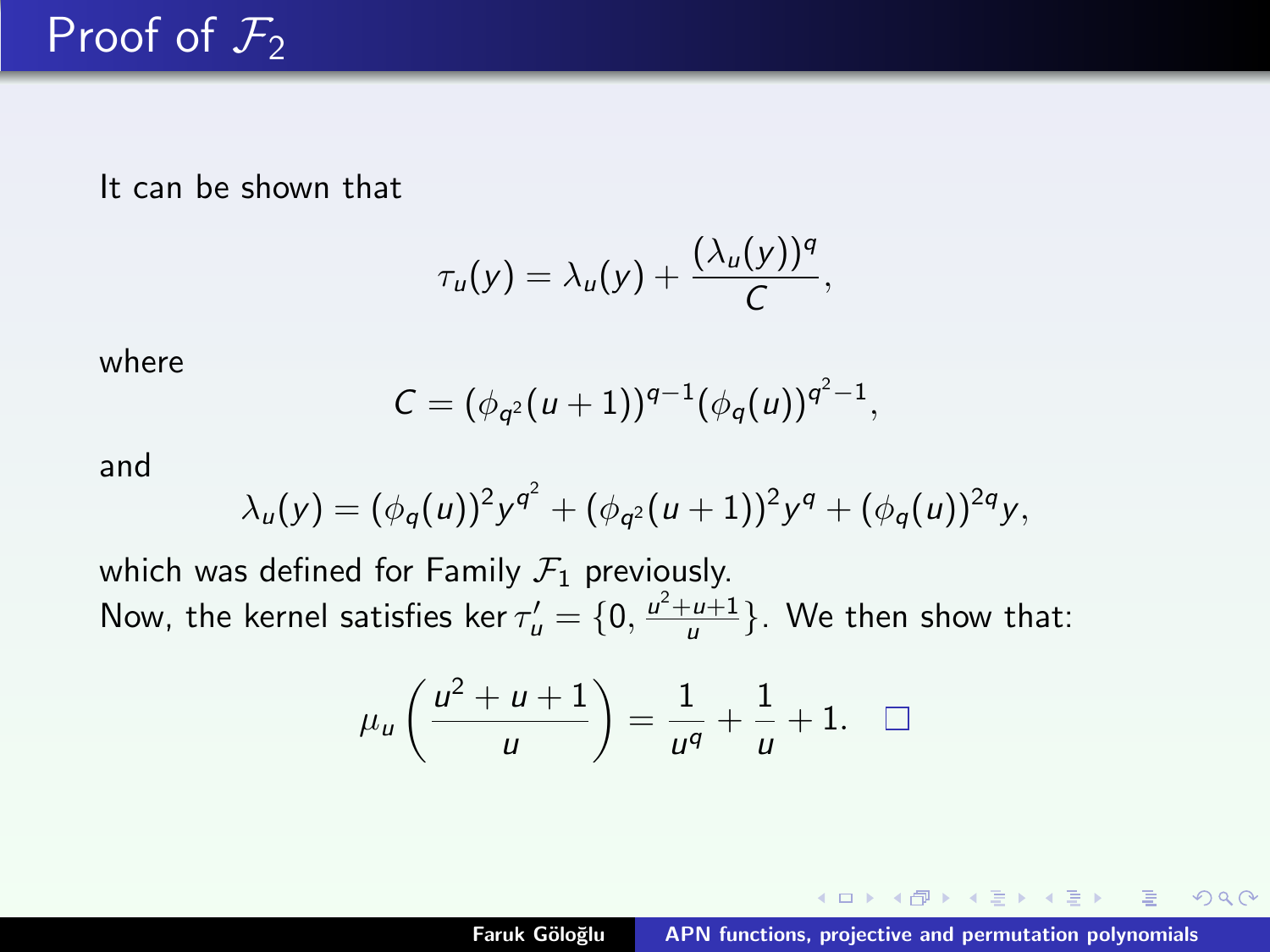### Inequivalence to known APN functions

Define

$$
NB_F:=\{U\in\mathbb{F}_{2^n}\ :\ \widehat{F}(U,V)=0\ {\rm for\ some}\ V\in\mathbb{F}_{2^n}\}.
$$

An EA-invariance vector:

$$
N_F := \big[\eta_d(NB_F) \; : \; 0 \leq d \leq n\big],
$$

where  $\eta_d(S)$  is the number of  $\mathbb{F}_2$ -vector spaces of dimension d in S.

→ イ母 ▶ → ミ ▶ → ミ ▶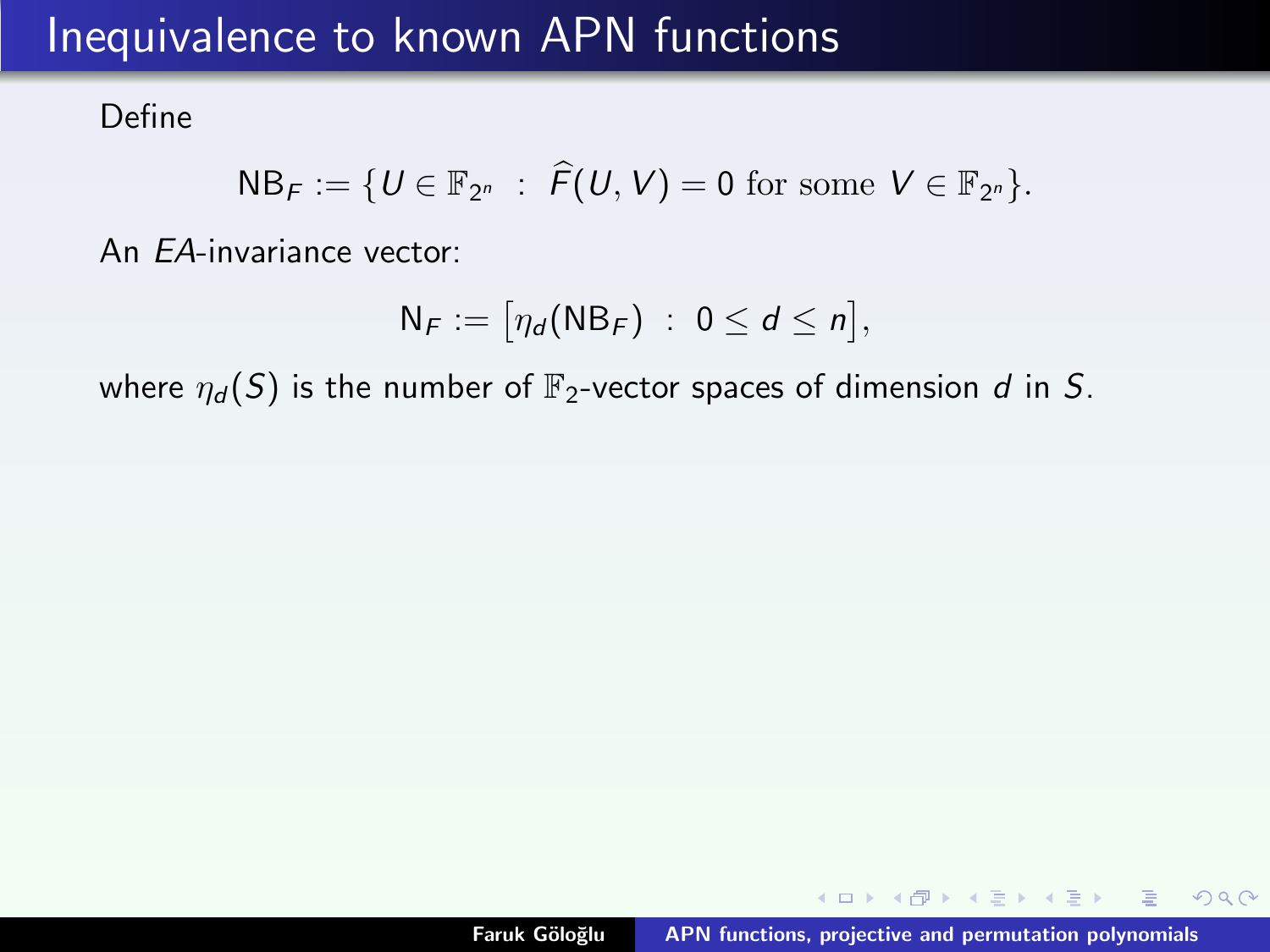### Inequivalence to known APN functions

Define

$$
NB_F:=\{U\in\mathbb{F}_{2^n}\ :\ \widehat{F}(U,V)=0\ {\rm for\ some}\ V\in\mathbb{F}_{2^n}\}.
$$

An EA-invariance vector:

$$
N_F := \big[\eta_d(NB_F) \;:\; 0 \leq d \leq n\big],
$$

where  $\eta_d(S)$  is the number of  $\mathbb{F}_2$ -vector spaces of dimension d in S.

Table: EA-invariants  $N_F$  for Families  $\mathcal{F}_0, \mathcal{F}_1, \mathcal{F}_2$  and  $\mathcal{F}_3$  on  $\mathbb{F}_{2^{10}}$ 

| Family          | ΝF                                      |
|-----------------|-----------------------------------------|
| $\mathcal{F}_0$ | [0, 341, 6820, 3565]                    |
|                 | [0, 341, 6820, 3720, 31]                |
| $\mathcal{F}_1$ | $[0, 341, 6820, 3565]$ <sup>+</sup>     |
|                 | $[0, 341, 6820, 3720, 31]$ <sup>+</sup> |
| $\mathcal{F}_2$ | [0, 341, 6820, 3720, 62, 1]             |
|                 | [0, 341, 6820, 4030, 62, 1]             |
| $\mathcal{F}_3$ | [0, 341, 6324, 2573, 62, 2]             |

 $\mathcal{A}$   $\overline{\oplus}$   $\mathcal{B}$   $\mathcal{A}$   $\overline{\oplus}$   $\mathcal{B}$   $\mathcal{B}$   $\mathcal{B}$   $\mathcal{B}$   $\mathcal{B}$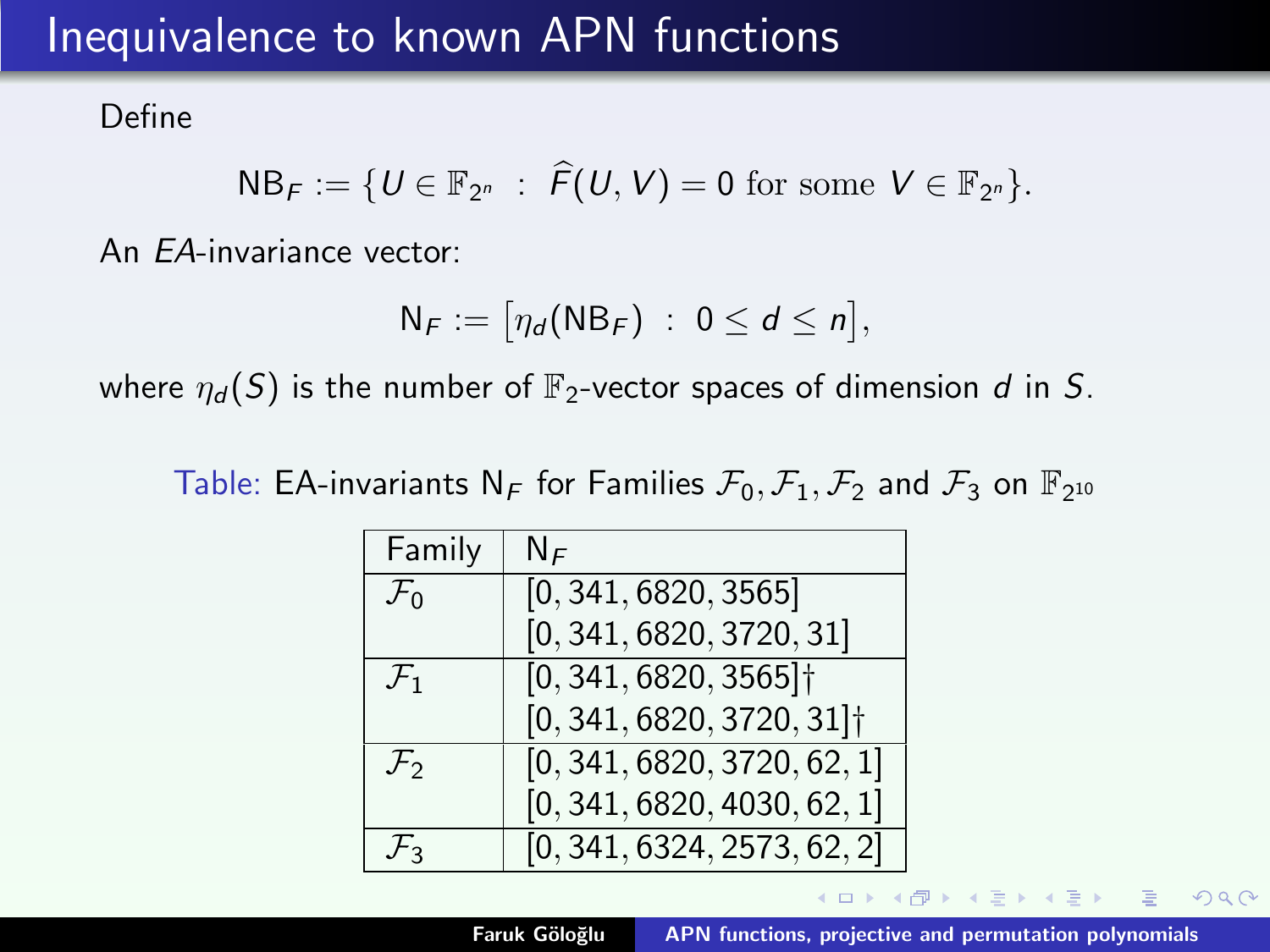### Table: EA-invariants  $N_F$  for Families  $\mathcal{F}_0, \mathcal{F}_1$  and  $\mathcal{F}_2$  on  $\mathbb{F}_{2^{14}}$

| Family            | $N_F$                                                |
|-------------------|------------------------------------------------------|
| $\mathcal{F}_0$   | [0, 5461, 1681988, 13290042, 428625]                 |
|                   | [0, 5461, 1681988, 13313156, 436626]                 |
|                   | [0, 5461, 1681988, 13267817, 401828]                 |
| $\mathcal{F}_1$   | $[0, 5461, 1681988, 13250164, 394843]$ <sup>+</sup>  |
|                   | [0, 5461, 1681988, 13286867, 438531]                 |
|                   | [0, 5461, 1681988, 13238480, 398399]                 |
| $\mathcal{F}_{2}$ | $[0, 5461, 1681988, 13293725, 430784, 2667, 127, 1]$ |
|                   | $[0, 5461, 1681988, 13219303, 413004, 2667, 127, 1]$ |
|                   | $[0, 5461, 1681988, 13290423, 418084, 2667, 127, 1]$ |

 $\dagger$  corresponds to the cases involving  $x^3$  found independently in: Lilya Budaghyan, Tor Helleseth, Nikolay S. Kaleyski: A new family of APN quadrinomials. IACR Cryptol. ePrint Arch. 2019: 994 (2019)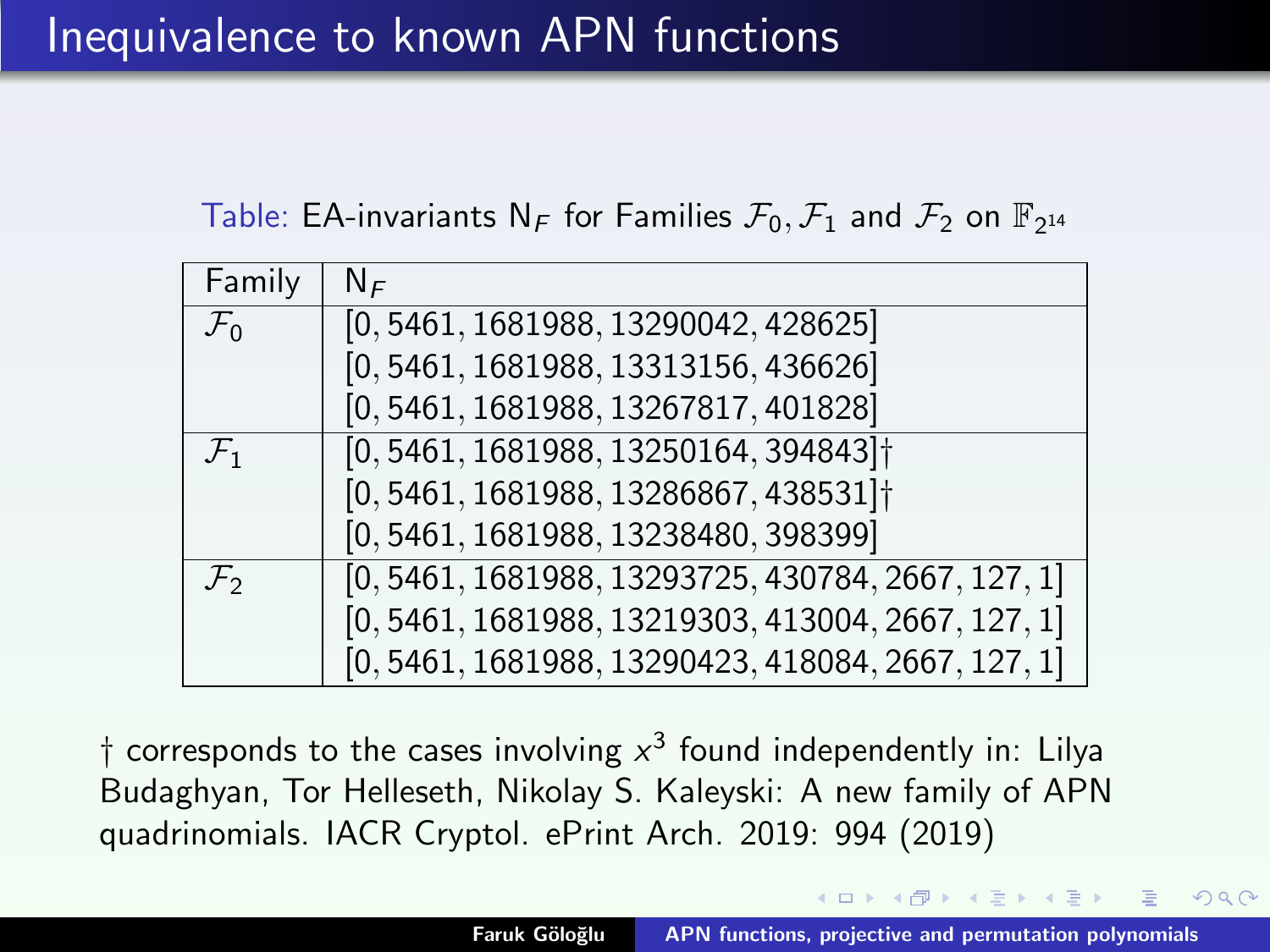### Inequivalence to known APN functions

Table: EA-invariants N<sub>F</sub> for known quadratic APN functions on  $\mathbb{F}_{2^{10}}$ 

| Function F                        | $N_F$                         |
|-----------------------------------|-------------------------------|
| $x^3$                             | [0, 341, 6820, 5115, 341, 11] |
| $x^9$                             | [0, 341, 6820, 5115, 341, 11] |
| $x^6 + x^{33} + u^{31}x^{192}$    | [0, 341, 6820, 3720, 31]      |
| $x^{33} + x^{72} + u^{31}x^{258}$ | [0, 341, 6820, 3720, 31]      |
| $x^{3}$ + Tr $(x^{9})$            | [0, 341, 6820, 4215, 66, 1]   |
| $x^3 + u^{341}x^{36}$             | [0, 341, 6820, 4400]          |
| $x^3 + u^{1022}$ Tr $(u^3x^9)$    | [0, 341, 6820, 4250, 66, 1]   |
| $\sqrt{57}$                       | N/A                           |
| $\times$ 339                      |                               |

**御 ▶ (唐 ) (唐**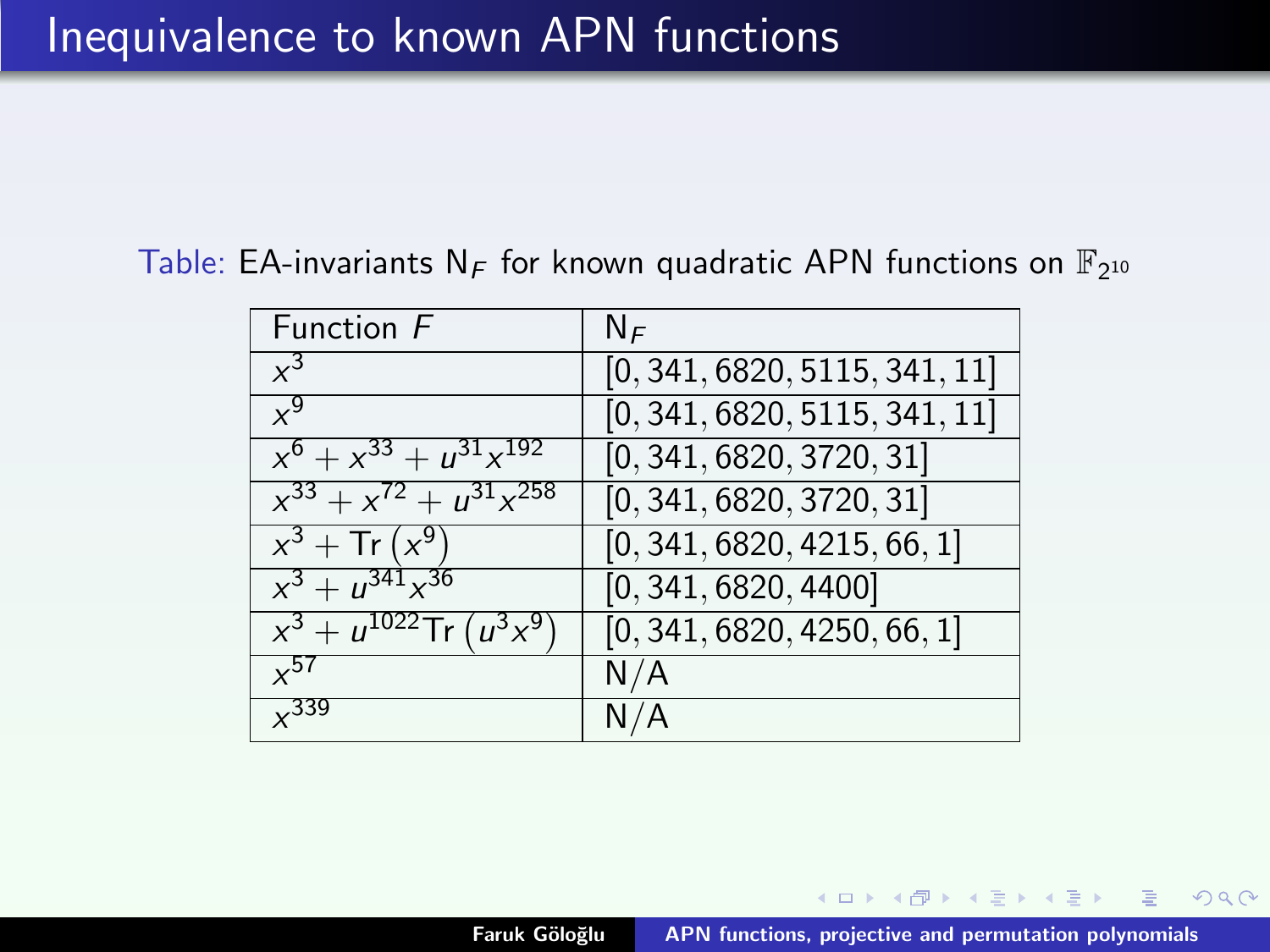Quadratic (more generally plateaued) APN functions with  $\eta_m(NB_F) \geq 2$ : Kasami, Gold,  $\kappa$ ,  $\mathcal{F}_3$ .

 $4.51 \times 4.71 \times 4.71 \times$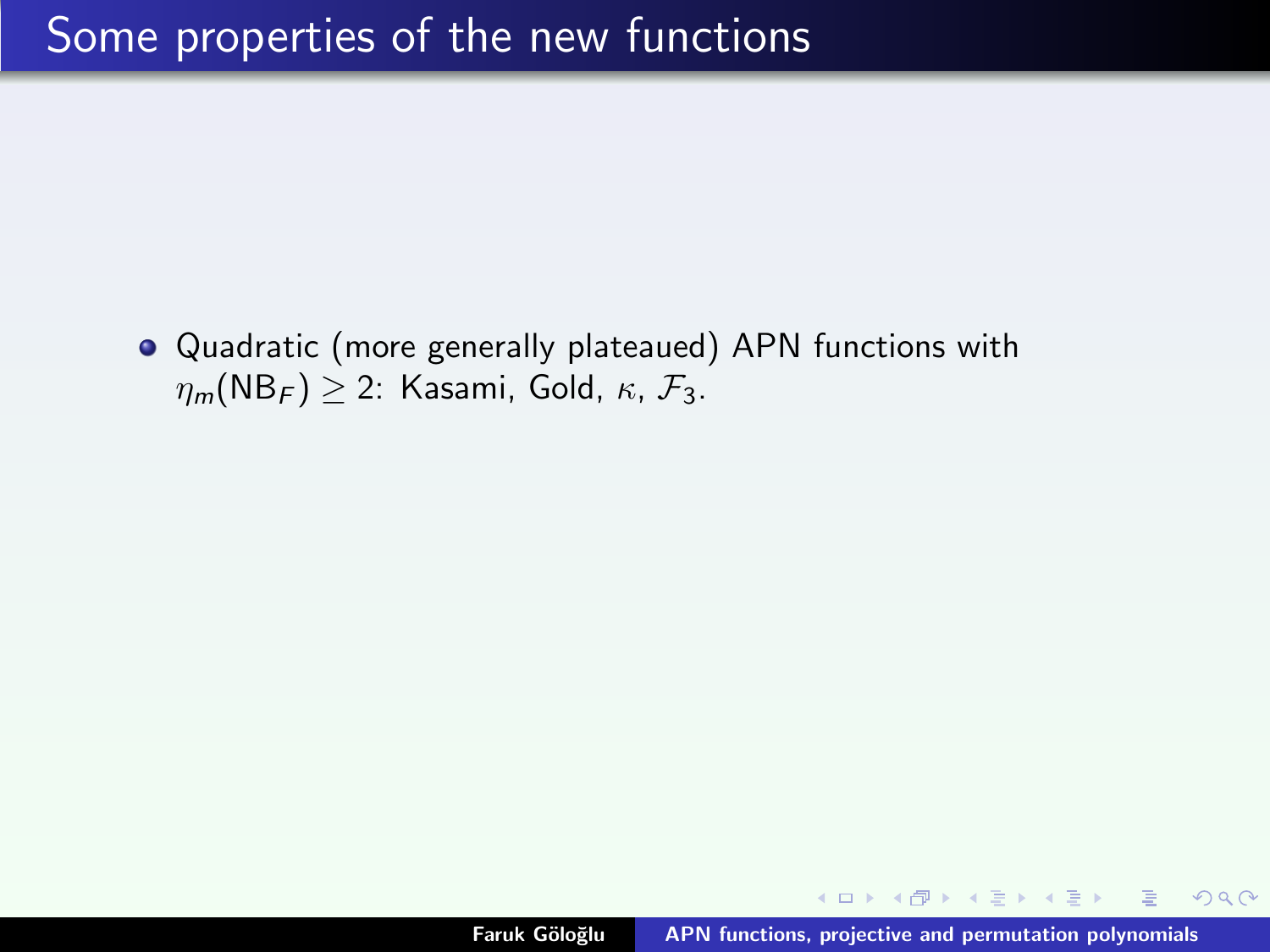- Quadratic (more generally plateaued) APN functions with  $\eta_m(NB_F) > 2$ : Kasami, Gold,  $\kappa$ ,  $\mathcal{F}_3$ .
- Quadratic (more generally plateaued) APN functions with  $\eta_m(\text{NB}_F) = 1: x^3 + u^{-1}\text{Tr}(u^3x^9), \mathcal{F}_2.$

イタン イミン イミン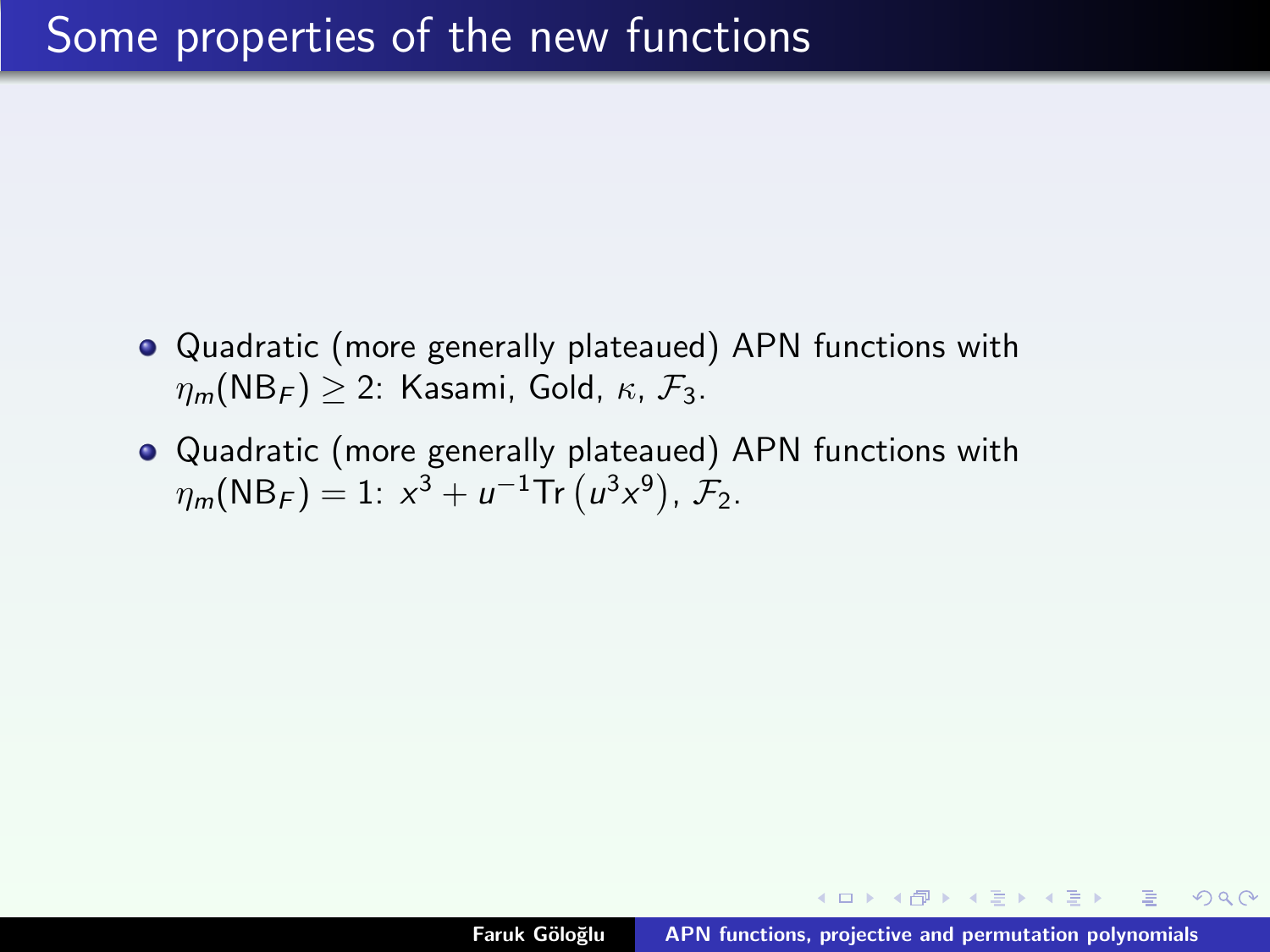- Quadratic (more generally plateaued) APN functions with  $\eta_m(NB_F) > 2$ : Kasami, Gold,  $\kappa$ ,  $\mathcal{F}_3$ .
- Quadratic (more generally plateaued) APN functions with  $\eta_m(\text{NB}_F) = 1: x^3 + u^{-1}\text{Tr}(u^3x^9), \mathcal{F}_2.$
- Bivariate functions not employing  $f(x, y) = xy$ .

イタン イミン イミン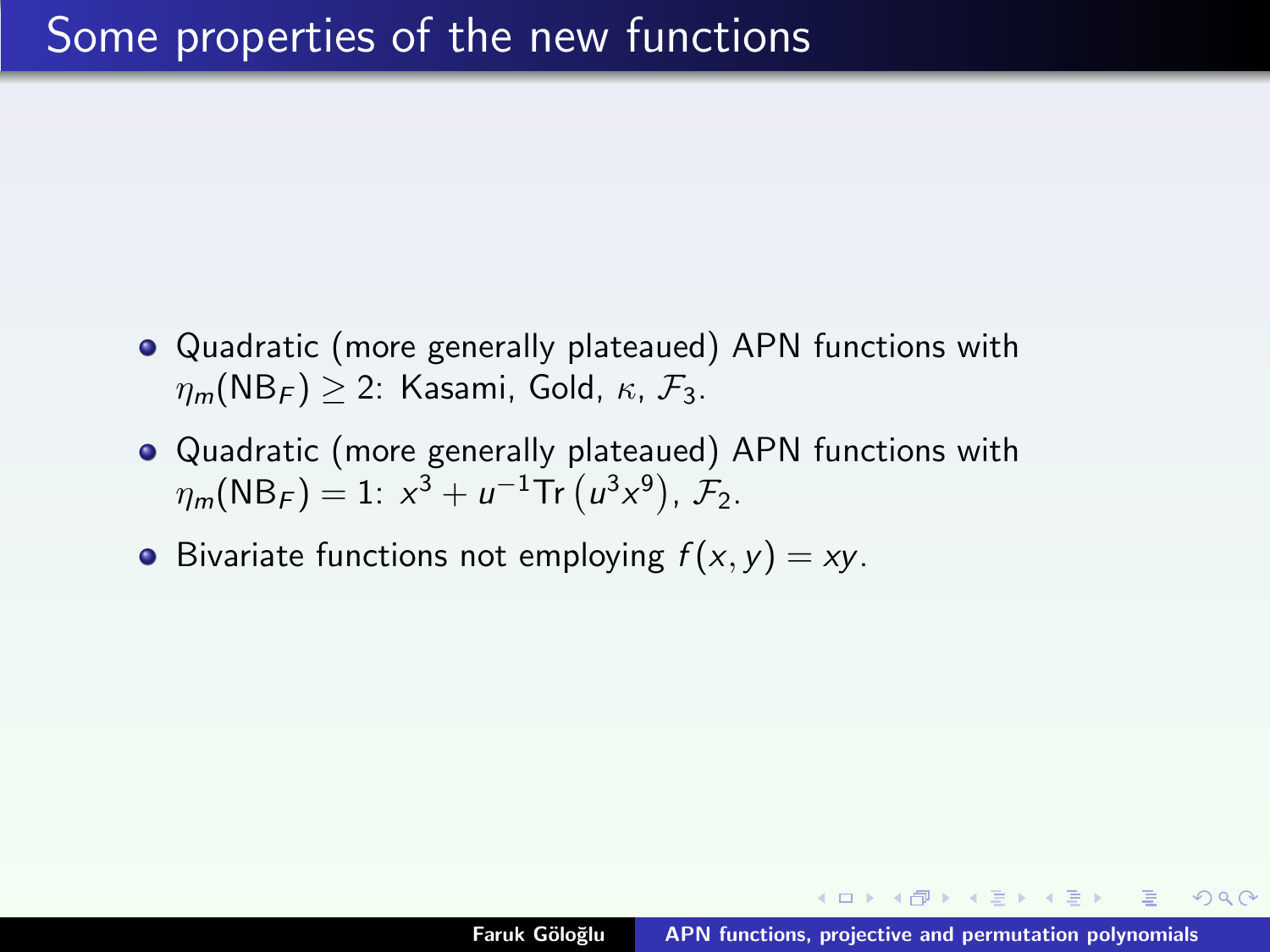These functions do not seem to be equivalent to permutations.

→ 伊 ▶ → 重 ▶ → 重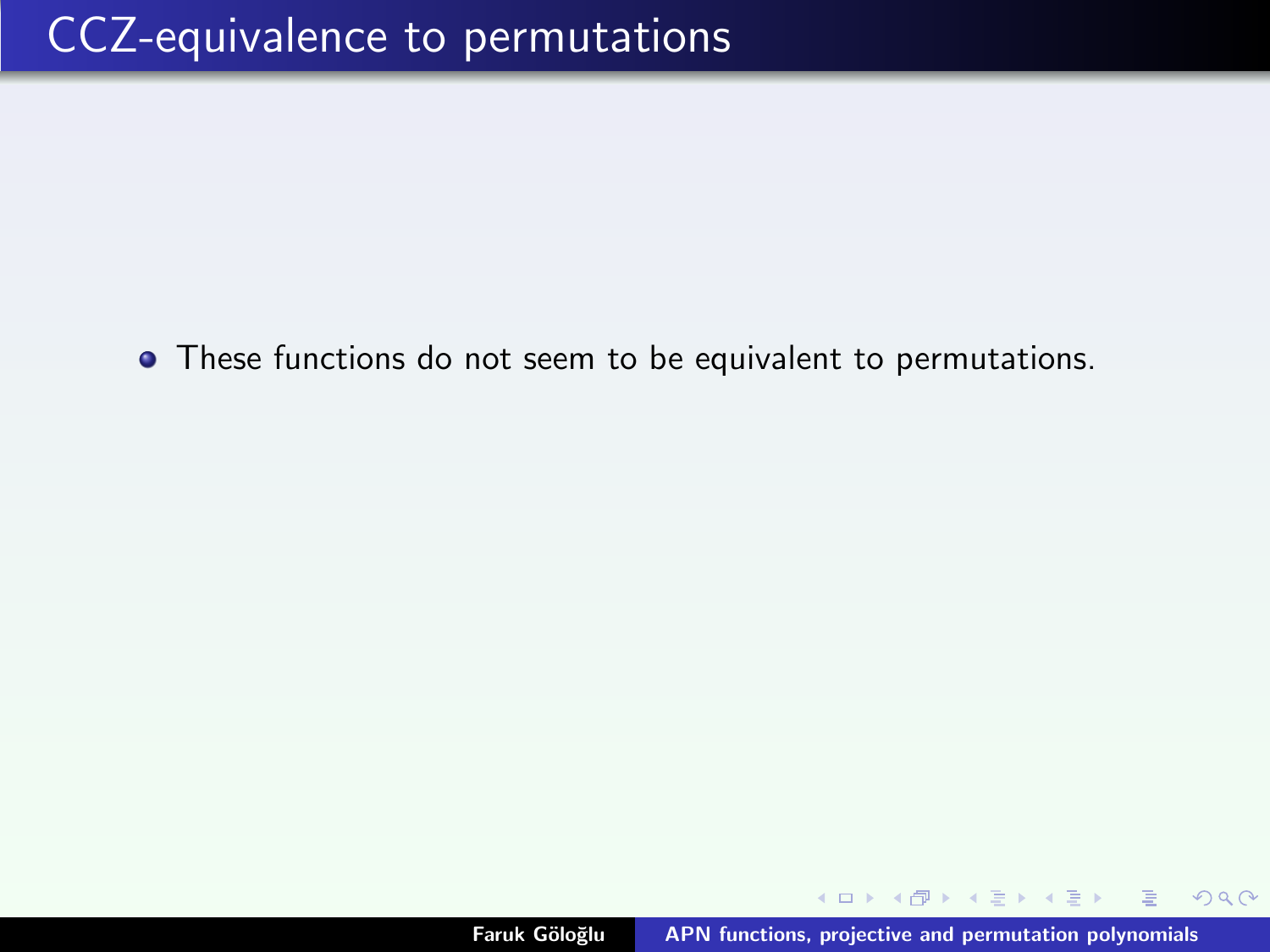- These functions do not seem to be equivalent to permutations.
- What about  $(q, q)$ -projective functions?

 $4.60 \times 4.75 \times 4.75 \times$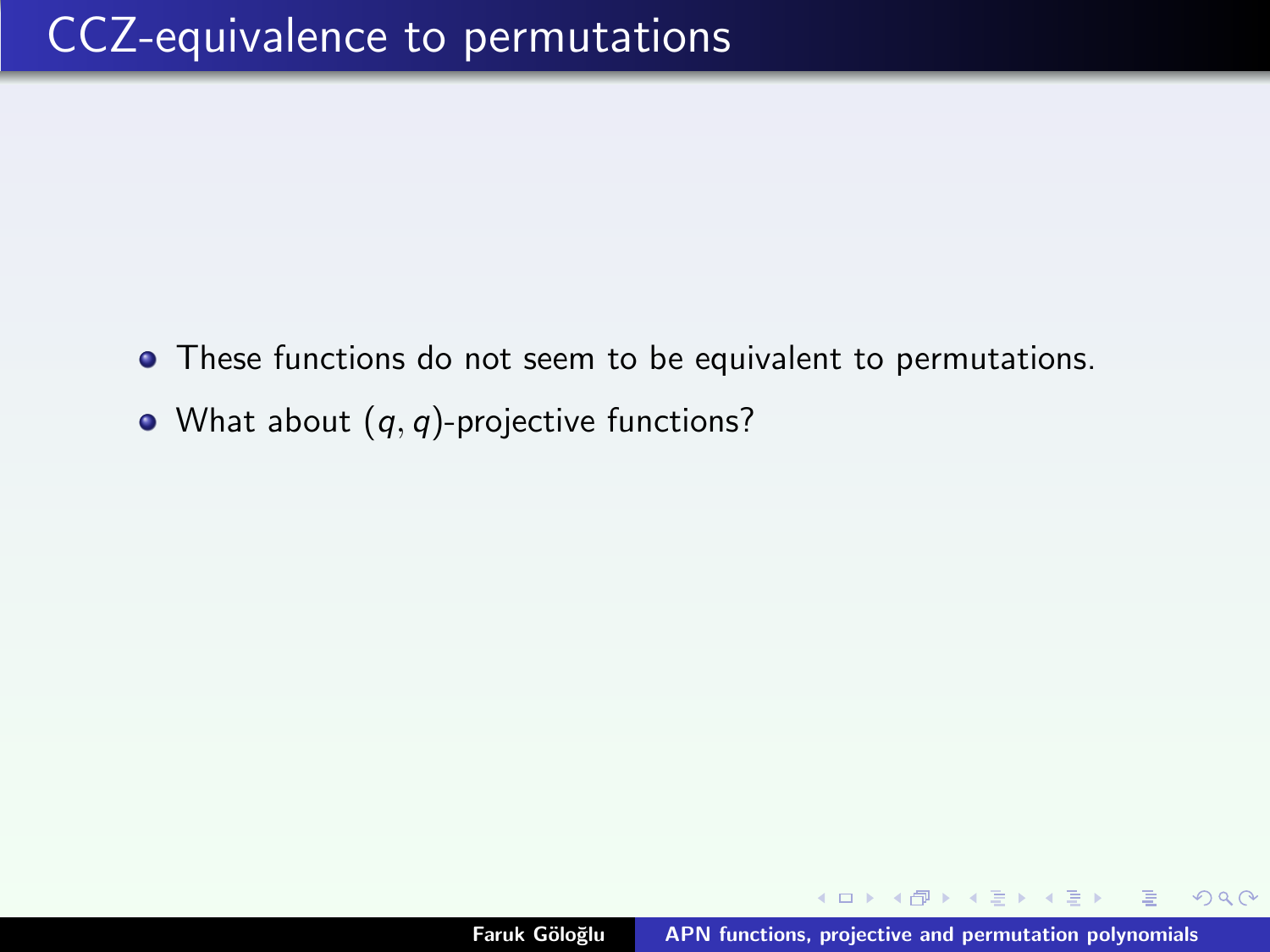- These functions do not seem to be equivalent to permutations.
- What about  $(q, q)$ -projective functions?
- What about  $(q, r)$ -projective functions in general?

A + + = + + =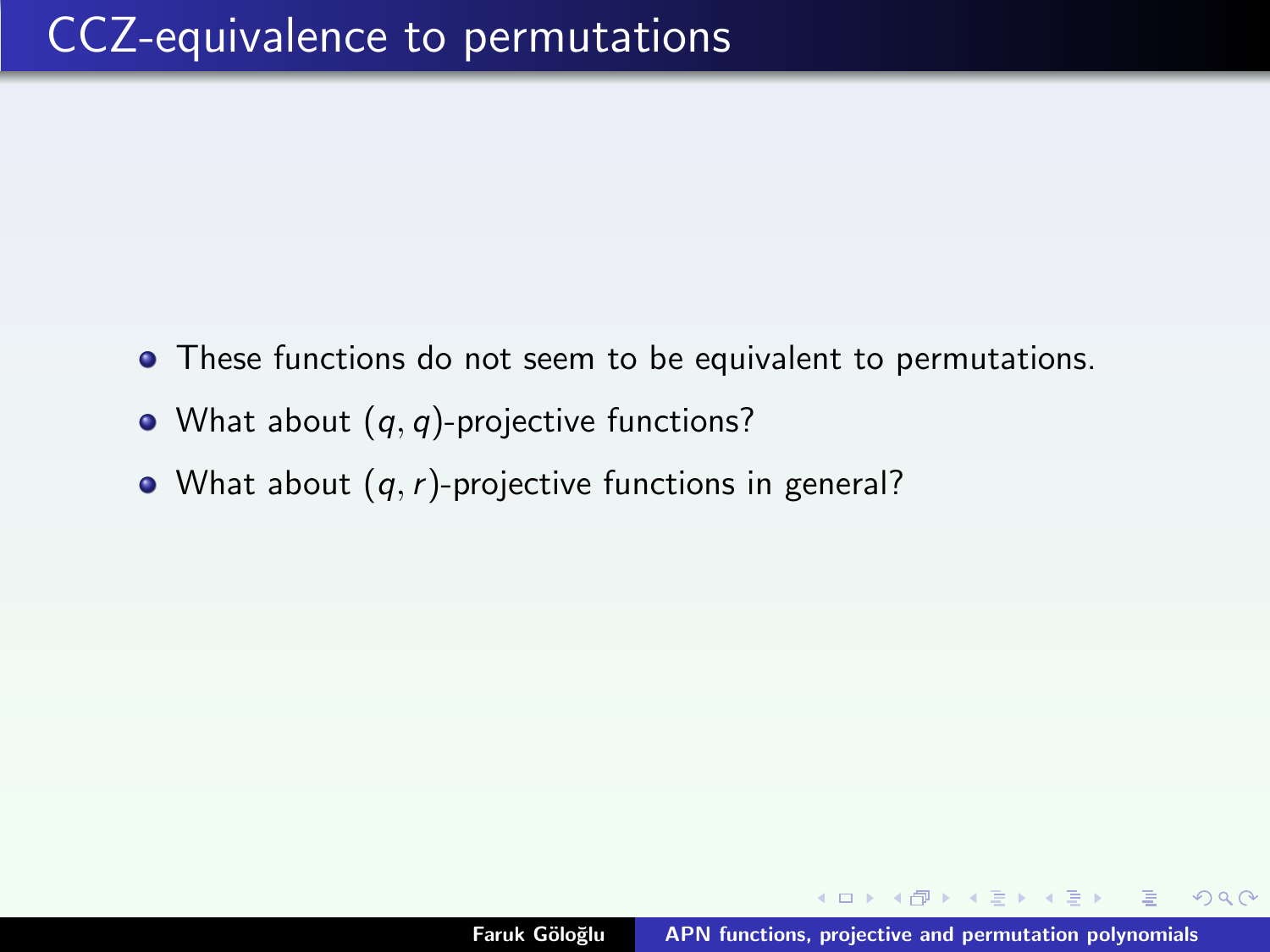- These functions do not seem to be equivalent to permutations.
- What about  $(q, q)$ -projective functions?
- What about  $(q, r)$ -projective functions in general?
- $\bullet$  A few observations on the  $\kappa$  function.

AD > 4 E > 4 E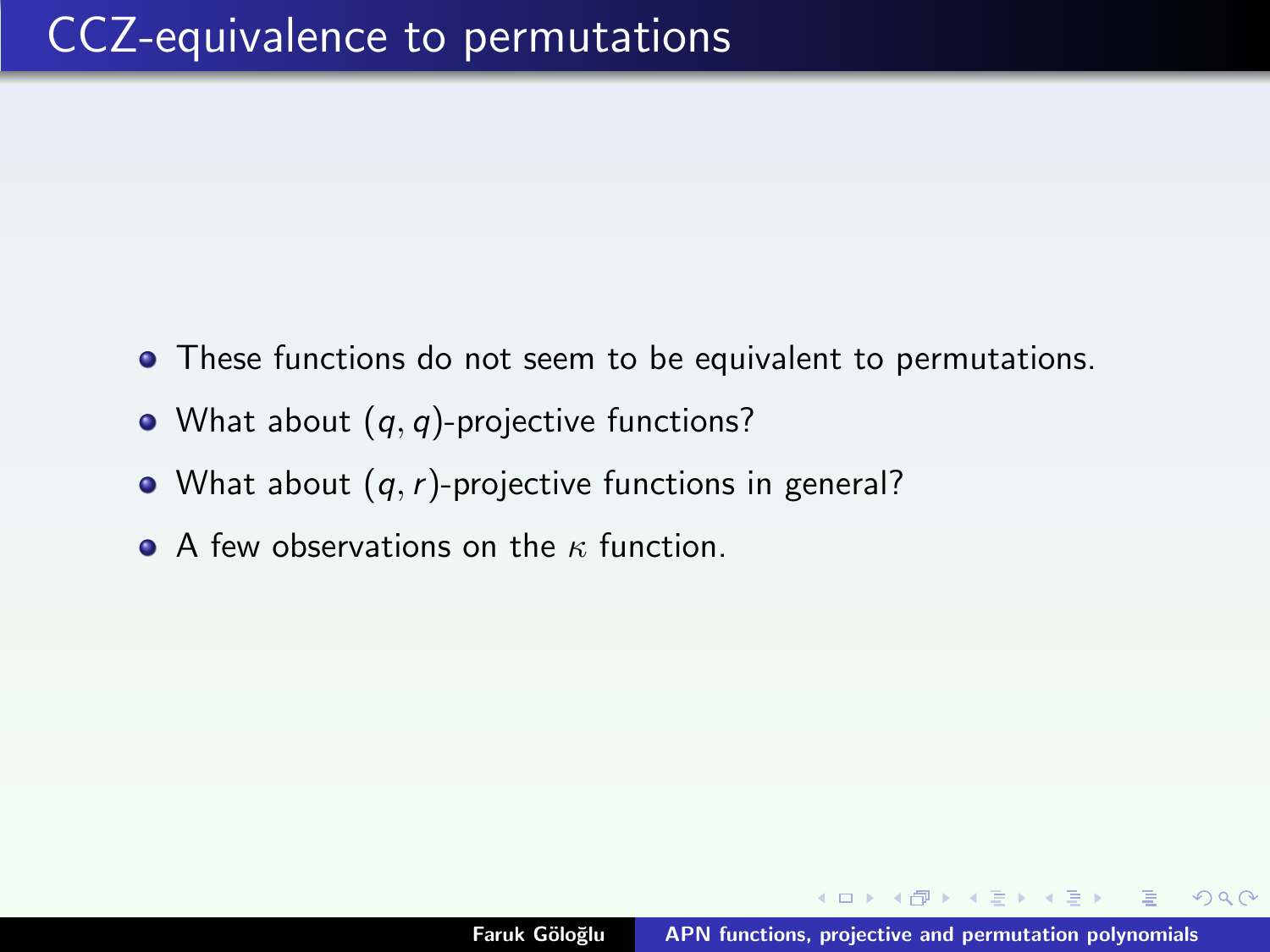### Walsh zeroes of a permutation f

$$
\mathbb{F}=\mathbb{F}_{2^{2m}},\quad \mathbb{K}=\mathbb{F}_{2^m}
$$

$$
\widehat{F}(A,B)=\sum_{X\in\mathbb{F}}\chi\left(AF(X)+BX\right)
$$

| Α<br>$\overline{B}$ | 0 | $v_1\mathbb{K}^*$ | $v_2\overline{\mathbb{K}^*}$ | $v_t\mathbb{K}^*$ |
|---------------------|---|-------------------|------------------------------|-------------------|
| 0                   |   |                   |                              |                   |
|                     |   |                   |                              |                   |
| $u_1\mathbb{K}^*$   |   |                   |                              |                   |
|                     |   |                   |                              |                   |
| $u_2\mathbb{K}^*$   |   |                   |                              |                   |
|                     |   |                   |                              |                   |
|                     |   |                   |                              |                   |
|                     |   |                   |                              |                   |
| $u_t\mathbb{K}^*$   |   |                   |                              |                   |

K ロ ⊁ K 倒 ≯ K ミ ⊁ K ミ ≯

重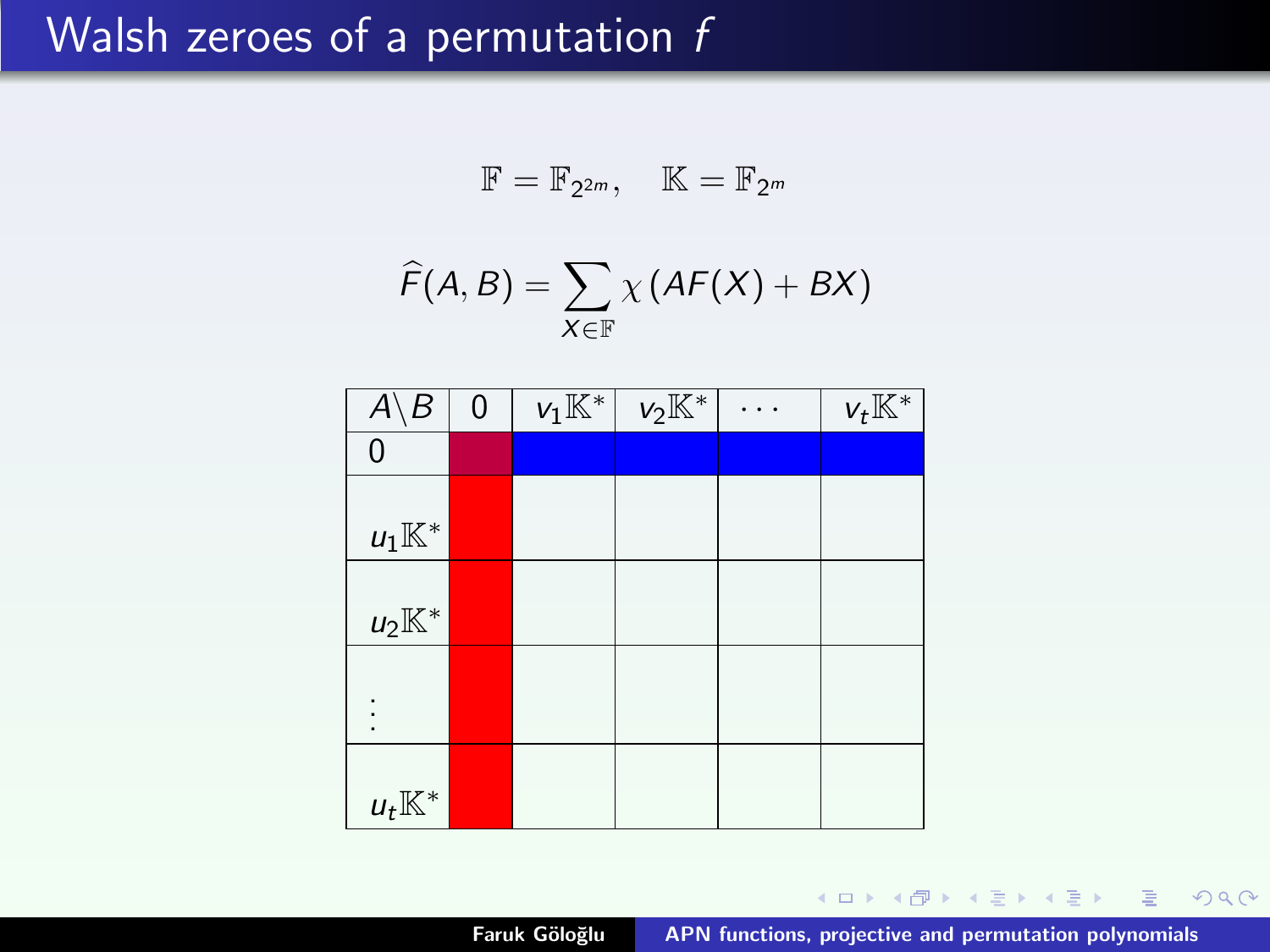- An APN function  $f$  on  $\mathbb{F}_{2^n}$  is CCZ-equivalent to a permutation if the Walsh zeroes of  $f$  contains two subspaces of dimension  $n$ intersecting only trivially.
- Walsh zeroes of  $\kappa$  has more structure with respect to some subspaces, i.e.,

 $\{(u_1x, v_1y) : x, y \in \mathbb{K}\}, \{(u_2x, v_2y) : x, y \in \mathbb{K}\} \subseteq WZ_f$ 

for some  $u_1, u_2, v_1, v_2 \in \mathcal{P}_7$ , i.e., 7th powers in  $\mathbb{F}^*$ .

マーター マーティー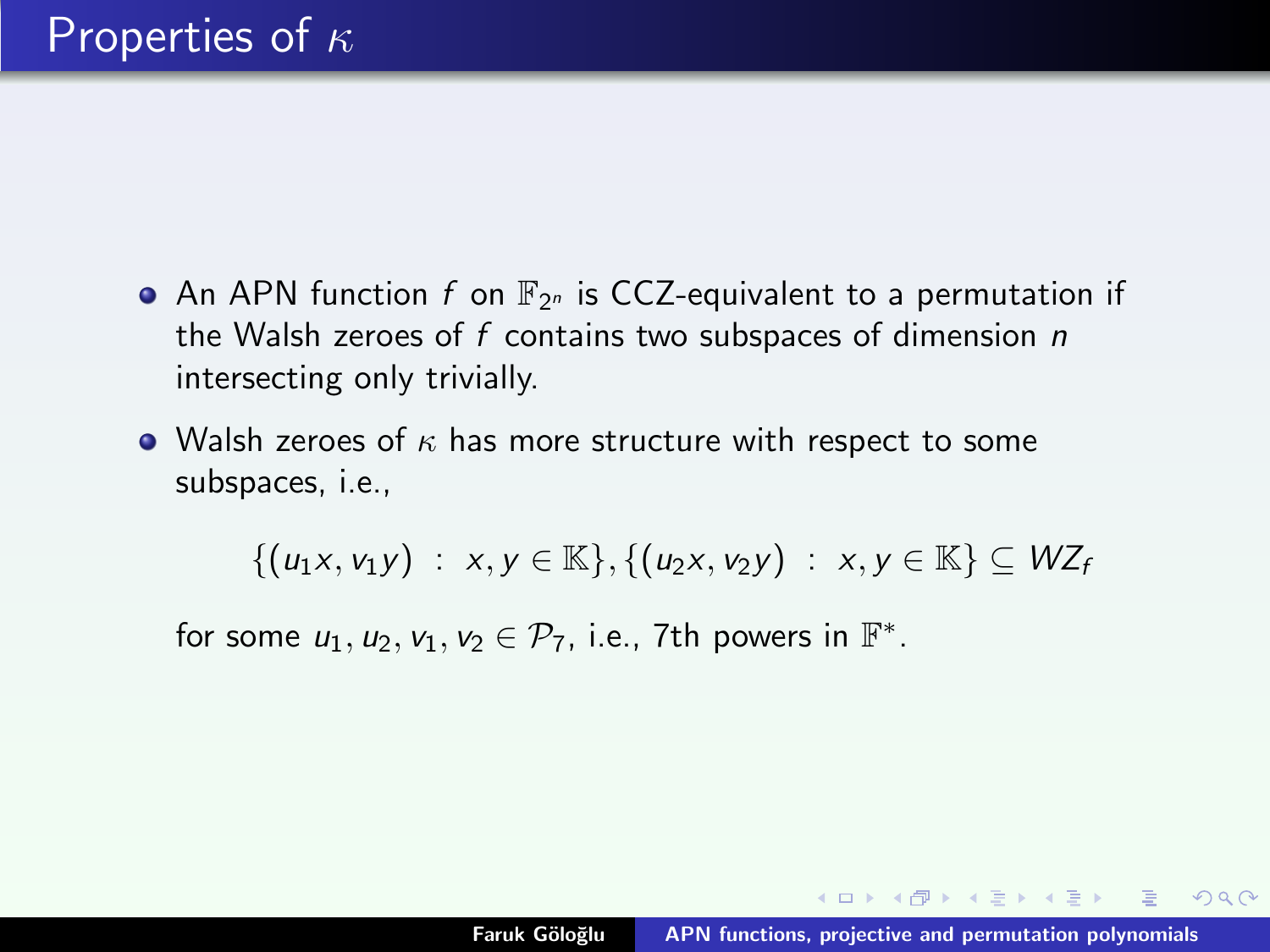### Walsh zeroes of the Kim function

$$
\kappa(X) = X^3 + X^{10} + AX^{24}
$$

$$
\widehat{f}(A, B) = \sum_{X \in \mathbb{F}} \chi\left(Af(X) + BX\right)
$$

|                   | 0 | $v_1\overline{\mathbb{K}^*}$ | $v_2\overline{\mathbb{K}^*}$ | $v_t\overline{\mathbb{K}^*}$ |
|-------------------|---|------------------------------|------------------------------|------------------------------|
| 0                 |   |                              |                              |                              |
|                   |   |                              |                              |                              |
| $u_1\mathbb{K}^*$ |   |                              |                              |                              |
| $u_2\mathbb{K}^*$ |   |                              |                              |                              |
|                   |   |                              |                              |                              |
| $u_t\mathbb{K}^*$ |   |                              |                              |                              |

Faruk Göloğlu [APN functions, projective and permutation polynomials](#page-0-0)

K ロ ⊁ K 倒 ≯ K ミ ⊁ K ミ ≯

重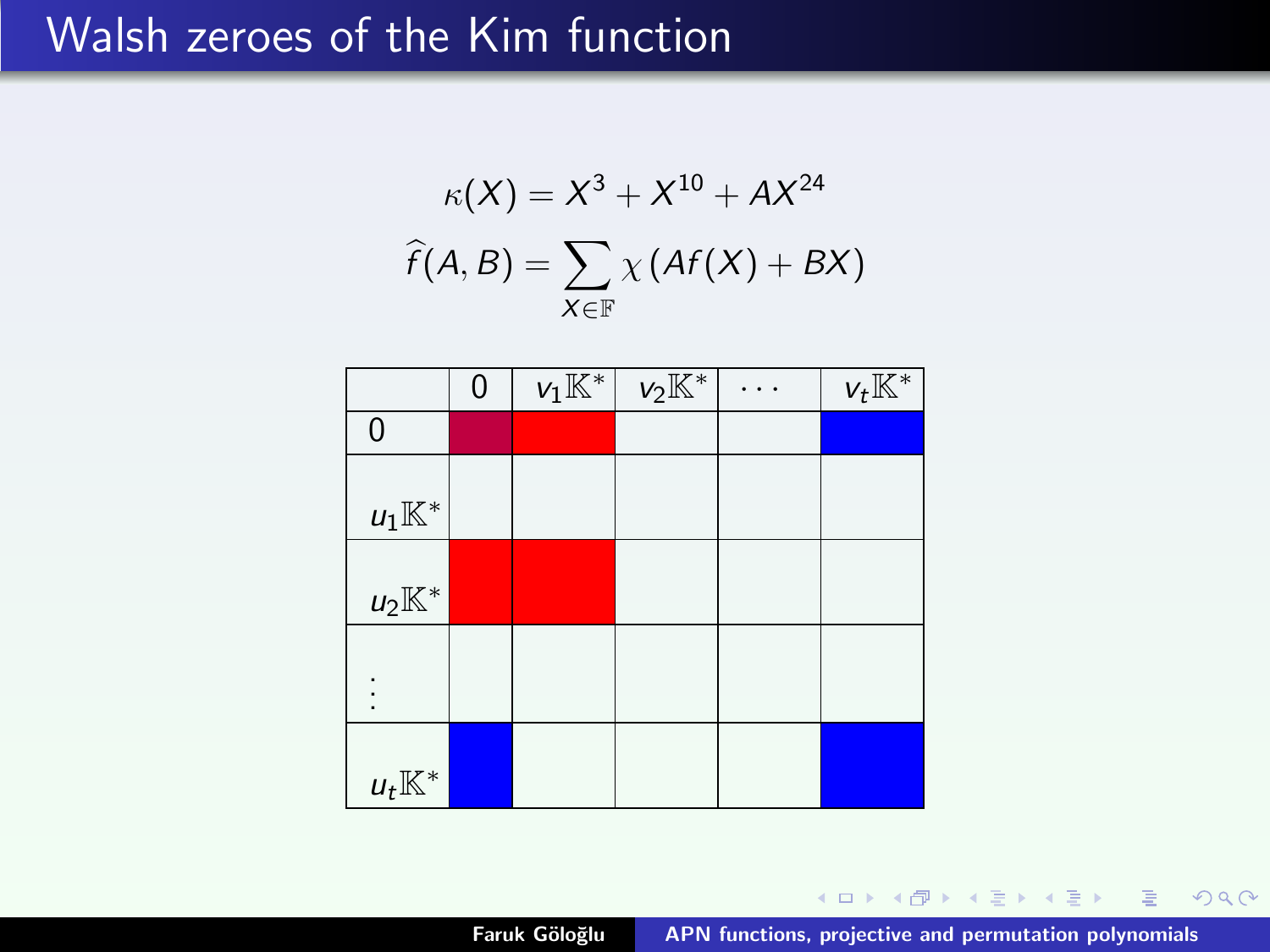#### CCZ-equivalence

 $F \sim_{CCZ} G$  means: Bijective  $\mathcal{L}$ 

$$
L(X, Y) = (A(X) + B(Y) + a, C(X) + D(Y) + b)
$$

such that  $\mathcal{L}(G_F) = G_G$ . That is to say  $G = \pi_2 \circ \pi_1^{-1}$ , with

$$
A(X) + B(f(X)) + a = \pi_1(X),
$$
  
 
$$
C(X) + D(f(X)) + b = \pi_2(X),
$$

where A, B, C, D are  $\mathbb{F}_2$ -linear maps and  $\pi_1$  is a permutation.

K ロ ▶ K 御 ▶ K 君 ▶ K 君 ▶ ...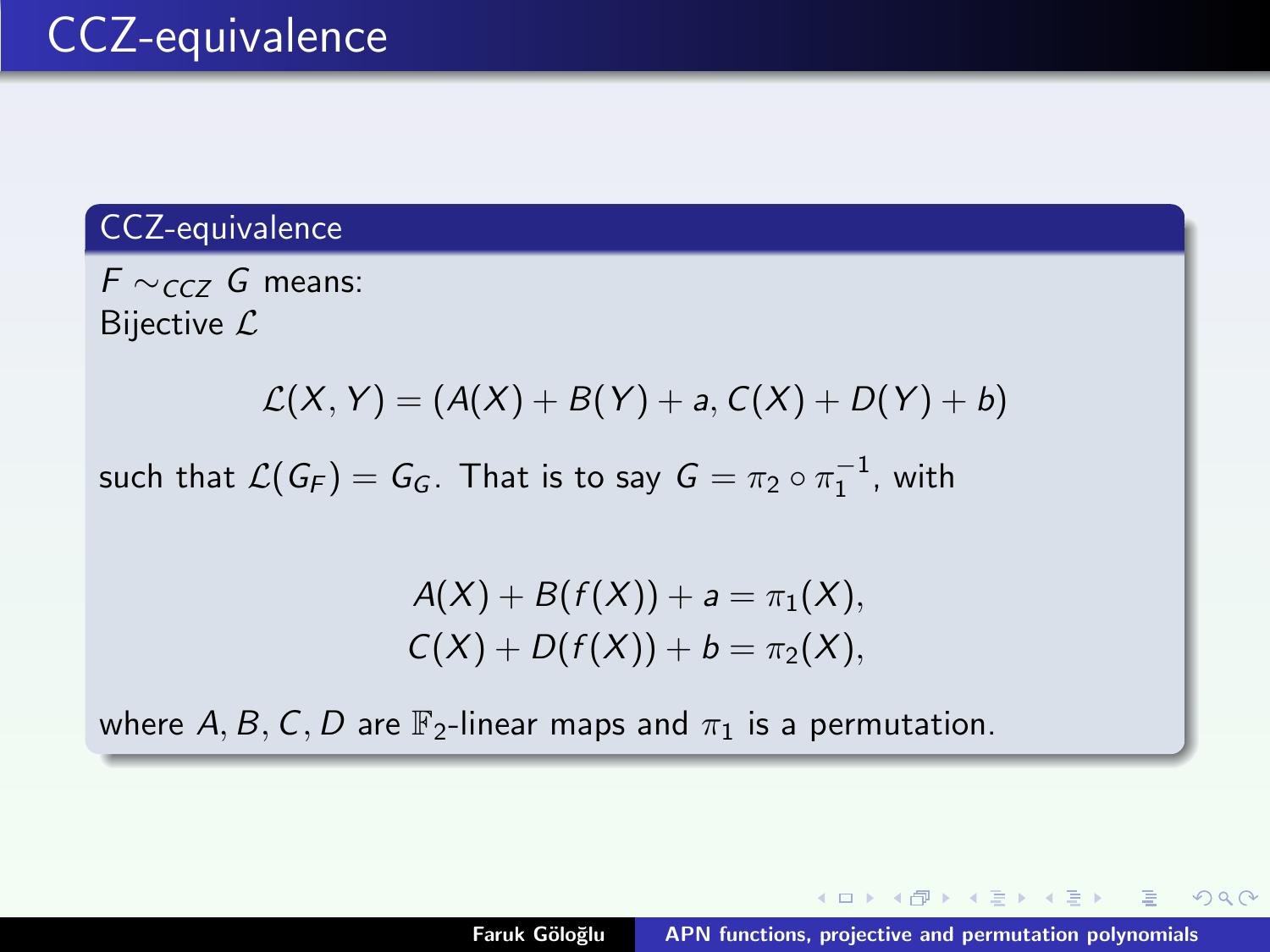### K-CCZ equivalence

In the case of the  $\kappa$  function, A, B, C, D are K-linear maps (with rank  $m$ ), hence the "square" structure of Walsh-zero spaces.

#### Definition

If F is CCZ equivalent to G with K-linear maps (with rank  $m$ ) A, B, C, D, then we say F is  $K$ -CCZ equivalent to G.

4 A D D D D D D D D D

つくい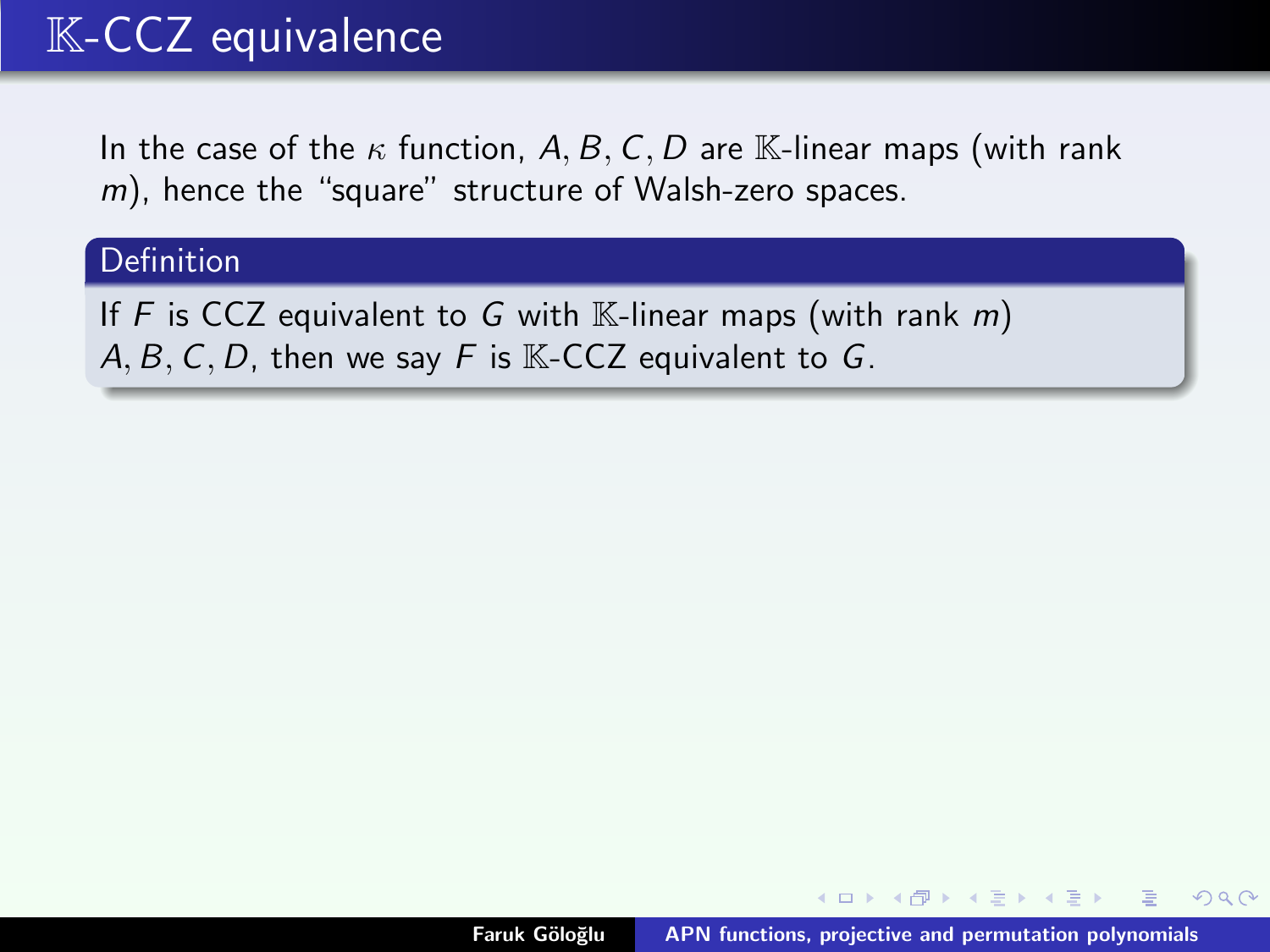### K-CCZ equivalence

In the case of the  $\kappa$  function, A, B, C, D are K-linear maps (with rank  $m$ ), hence the "square" structure of Walsh-zero spaces.

#### Definition

If F is CCZ equivalent to G with  $\mathbb{K}$ -linear maps (with rank m) A, B, C, D, then we say F is  $K$ -CCZ equivalent to G.

#### Proposition

If a  $(q, q)$ -projective APN polynomial  $F = [f(x, y), g(x, y)]$  is K-CCZ equivalent to a permutation then

$$
f(x, y) = (a_0x + b_0y)^{q+1} + (c_0x + d_0y)^{q+1},
$$
  
 
$$
g(x, y) = (a_1x + b_1y)^{q+1} + (c_1x + d_1y)^{q+1},
$$

for some "nonsingular" coefficients.

Hence we can assume w.l.o.g.  $f(x, y) = (1, 0, 0, 1)<sub>a</sub>$ .

K ロ ⊁ K 倒 ≯ K ミ ⊁ K ミ ≯

つくい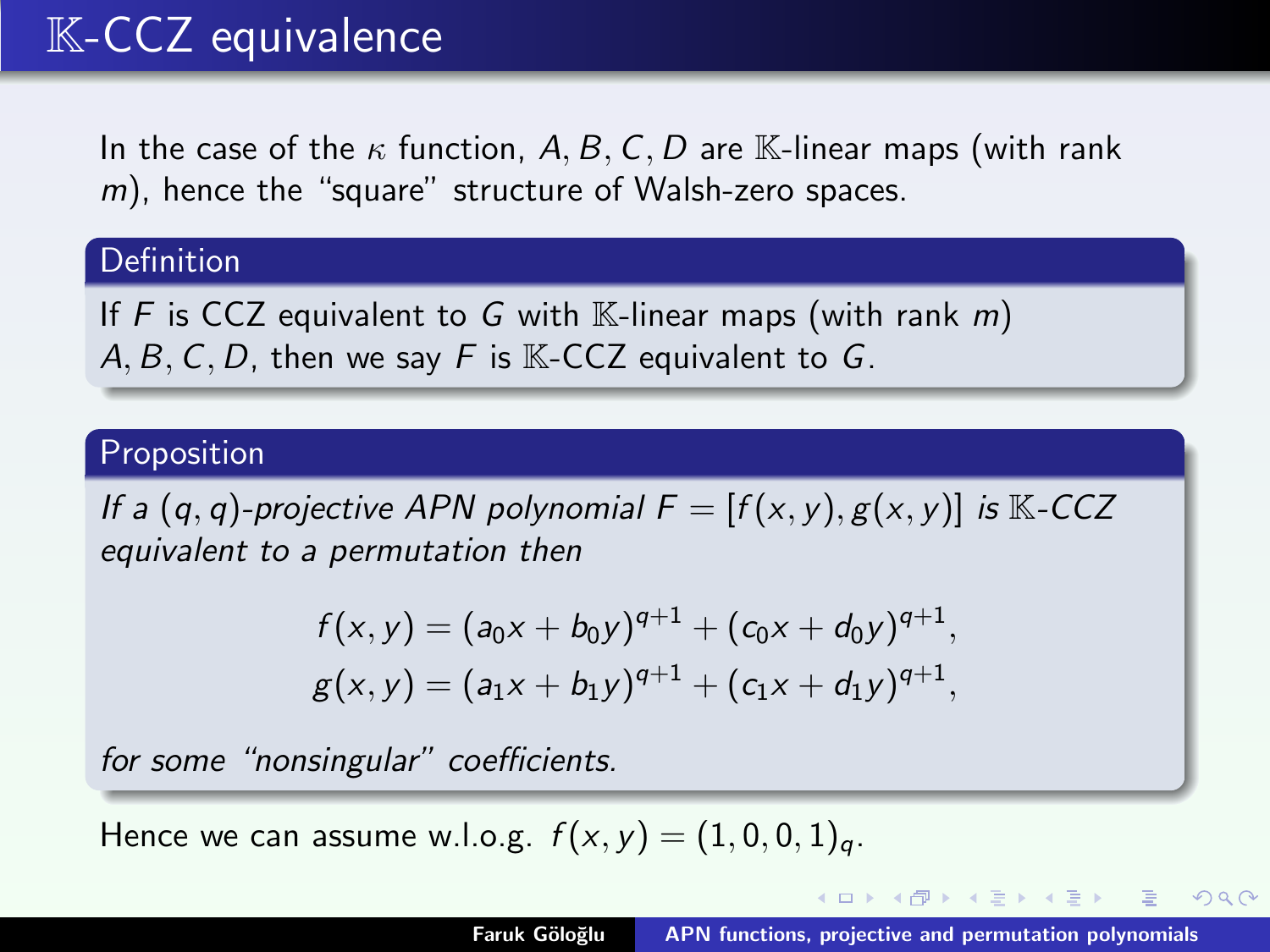### Equivalence problem to APN permutations

If for some  $a, b, c, d \in \mathbb{K}$  the function  $F = [(1, 0, 0, 1)_a, (a, b, c, d)_a]$  is APN, then:

$$
U^{q+1}(X+X^q) + (Y+Y^q) = 0,
$$
  
\n
$$
aU^q(X+X^q) + bU^q(Y+X^q) + cU(X+Y^q) + d(Y+Y^q) = 0.
$$

should hold only for  $X = Y = 0$  and  $X = Y = 1$  for all non-zero  $U \in \mathbb{F}$ .

イロメ マ桐 メラミンマティ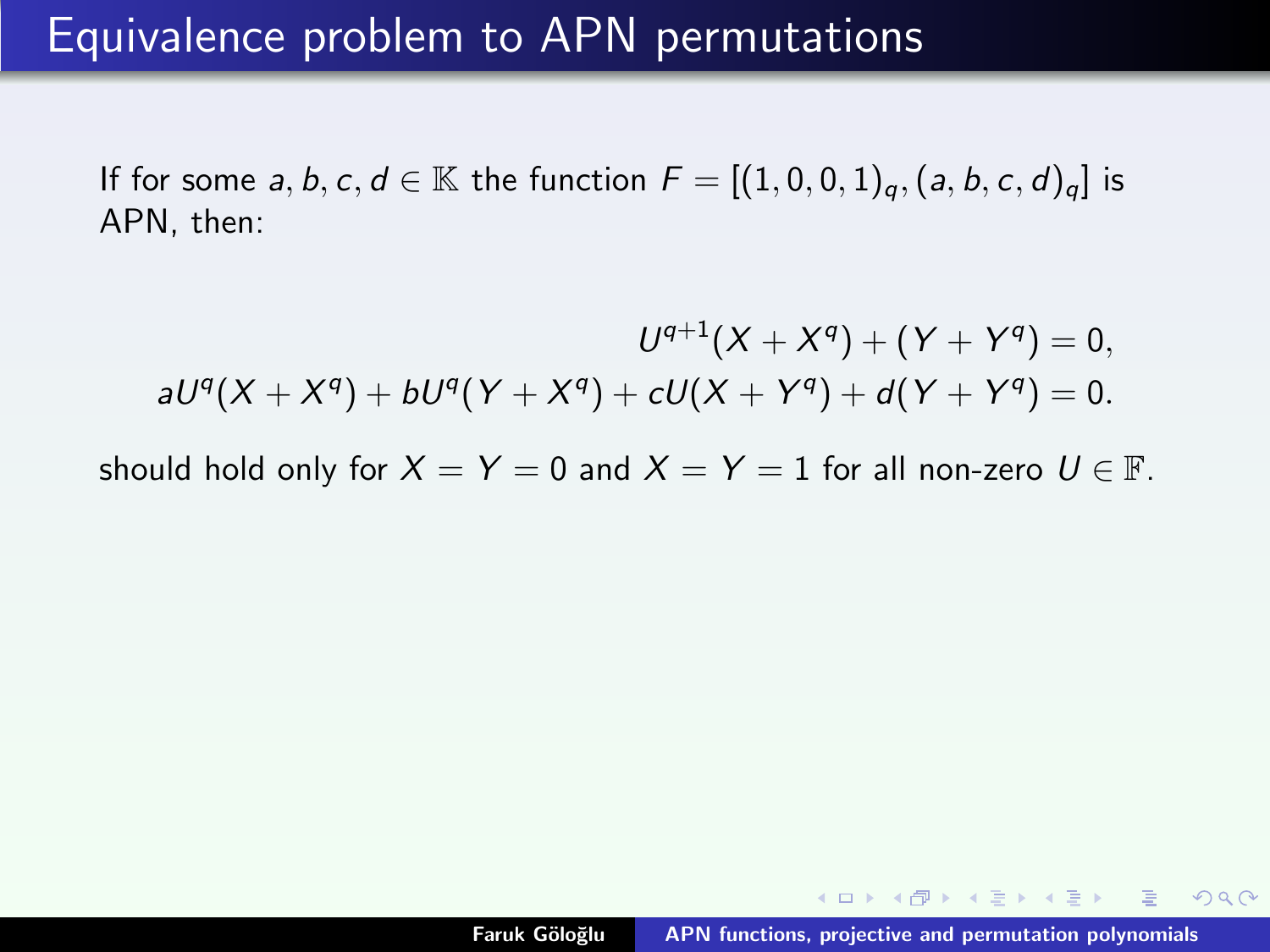If for some  $a, b, c, d \in \mathbb{K}$  the function  $F = [(1, 0, 0, 1)_a, (a, b, c, d)_a]$  is APN, then:

$$
U^{q+1}(X+X^q) + (Y+Y^q) = 0,
$$
  

$$
aU^q(X+X^q) + bU^q(Y+X^q) + cU(X+Y^q) + d(Y+Y^q) = 0.
$$

should hold only for  $X = Y = 0$  and  $X = Y = 1$  for all non-zero  $U \in \mathbb{F}$ . Equivalently, there is no  $(q, q)$ -projective bivariate APN polynomial which is equivalent to a permutation, if

$$
\left(\frac{Y+Y^q}{X+X^q}\right)\left(\frac{X+Y^q}{Y+Y^q}\right)^{q+1}=A
$$

is satisfied for all  $A \in \mathbb{K}$  by some  $X, Y \in \mathbb{K} \setminus \{0, 1\}.$ 

- イート イート イート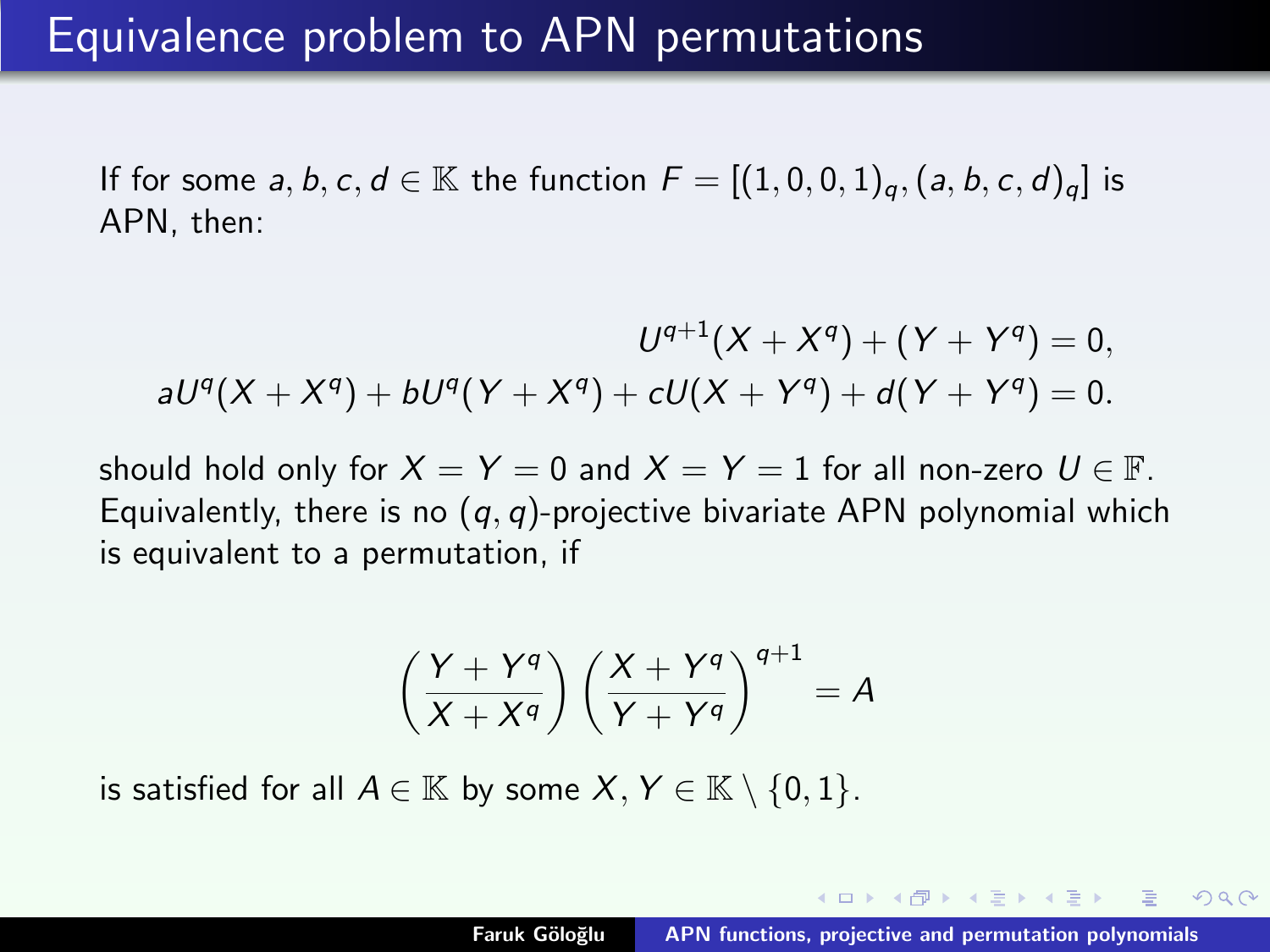After some modifications we get the equivalent condition: If a  $(q, q)$ -projective APN function is  $K$ -CCZ equivalent to a permutation then there exists  $A \in \mathbb{K}^\times$  such that

$$
X^{q+1} + X + A \frac{(\beta^2 + \beta)^q}{(\beta^q + \beta)^{q+1}} = 0
$$

has exactly two solutions  $(x_0, \beta_0)$  and  $(x_0, \beta_1)$  for  $x \in \mathbb{K}^\times$  and  $\beta \in \mathbb{K}^{\times \times}$ .

 $\mathcal{A}$   $\overline{\oplus}$   $\mathcal{B}$   $\mathcal{A}$   $\overline{\oplus}$   $\mathcal{B}$   $\mathcal{B}$   $\mathcal{B}$   $\mathcal{B}$   $\mathcal{B}$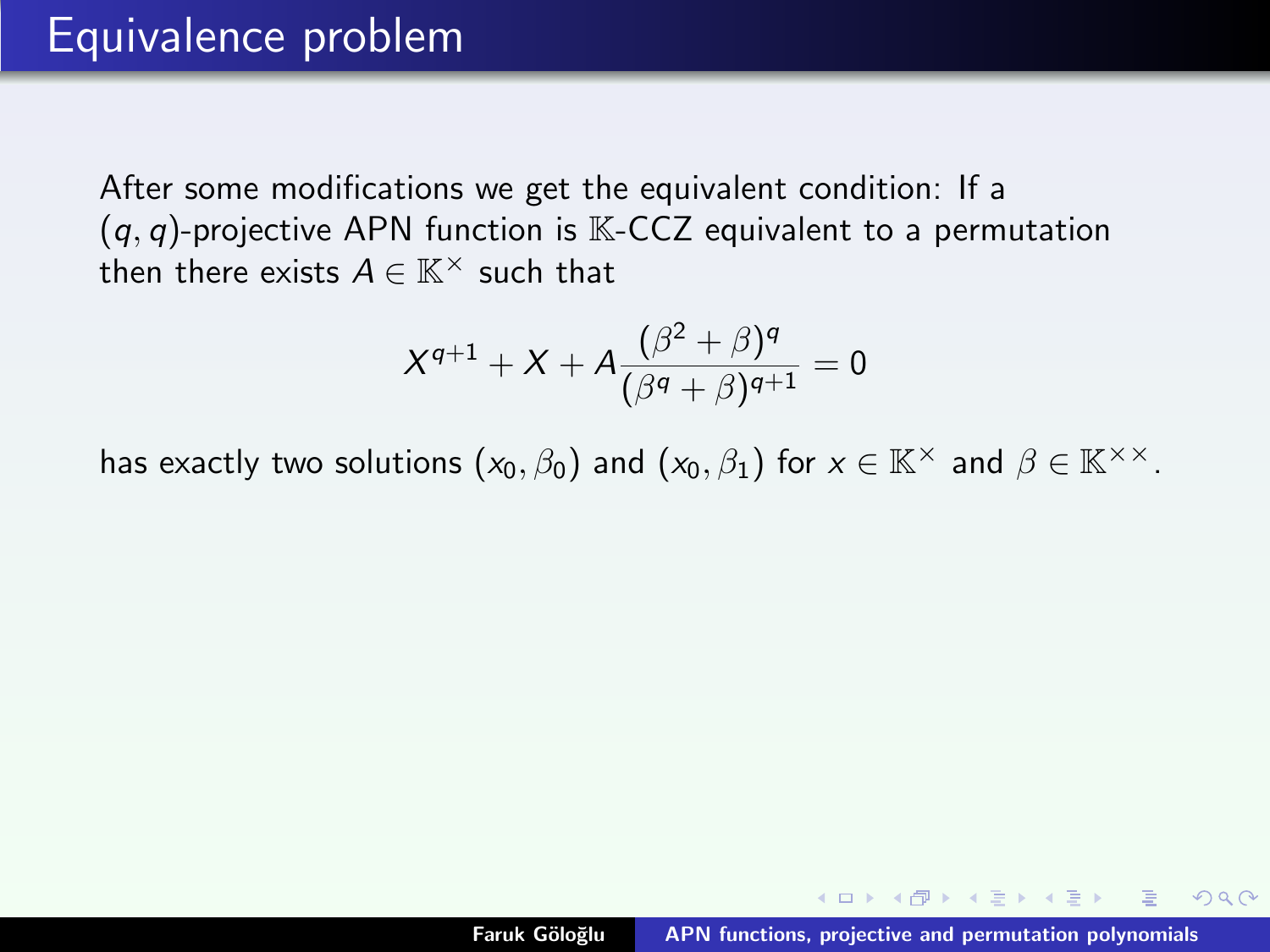After some modifications we get the equivalent condition: If a  $(q, q)$ -projective APN function is  $K$ -CCZ equivalent to a permutation then there exists  $A \in \mathbb{K}^\times$  such that

$$
X^{q+1} + X + A \frac{(\beta^2 + \beta)^q}{(\beta^q + \beta)^{q+1}} = 0
$$

has exactly two solutions  $(x_0, \beta_0)$  and  $(x_0, \beta_1)$  for  $x \in \mathbb{K}^\times$  and  $\beta \in \mathbb{K}^{\times \times}$ .

Theorem (Helleseth,Kholosha 2008)

The projective polynomial  $X^{q+1} + X + C$  has exactly one solution if and only if  $C \in DD := \left\{ \frac{(\beta^2 + \beta)^q}{(\beta^q + \beta)^{q+1}} \right\}$  $\frac{(\beta^2+\beta)^q}{(\beta^q+\beta)^{q+1}}$ :  $\beta \in \mathbb{K}^{\times \times}$ .

- イート イート イート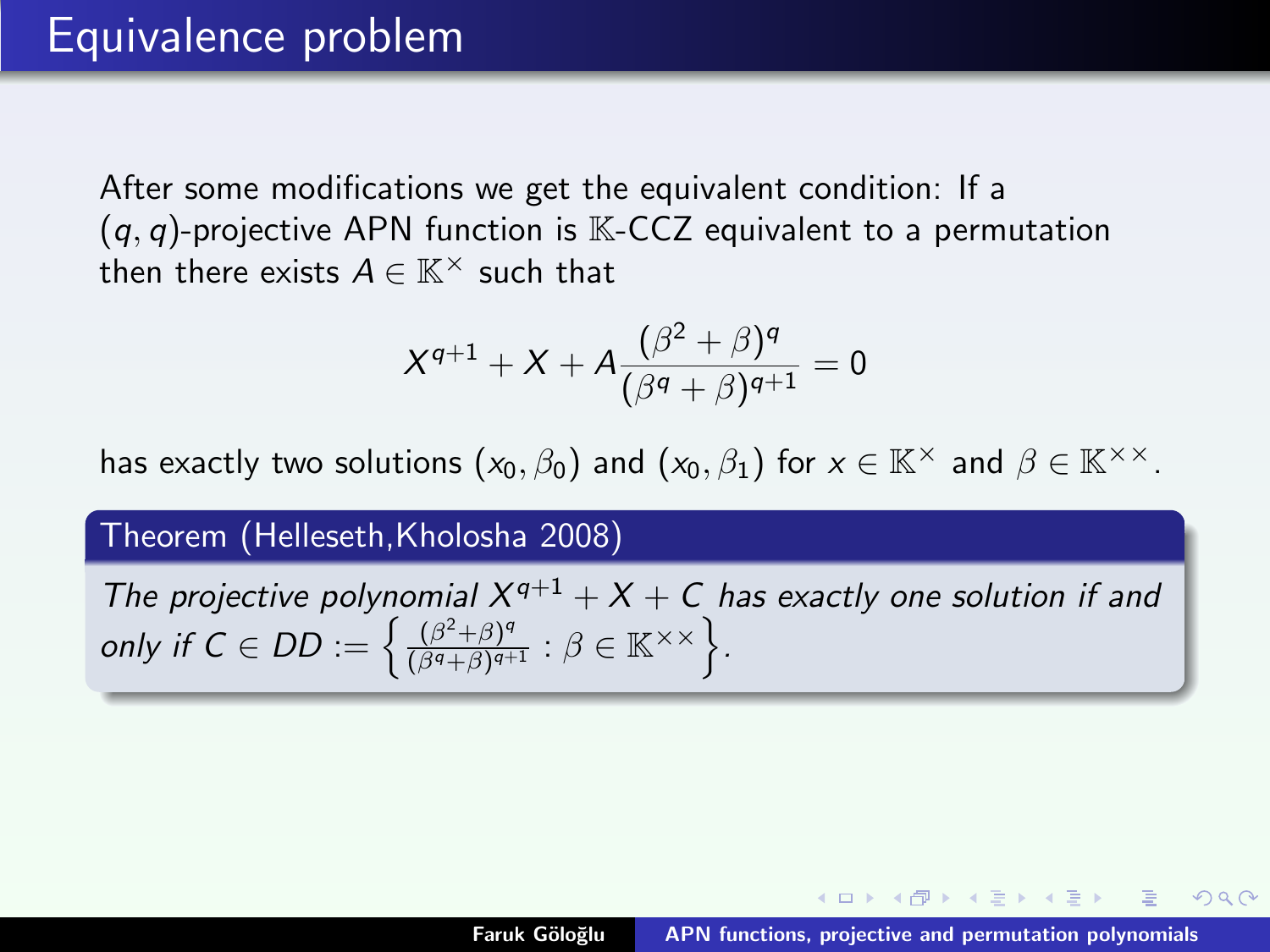After some modifications we get the equivalent condition: If a  $(q, q)$ -projective APN function is  $K$ -CCZ equivalent to a permutation then there exists  $A \in \mathbb{K}^\times$  such that

$$
X^{q+1}+X+A\frac{(\beta^2+\beta)^q}{(\beta^q+\beta)^{q+1}}=0
$$

has exactly two solutions  $(x_0, \beta_0)$  and  $(x_0, \beta_1)$  for  $x \in \mathbb{K}^\times$  and  $\beta \in \mathbb{K}^{\times \times}$ .

Theorem (Helleseth,Kholosha 2008)

The projective polynomial  $X^{q+1} + X + C$  has exactly one solution if and only if  $C \in DD := \left\{ \frac{(\beta^2 + \beta)^q}{(\beta^q + \beta)^{q+1}} \right\}$  $\frac{(\beta^2+\beta)^q}{(\beta^q+\beta)^{q+1}}$ :  $\beta \in \mathbb{K}^{\times \times}$ .

Thus we have a lot of solutions for  $A = 1$ . This is also easy to see from the original equation.

イロメ マ桐 メラミンマティ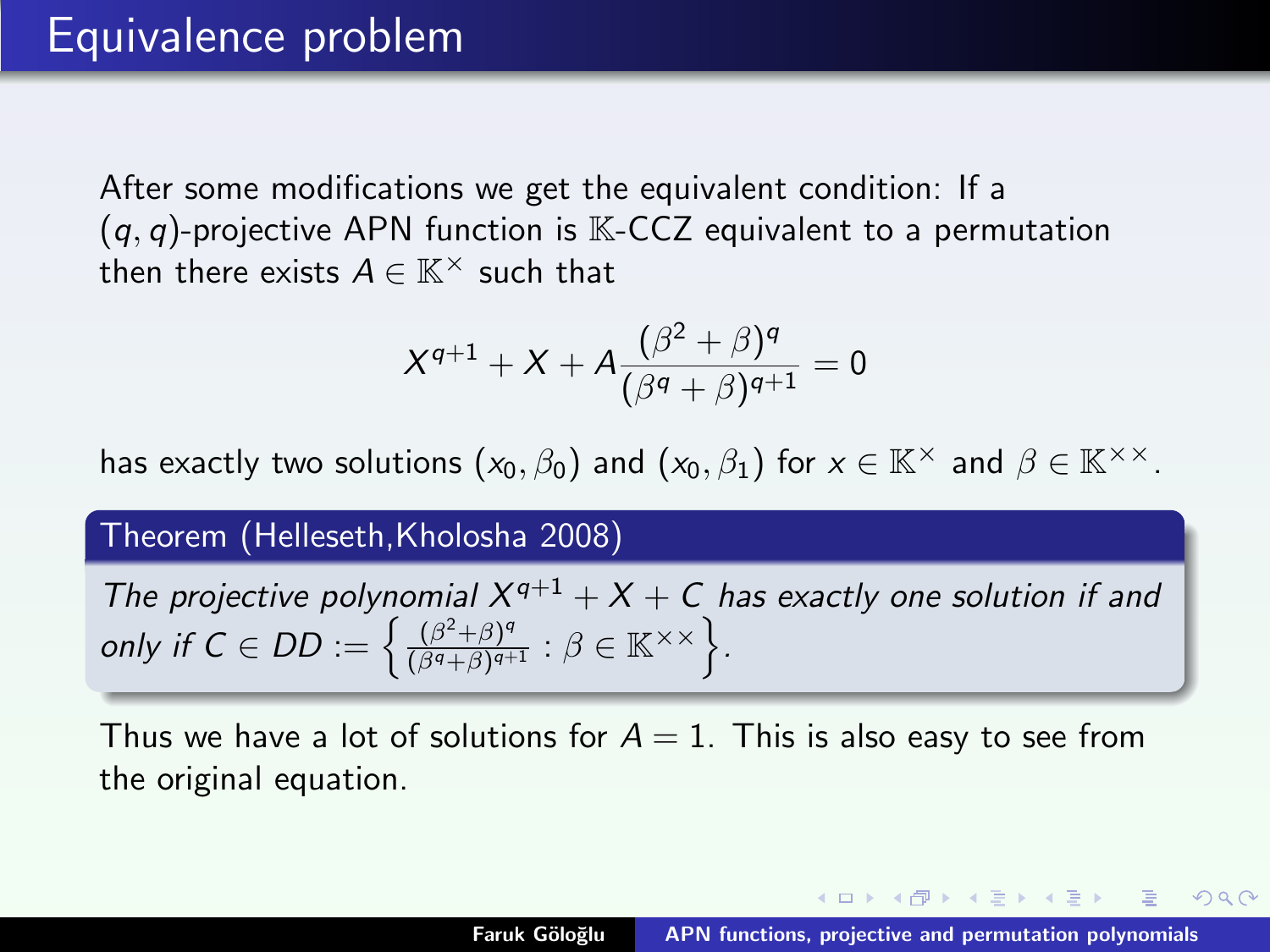### Equivalence problem

#### Theorem (Dillon, Dobbertin 1999)

The set DD is a difference set in  $K^*$  with Singer parameters  $(|\mathbb{K}|-1,\frac{|\mathbb{K}|}{2}-1,\frac{|\mathbb{K}|}{4}-1).$ 

イロメ イ母メ イヨメ イヨメー

 $2Q$ 

唾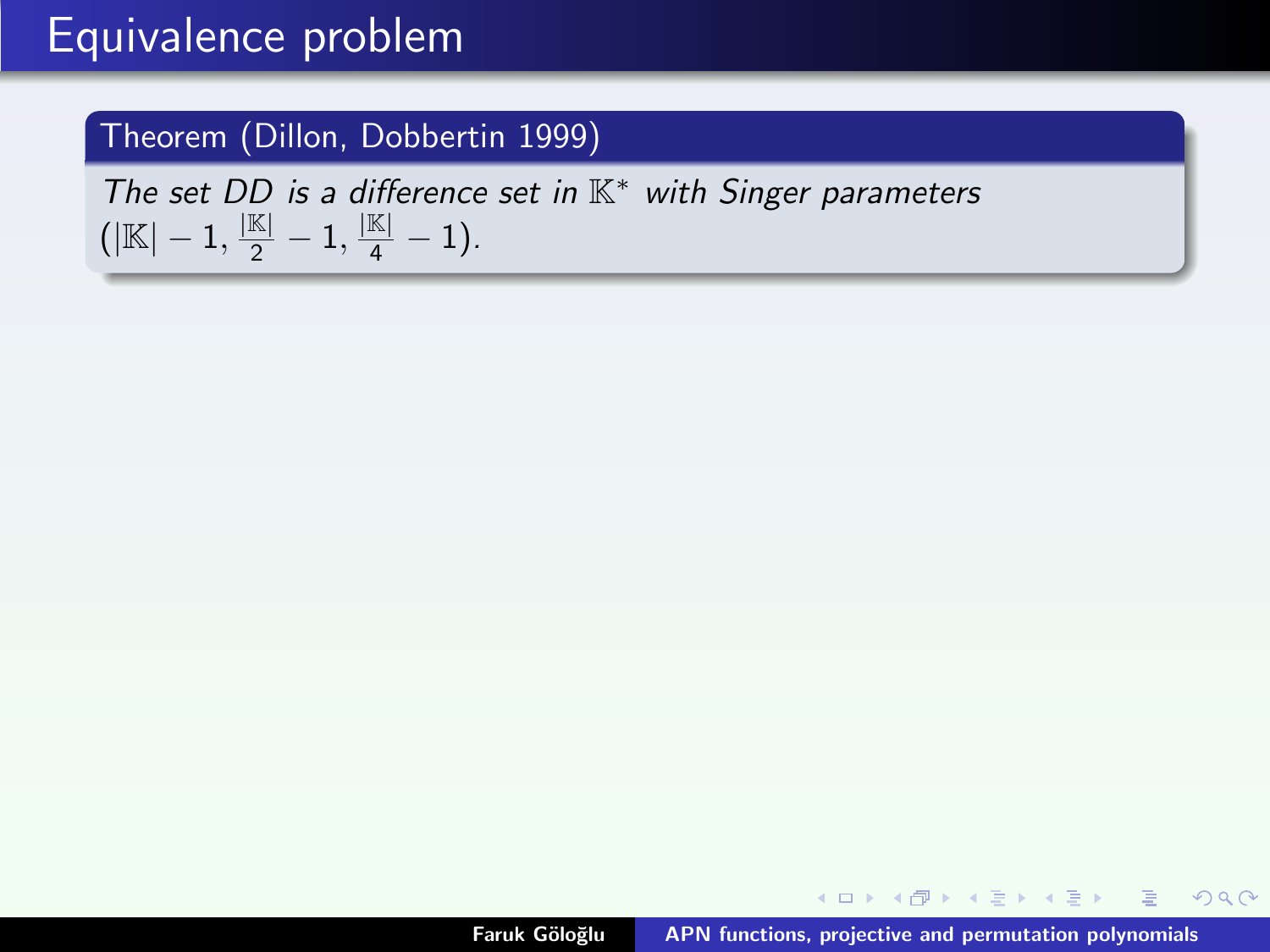### Equivalence problem

#### Theorem (Dillon, Dobbertin 1999)

The set DD is a difference set in  $K^*$  with Singer parameters  $(|\mathbb{K}|-1,\frac{|\mathbb{K}|}{2}-1,\frac{|\mathbb{K}|}{4}-1).$ 

That is to say, when  $x, y$  runs through  $DD$ ,

$$
\frac{x}{y} = \alpha
$$

holds  $\frac{|\mathbb{K}|}{4} - 1$  times for each  $\alpha \in \mathbb{K}^{\times \times}$ . Or, equivalently

$$
|DD \cap \alpha DD| = \frac{|\mathbb{K}|}{4} - 1.
$$

- ◀ @ ▶ -◀ 로 ▶ -◀ 로 ▶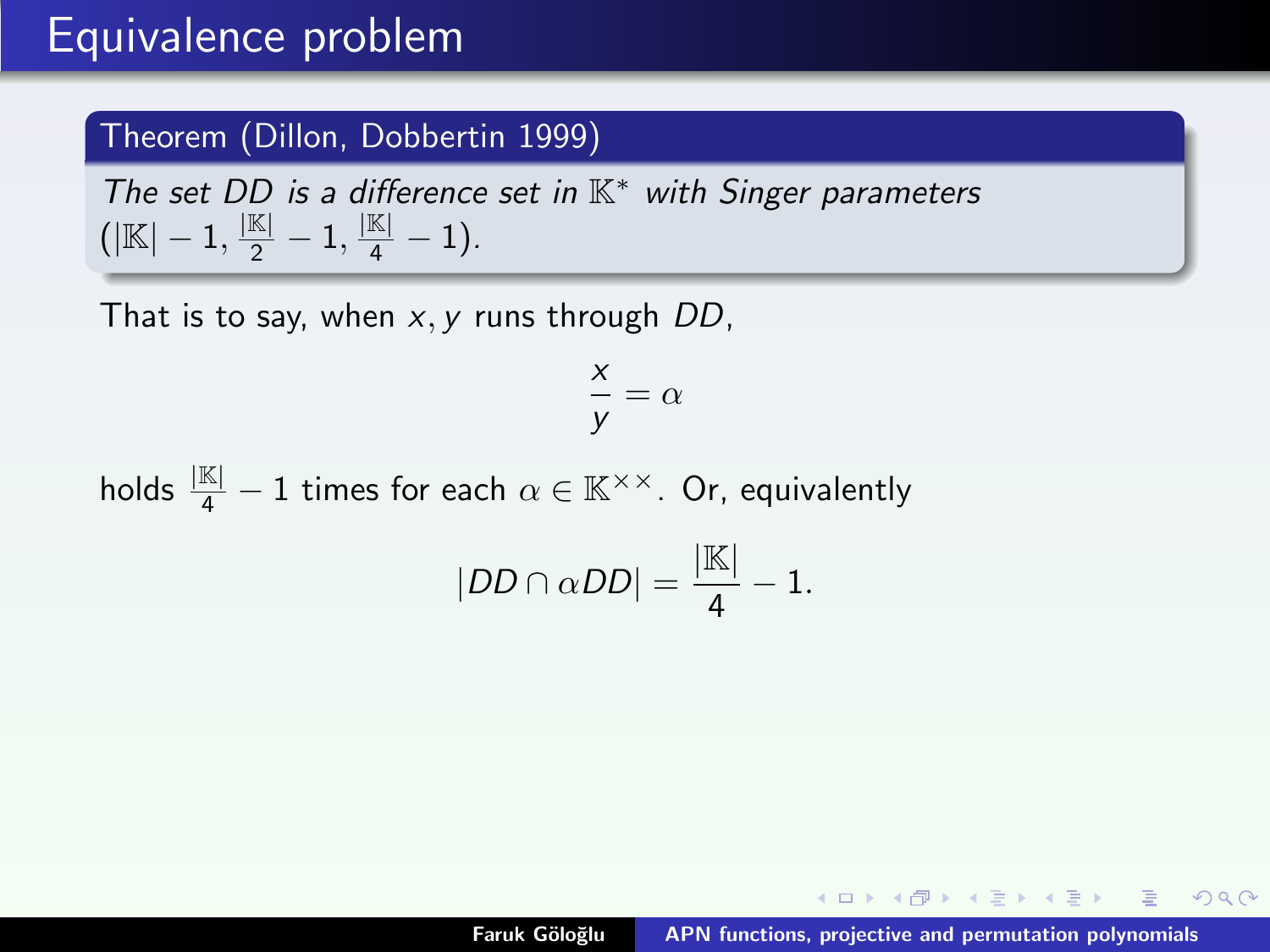### <span id="page-54-0"></span>Equivalence problem

#### Theorem (Dillon, Dobbertin 1999)

The set DD is a difference set in  $K^*$  with Singer parameters  $(|\mathbb{K}|-1,\frac{|\mathbb{K}|}{2}-1,\frac{|\mathbb{K}|}{4}-1).$ 

That is to say, when  $x, y$  runs through  $DD$ ,

$$
\frac{x}{y} = \alpha
$$

holds  $\frac{|\mathbb{K}|}{4} - 1$  times for each  $\alpha \in \mathbb{K}^{\times \times}$ . Or, equivalently

$$
|DD \cap \alpha DD| = \frac{|\mathbb{K}|}{4} - 1.
$$

Therefore, our equation holds exactly twice, only if

$$
\frac{|\mathbb{K}|}{4}-1=1,
$$

thus,

$$
\mathbb{K}=\mathbb{F}_{2^3}.
$$

 $($  m  $\rightarrow$   $($   $\overline{m}$   $\rightarrow$   $\rightarrow$   $\overline{m}$   $\rightarrow$   $\rightarrow$   $\rightarrow$ 

つくい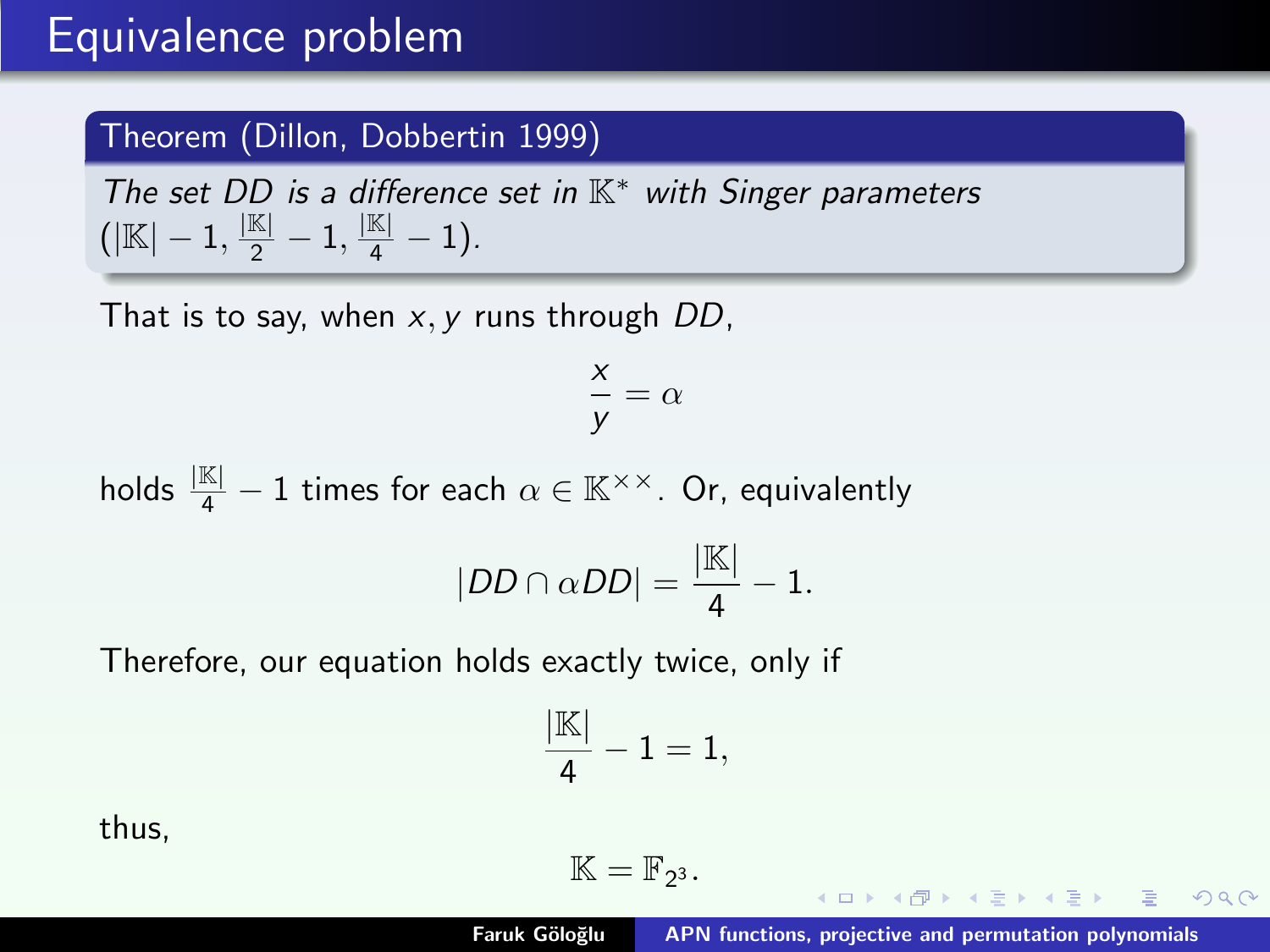### <span id="page-55-0"></span>The result

#### Theorem

If a  $(q, q)$ -projective APN polynomial F is  $K$ -CCZ equivalent to a permutation then  $F \sim \kappa : \mathbb{F}_{2^6} \to \mathbb{F}_{2^6}$ .

**K ロ ⊁ K 倒 ≯ K ミ ⊁ K ミ ⊁** 

 $2Q$ 

目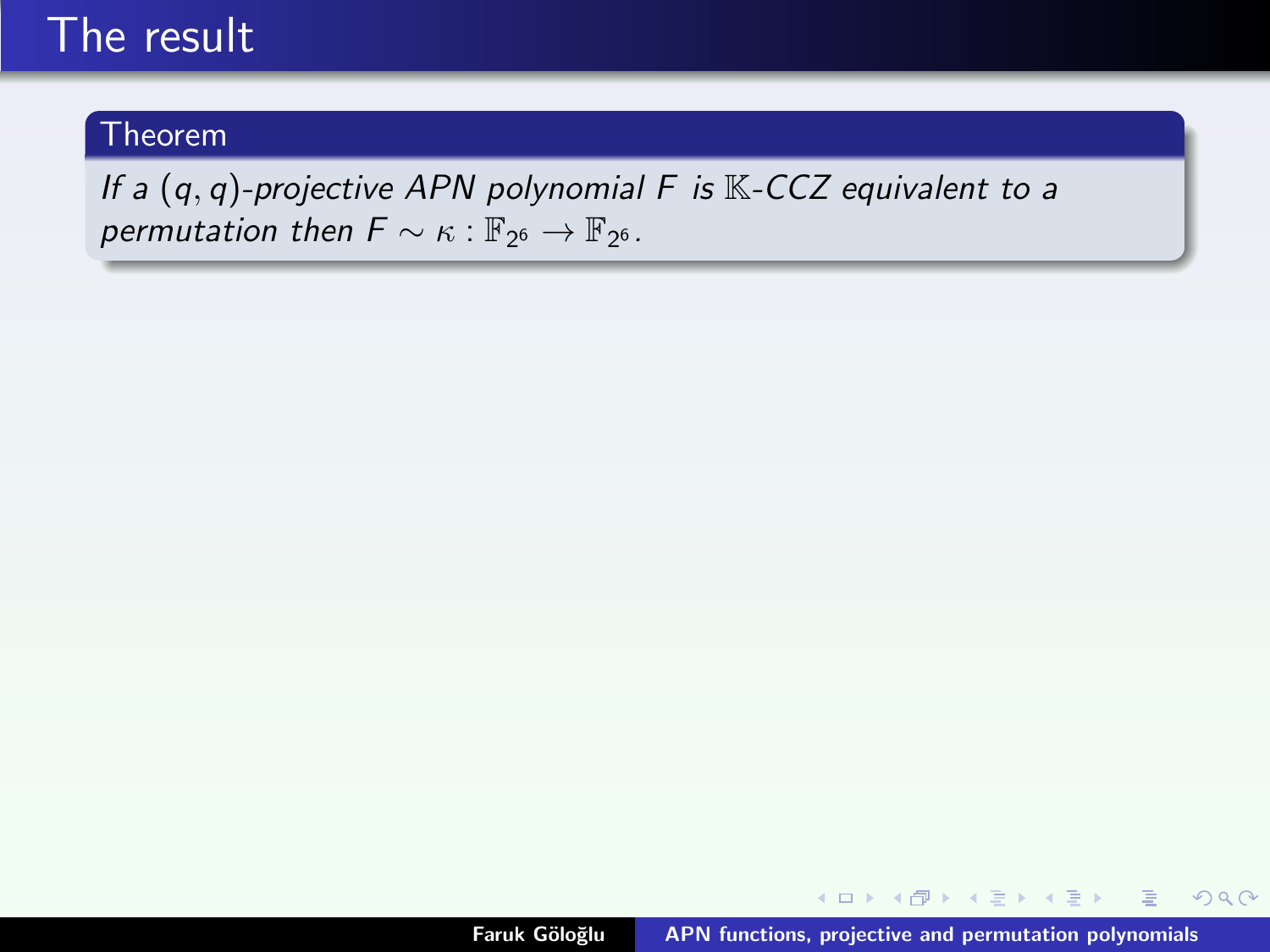### <span id="page-56-0"></span>The result

#### Theorem

If a  $(q, q)$ -projective APN polynomial F is  $K$ -CCZ equivalent to a permutation then  $F \sim \kappa : \mathbb{F}_{2^6} \to \mathbb{F}_{2^6}$ .

A related result:

Theorem (Canteaut,Perrin,Tian 2019)

If a generalized butterfly

$$
F = [(x + ay)^{q+1} + by^{q+1}, (ax + y)^{q+1} + bx^{q+1}]
$$

is APN then  $F \sim \kappa : \mathbb{F}_{2^6} \to \mathbb{F}_{2^6}$ .

 $4.013.4.513.4.533.4.5$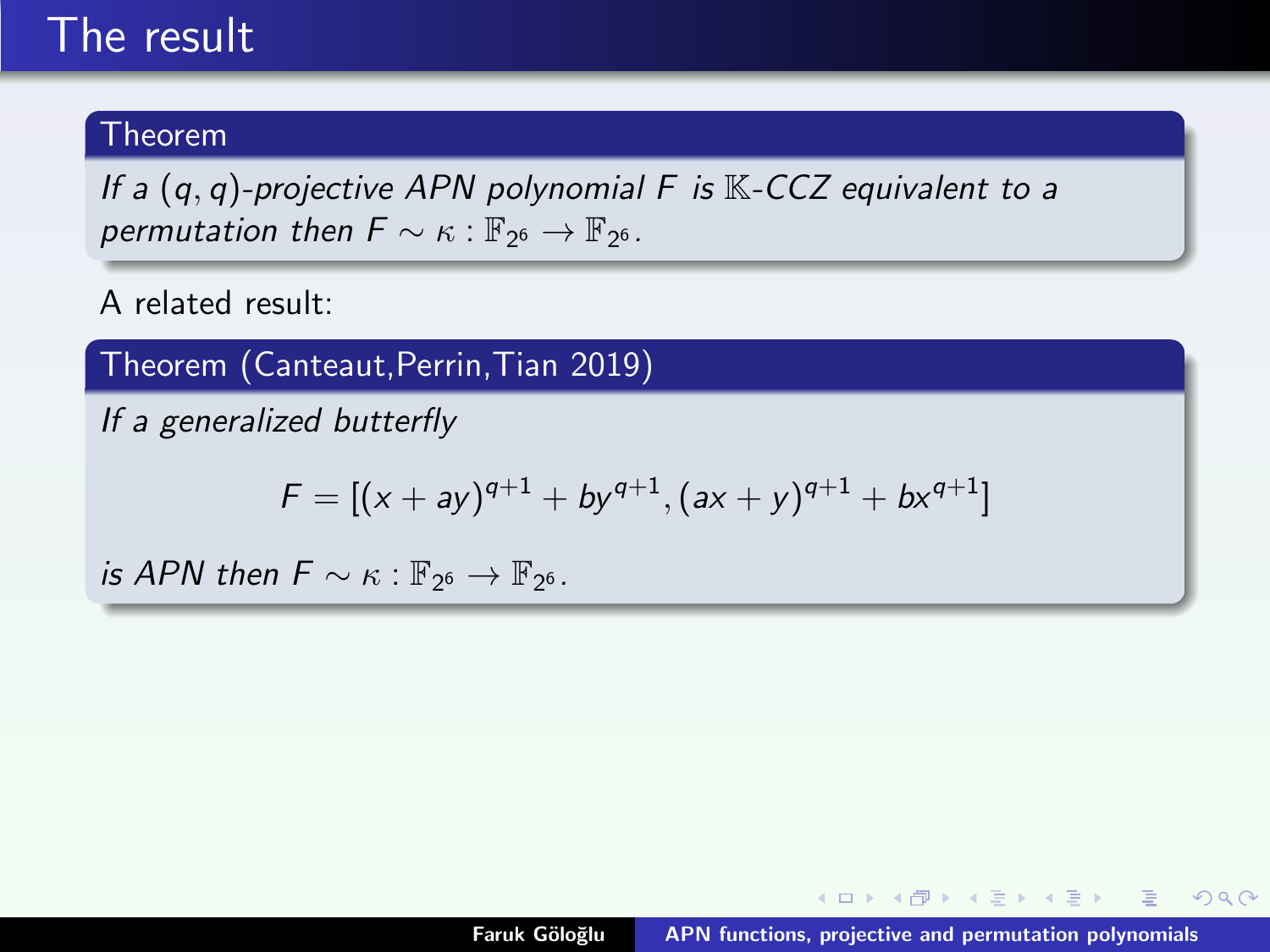### <span id="page-57-0"></span>The result

#### Theorem

If a  $(q, q)$ -projective APN polynomial F is  $K$ -CCZ equivalent to a permutation then  $F \sim \kappa : \mathbb{F}_{2^6} \to \mathbb{F}_{2^6}$ .

A related result:

Theorem (Canteaut,Perrin,Tian 2019)

If a generalized butterfly

$$
F = [(x + ay)^{q+1} + by^{q+1}, (ax + y)^{q+1} + bx^{q+1}]
$$

is APN then  $F \sim \kappa : \mathbb{F}_{2^6} \to \mathbb{F}_{2^6}$ .

Recall

$$
f(x,y) = (a_0x + b_0y)^{q+1} + (c_0x + d_0y)^{q+1},
$$
  
 
$$
g(x,y) = (a_1x + b_1y)^{q+1} + (c_1x + d_1y)^{q+1}.
$$

Anne Canteaut, Lo Perrin, Shizhu Tian: If a generalised butterfly is APN then it operates on 6 bits. Cryptogr. Commun. [11](#page-56-0)([6\)](#page-58-0)[:](#page-54-0) [1](#page-55-0)[1](#page-57-0)[4](#page-58-0)[7-](#page-0-0)[116](#page-70-0)[4](#page-0-0) [\(20](#page-70-0)[1](#page-0-0)[9\)](#page-70-0)  $000$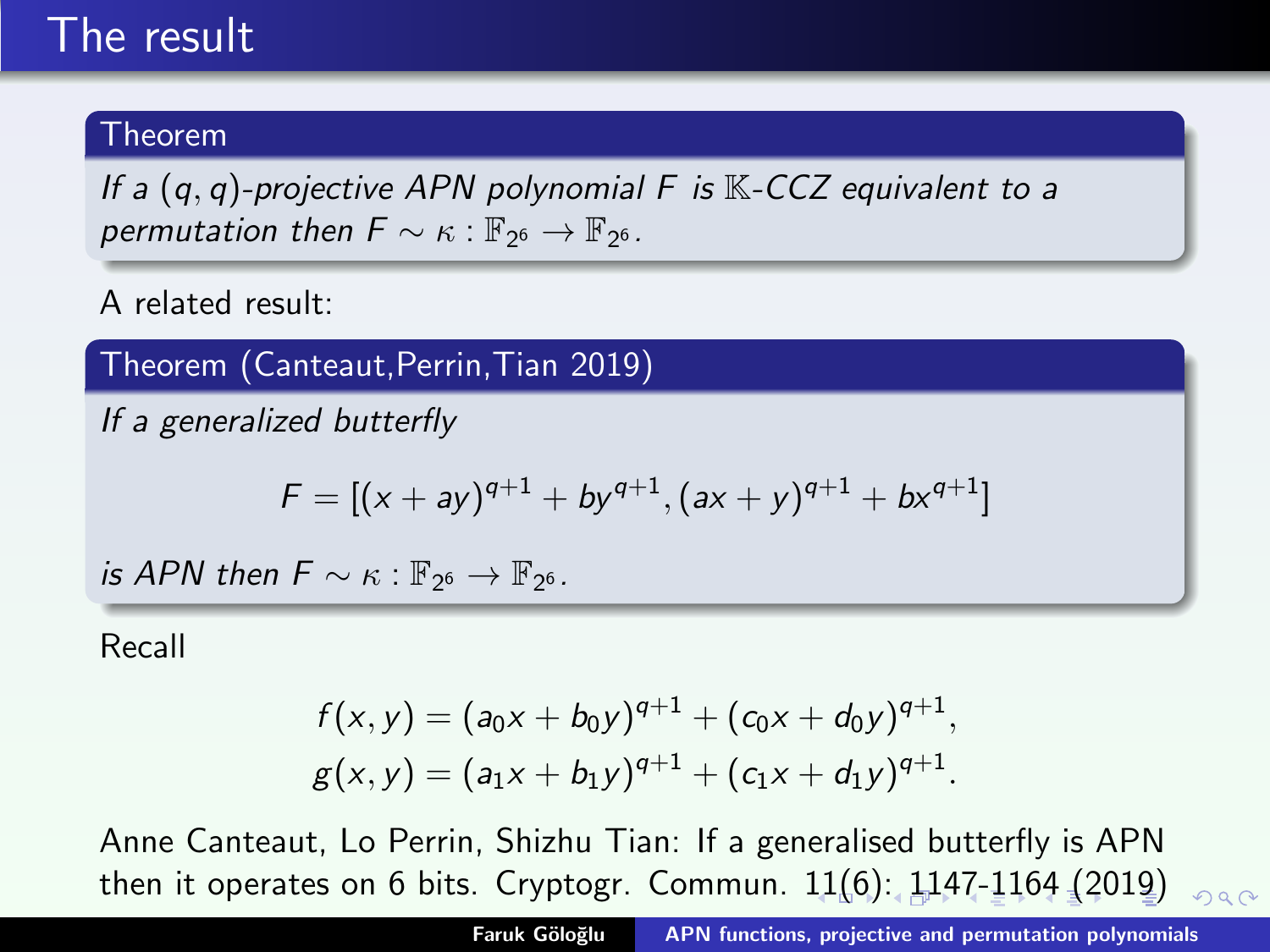<span id="page-58-0"></span>• One can choose  $F = [f, g]$  where

$$
f(x,y) = (a_0x + b_0y)^{q+1} + (c_0x + d_0y)^{q+1},
$$
  
 
$$
g(x,y) = (a_1x + b_1y)^{r+1} + (c_1x + d_1y)^{r+1}.
$$

 $\bullet$  Note that the "square" Walsh-zero structure of f is independent of the way we combine it with another function  $g$ . Thus these functions are (most of the time)  $K-CCZ$  equivalent to permutations.

A + + = + + = +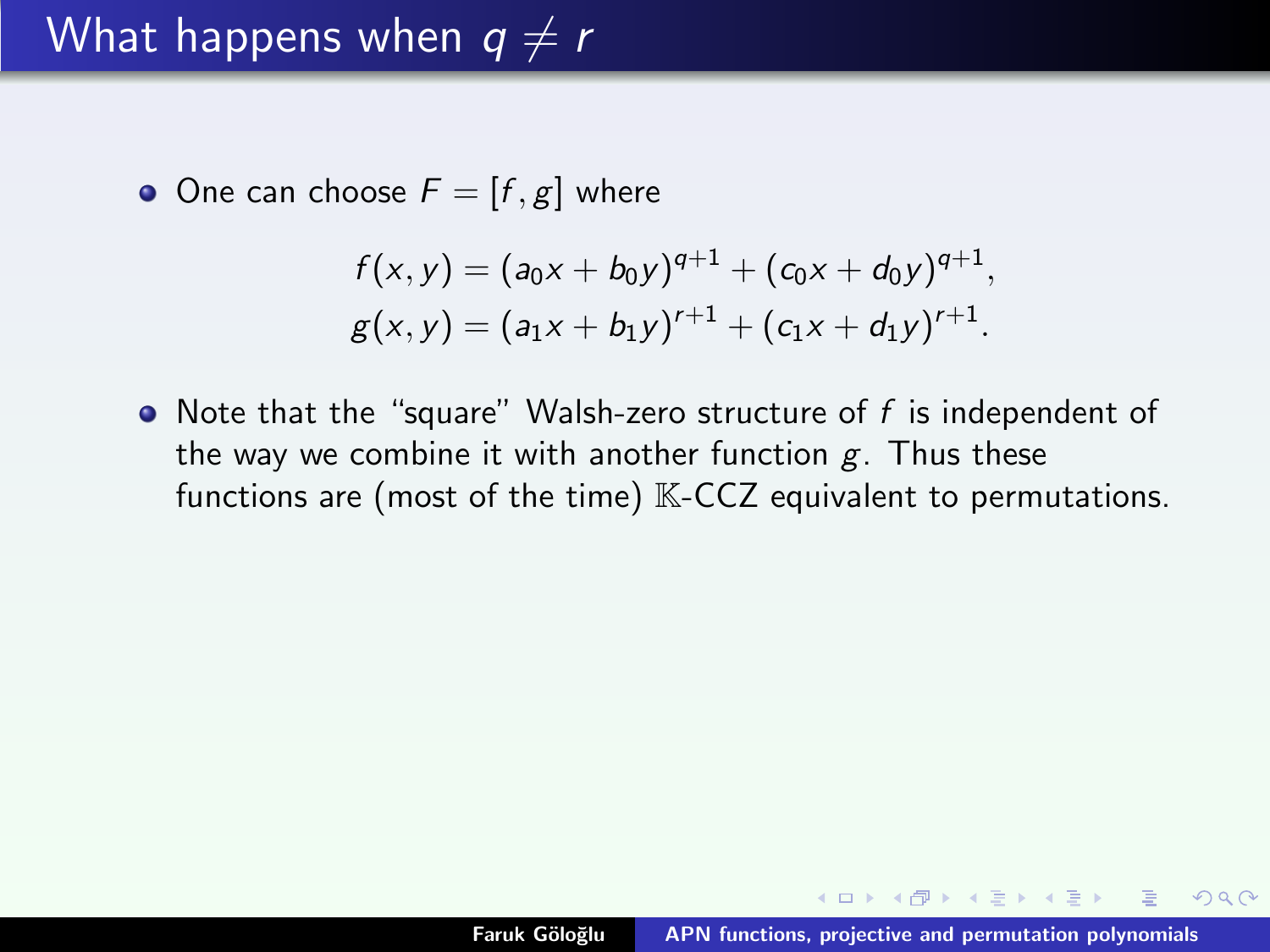• One can choose  $F = [f, g]$  where

$$
f(x,y) = (a_0x + b_0y)^{q+1} + (c_0x + d_0y)^{q+1},
$$
  
 
$$
g(x,y) = (a_1x + b_1y)^{r+1} + (c_1x + d_1y)^{r+1}.
$$

- $\bullet$  Note that the "square" Walsh-zero structure of f is independent of the way we combine it with another function  $g$ . Thus these functions are (most of the time)  $K-CCZ$  equivalent to permutations.
- $\bullet$  One difficulty lies in the fact that the  $\mathbb K$ -linear combinations  $\alpha f + \beta g$  are not anymore projective.

 $\mathcal{A}$   $\overline{\oplus}$   $\mathcal{B}$   $\mathcal{A}$   $\overline{\oplus}$   $\mathcal{B}$   $\mathcal{B}$   $\mathcal{B}$   $\mathcal{B}$   $\mathcal{B}$ 

つくい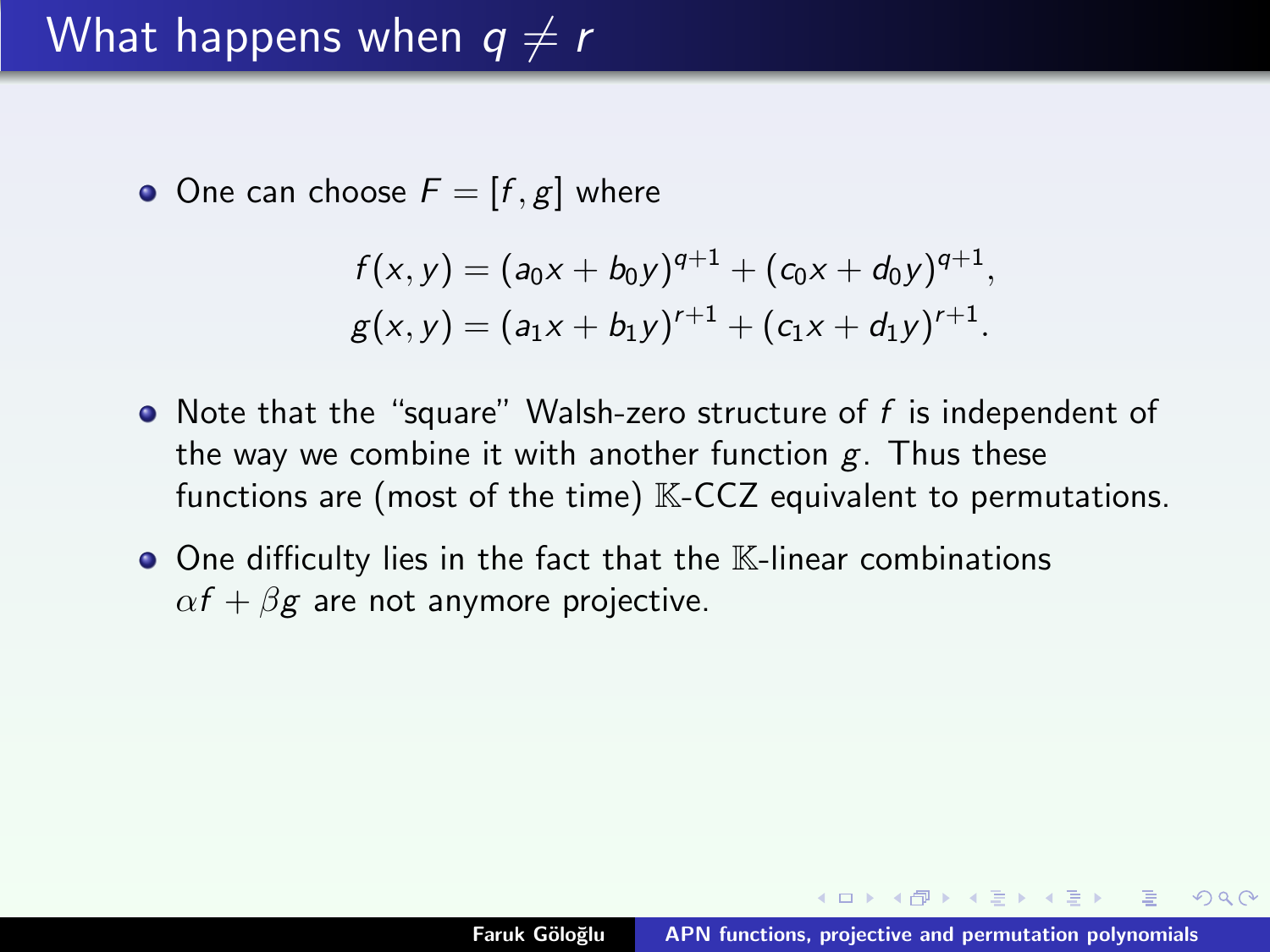• One can choose  $F = [f, g]$  where

$$
f(x,y) = (a_0x + b_0y)^{q+1} + (c_0x + d_0y)^{q+1},
$$
  
 
$$
g(x,y) = (a_1x + b_1y)^{r+1} + (c_1x + d_1y)^{r+1}.
$$

- $\bullet$  Note that the "square" Walsh-zero structure of f is independent of the way we combine it with another function  $g$ . Thus these functions are (most of the time)  $K-CCZ$  equivalent to permutations.
- $\bullet$  One difficulty lies in the fact that the  $\mathbb K$ -linear combinations  $\alpha f + \beta g$  are not anymore projective.
- Equations are extremely complicated.

 $\mathcal{A}$   $\overline{\oplus}$   $\mathcal{B}$   $\mathcal{A}$   $\overline{\oplus}$   $\mathcal{B}$   $\mathcal{B}$   $\mathcal{B}$   $\mathcal{B}$   $\mathcal{B}$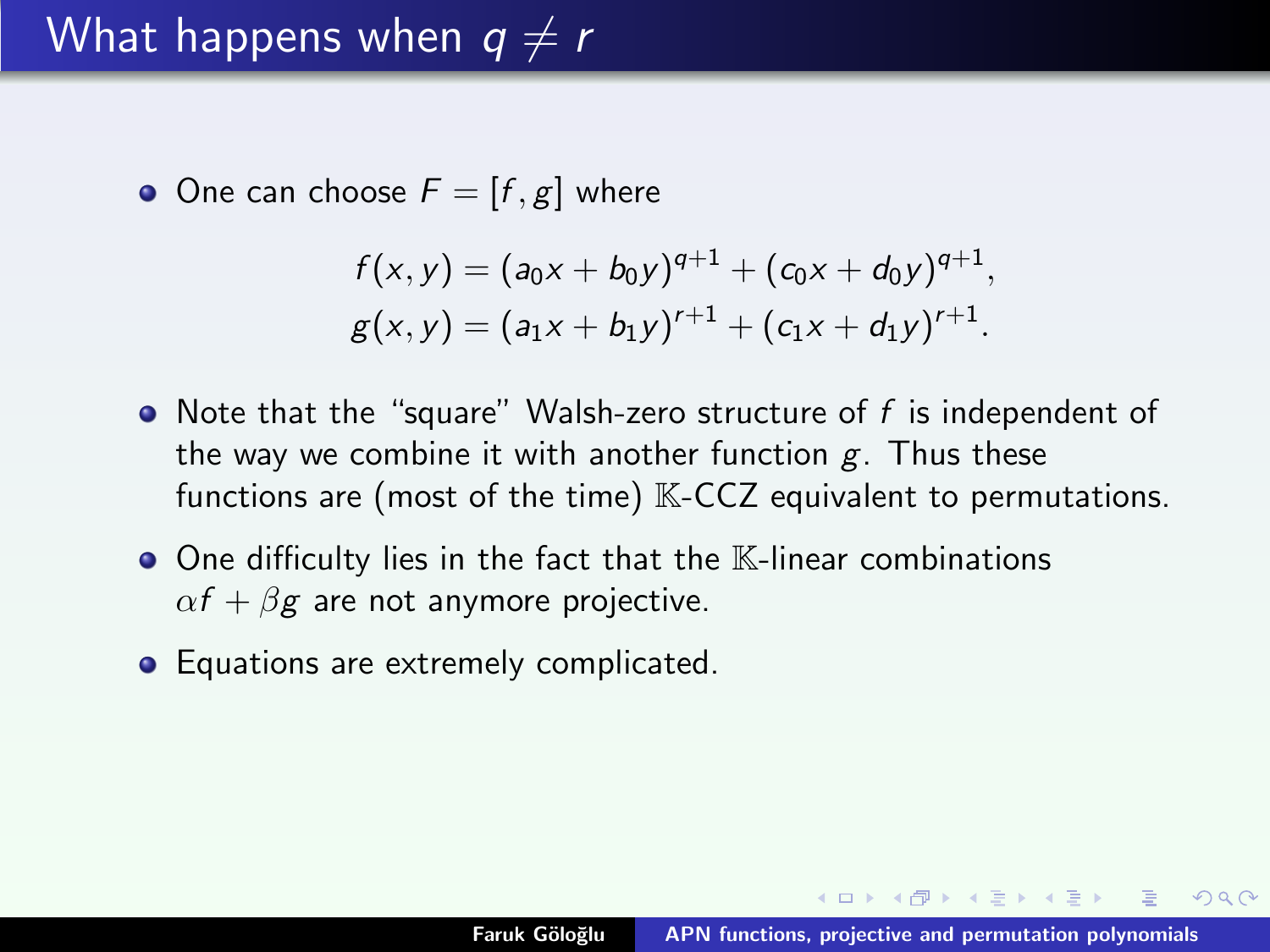• One can choose  $F = [f, g]$  where

$$
f(x,y) = (a_0x + b_0y)^{q+1} + (c_0x + d_0y)^{q+1},
$$
  
 
$$
g(x,y) = (a_1x + b_1y)^{r+1} + (c_1x + d_1y)^{r+1}.
$$

- $\bullet$  Note that the "square" Walsh-zero structure of f is independent of the way we combine it with another function  $g$ . Thus these functions are (most of the time)  $K-CCZ$  equivalent to permutations.
- $\bullet$  One difficulty lies in the fact that the  $\mathbb K$ -linear combinations  $\alpha f + \beta g$  are not anymore projective.
- Equations are extremely complicated.
- **•** Partial theoretical results.

4 A D D D D D D D D D D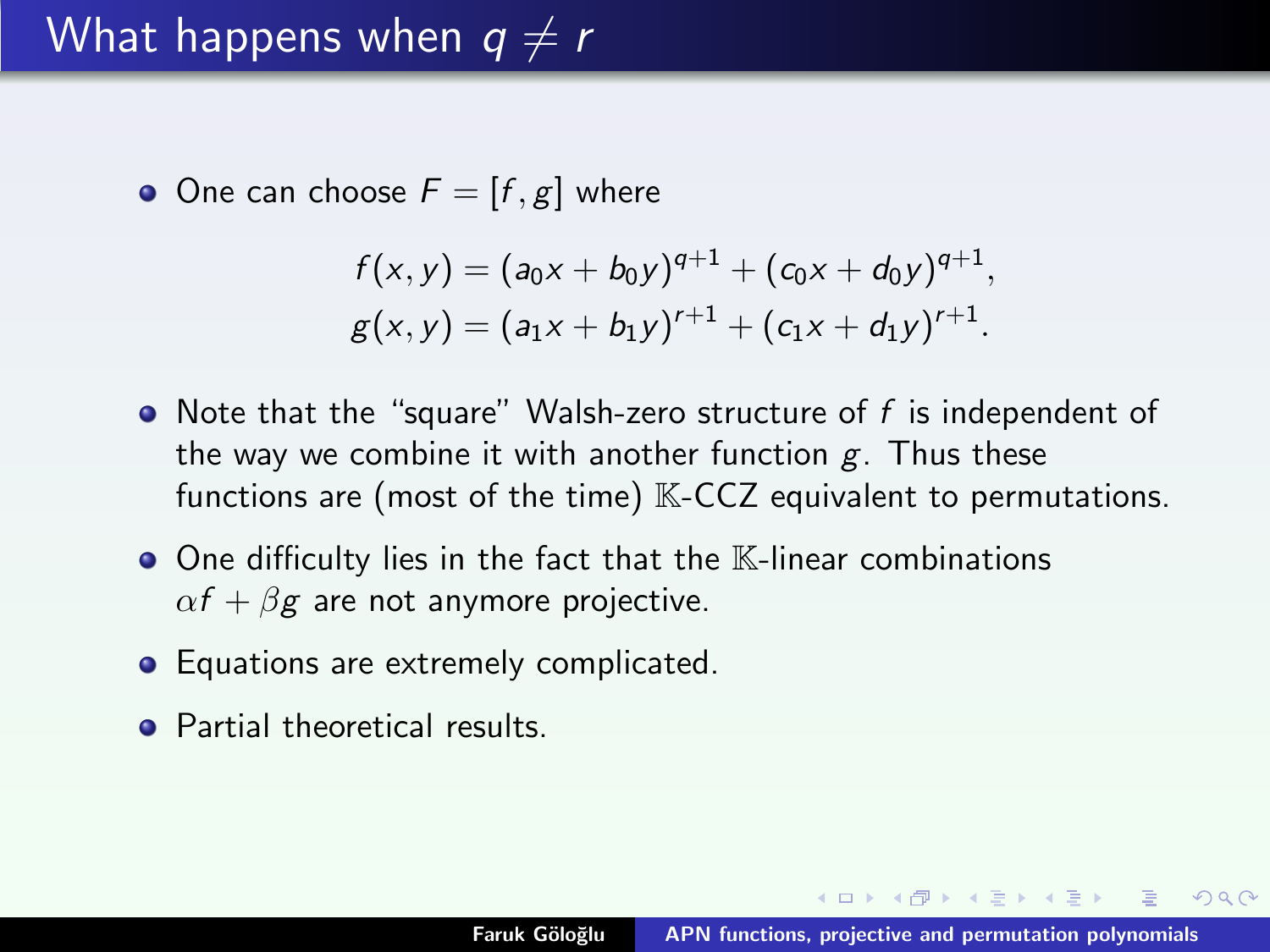• One can choose  $F = [f, g]$  where

$$
f(x,y) = (a_0x + b_0y)^{q+1} + (c_0x + d_0y)^{q+1},
$$
  
 
$$
g(x,y) = (a_1x + b_1y)^{r+1} + (c_1x + d_1y)^{r+1}.
$$

- $\bullet$  Note that the "square" Walsh-zero structure of f is independent of the way we combine it with another function  $g$ . Thus these functions are (most of the time)  $K-CCZ$  equivalent to permutations.
- $\bullet$  One difficulty lies in the fact that the  $\mathbb K$ -linear combinations  $\alpha f + \beta g$  are not anymore projective.
- Equations are extremely complicated.
- **•** Partial theoretical results.
- Computer data suggest no such APN function up to dimension 30.

イロメ マ桐 メラミンマラメ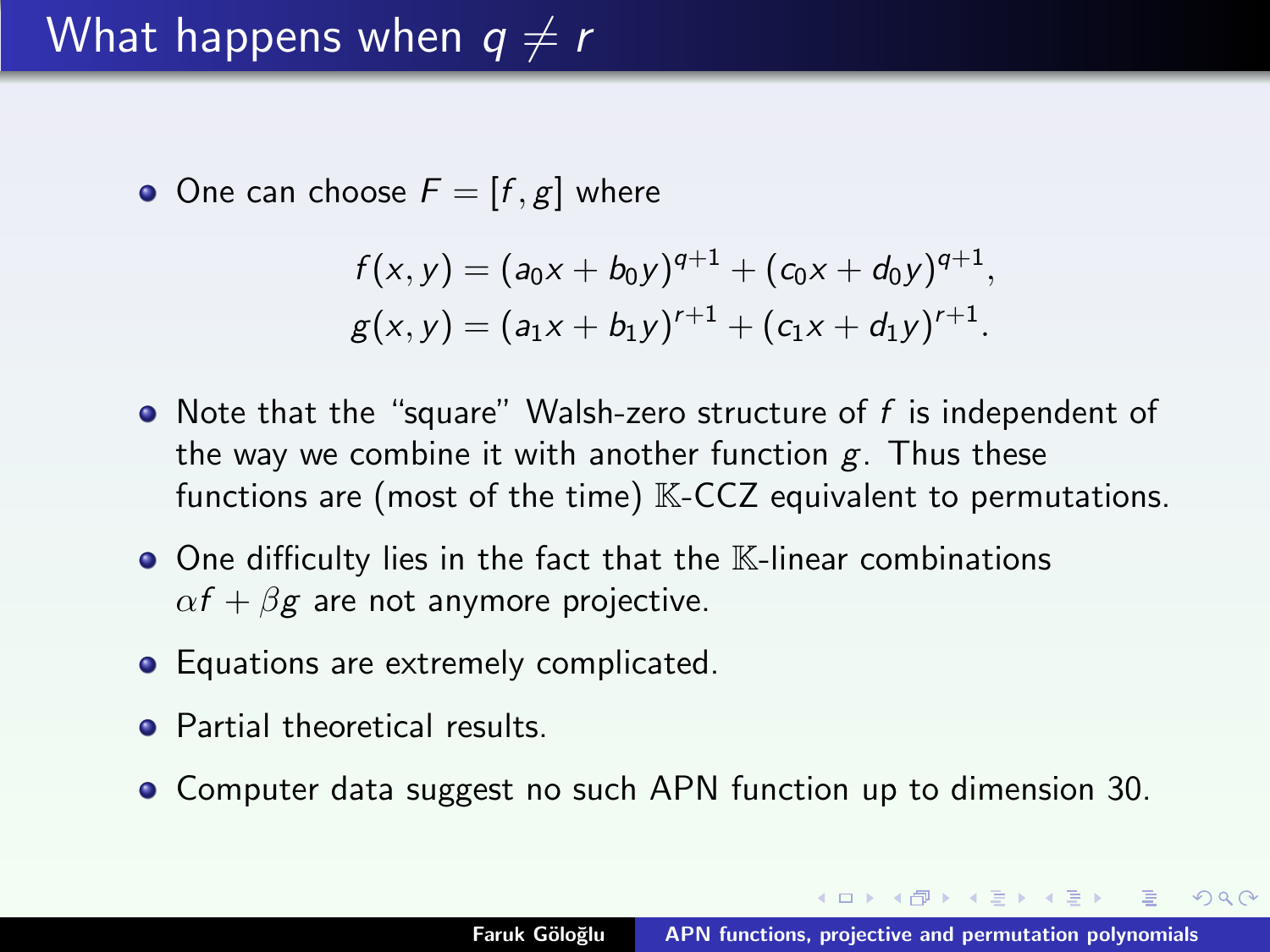$$
g:=\mathbb{K}\times\mathbb{K}\to\mathbb{K}
$$

with an *n*-dimensional Walsh-zero space (all  $2<sup>m</sup>$  components should be involved) and good differential properties  $(2|\mathbb{K})$ -differential uniform, so that it can be extended to an APN function) and combine it with a q-projective  $f$ , hoping to get an APN function.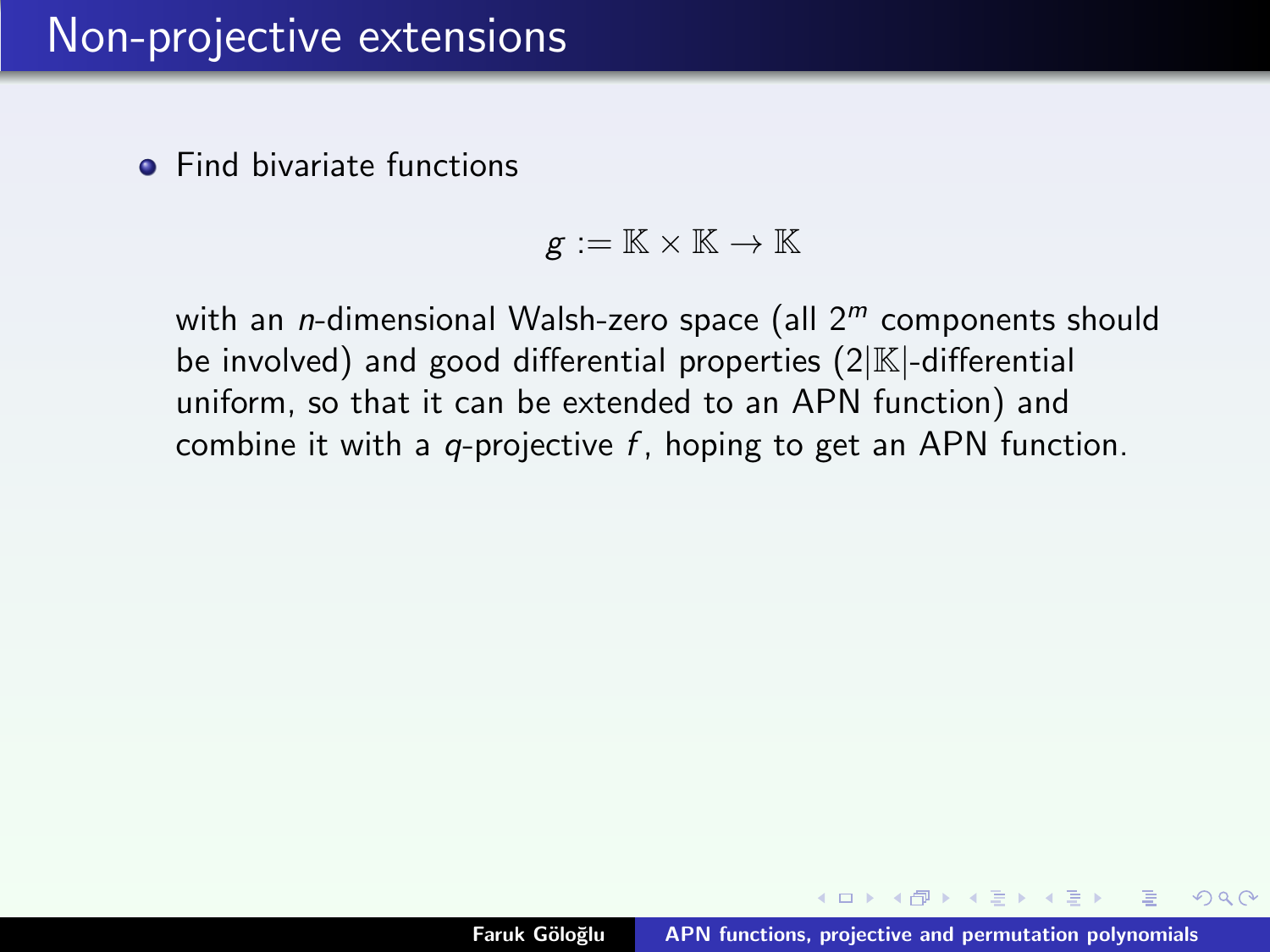$$
g:=\mathbb{K}\times\mathbb{K}\to\mathbb{K}
$$

with an *n*-dimensional Walsh-zero space (all  $2<sup>m</sup>$  components should be involved) and good differential properties  $(2|\mathbb{K})$ -differential uniform, so that it can be extended to an APN function) and combine it with a q-projective  $f$ , hoping to get an APN function.

• Combine a projective f with a non-quadratic function, possibly a monomial or a homogenous function.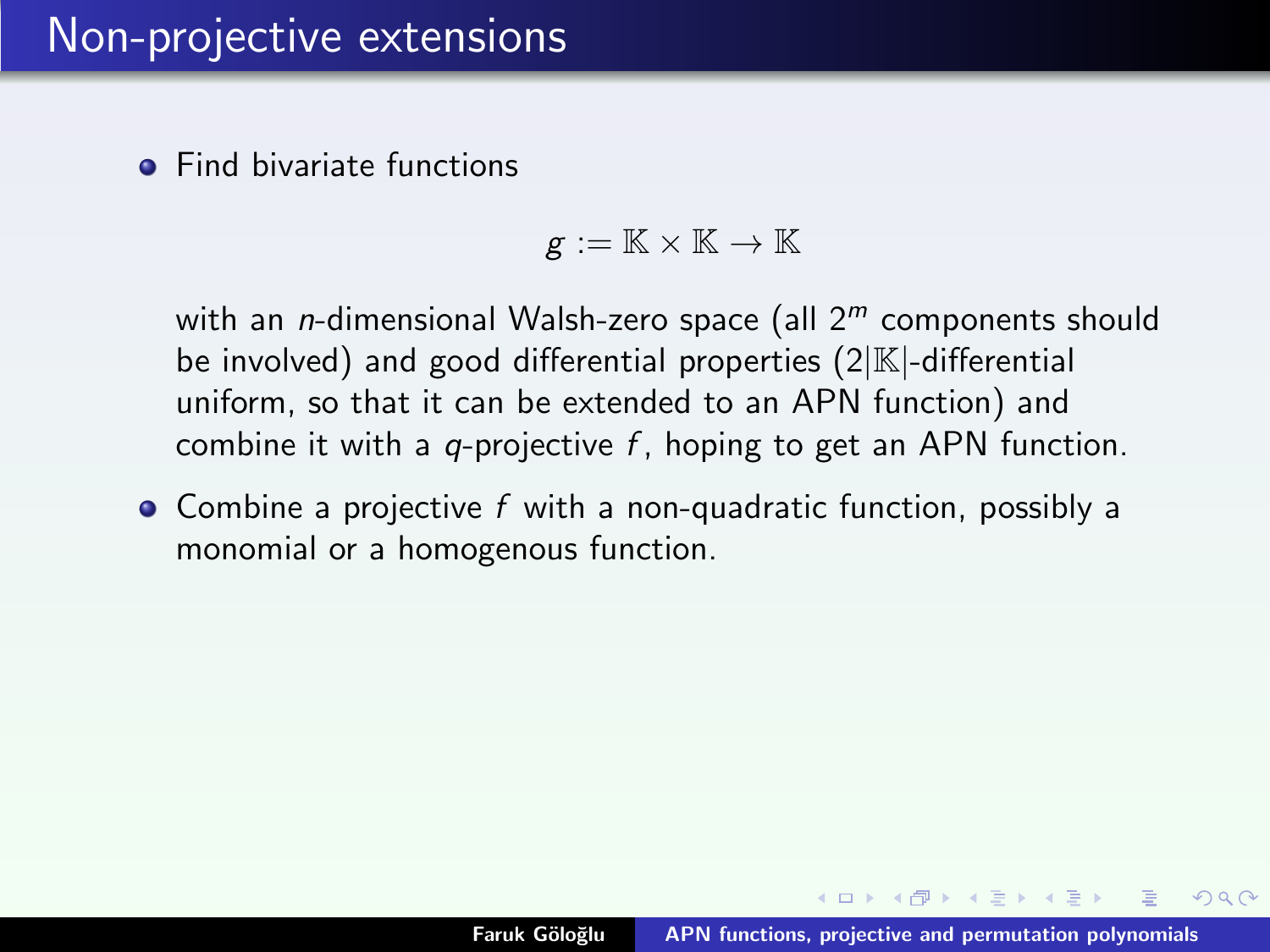$$
g:=\mathbb{K}\times\mathbb{K}\to\mathbb{K}
$$

with an *n*-dimensional Walsh-zero space (all  $2<sup>m</sup>$  components should be involved) and good differential properties  $(2|\mathbb{K})$ -differential uniform, so that it can be extended to an APN function) and combine it with a q-projective  $f$ , hoping to get an APN function.

- Combine a projective f with a non-quadratic function, possibly a monomial or a homogenous function.
- For instance try quartic homogenous functions

$$
ax^3y + bx^2y^2 + cxy^3.
$$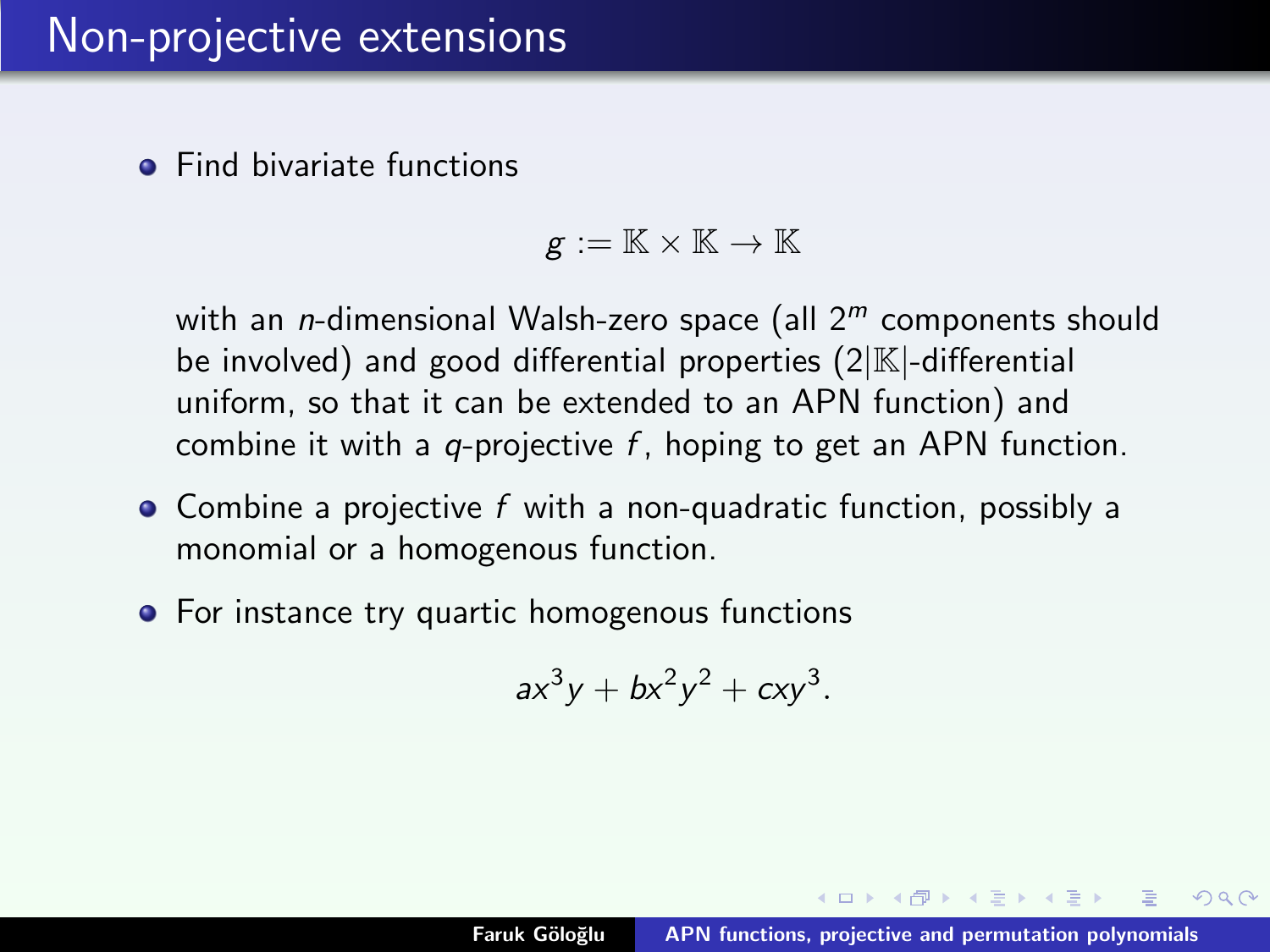$$
g:=\mathbb{K}\times\mathbb{K}\to\mathbb{K}
$$

with an *n*-dimensional Walsh-zero space (all  $2<sup>m</sup>$  components should be involved) and good differential properties  $(2|\mathbb{K})$ -differential uniform, so that it can be extended to an APN function) and combine it with a q-projective  $f$ , hoping to get an APN function.

- Combine a projective f with a non-quadratic function, possibly a monomial or a homogenous function.
- For instance try quartic homogenous functions

$$
ax^3y + bx^2y^2 + cxy^3.
$$

Non-classical Walsh spectrum problem can be attacked similarly.

 $\mathcal{A}$   $\overline{\mathcal{H}}$   $\rightarrow$   $\mathcal{A}$   $\overline{\mathcal{H}}$   $\rightarrow$   $\mathcal{A}$   $\overline{\mathcal{H}}$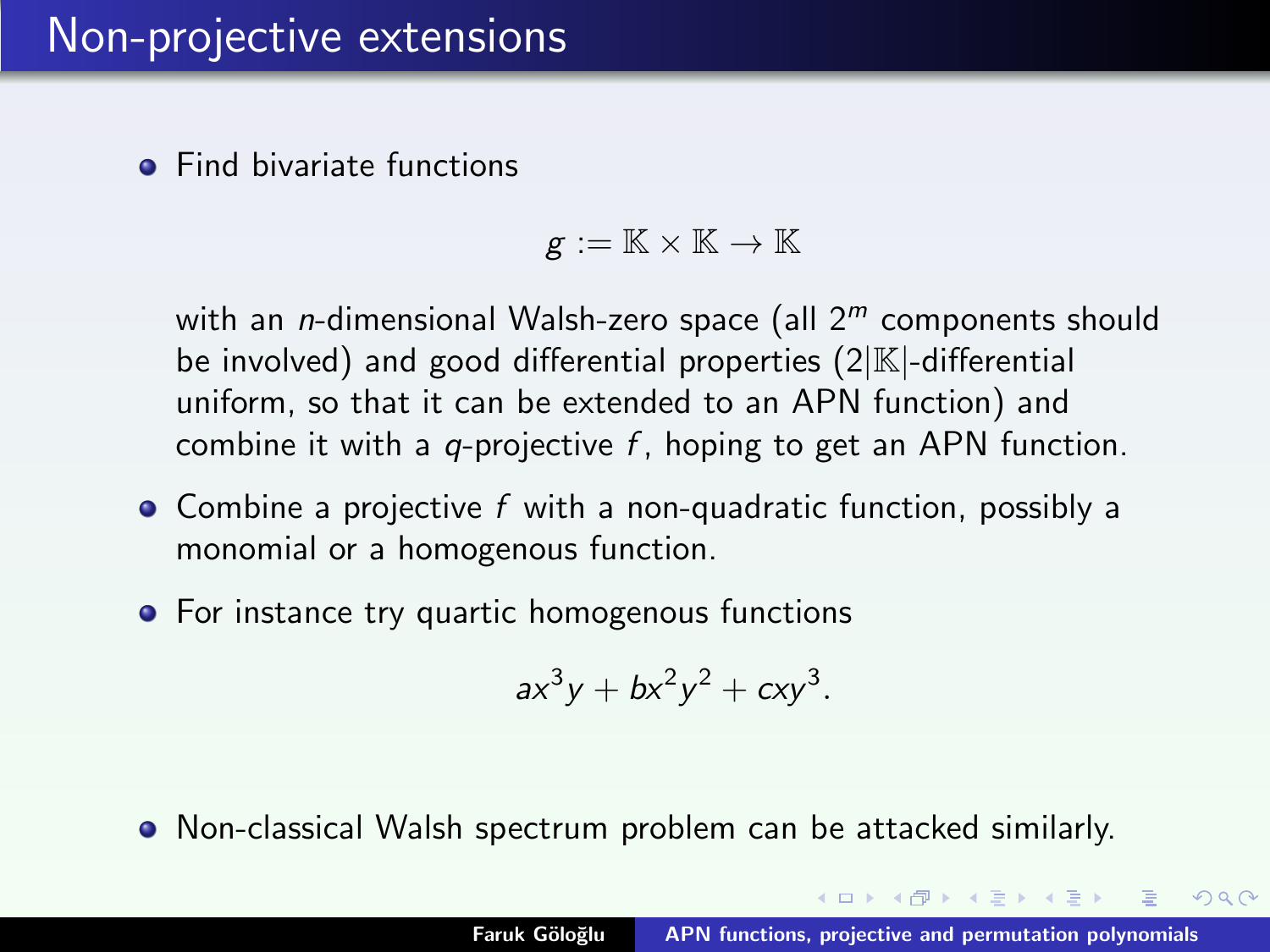### Non-classical Walsh spectrum

Walsh spectrum of an APN function is defined as the set

$$
\{\widehat{F}(u,v):u\in\mathbb{F},v\in\mathbb{F}^{\times}\}.
$$

• All quadratic APN functions on an odd dimension *n* have the same Walsh spectrum

$$
\{0,\pm 2^{\frac{n+1}{2}}\}.
$$

Majority of the quadratic APN functions (also plateaued ones) on an even dimension  $n = 2m$  have the spectrum

$$
\{0,\pm 2^m,\pm 2^{m+1}\},
$$

which is called the classical spectrum.

On  $\mathbb{F}_{2^6}$ , up to equivalence, one function, namely

$$
F(X) = X^3 + U^{11}X^5 + U^{13}X^9 + X^{17} + U^{11}X^{33} + X^{48}
$$

introduced in Browning, Dillon, Kibler, and McQuistan (2009) with a non-classical spectrum:

$$
\{0,\pm 2^m,\pm 2^{m+1},2^{m+2}\},
$$

→ 伊 ▶ → 君 ▶ → 君 ▶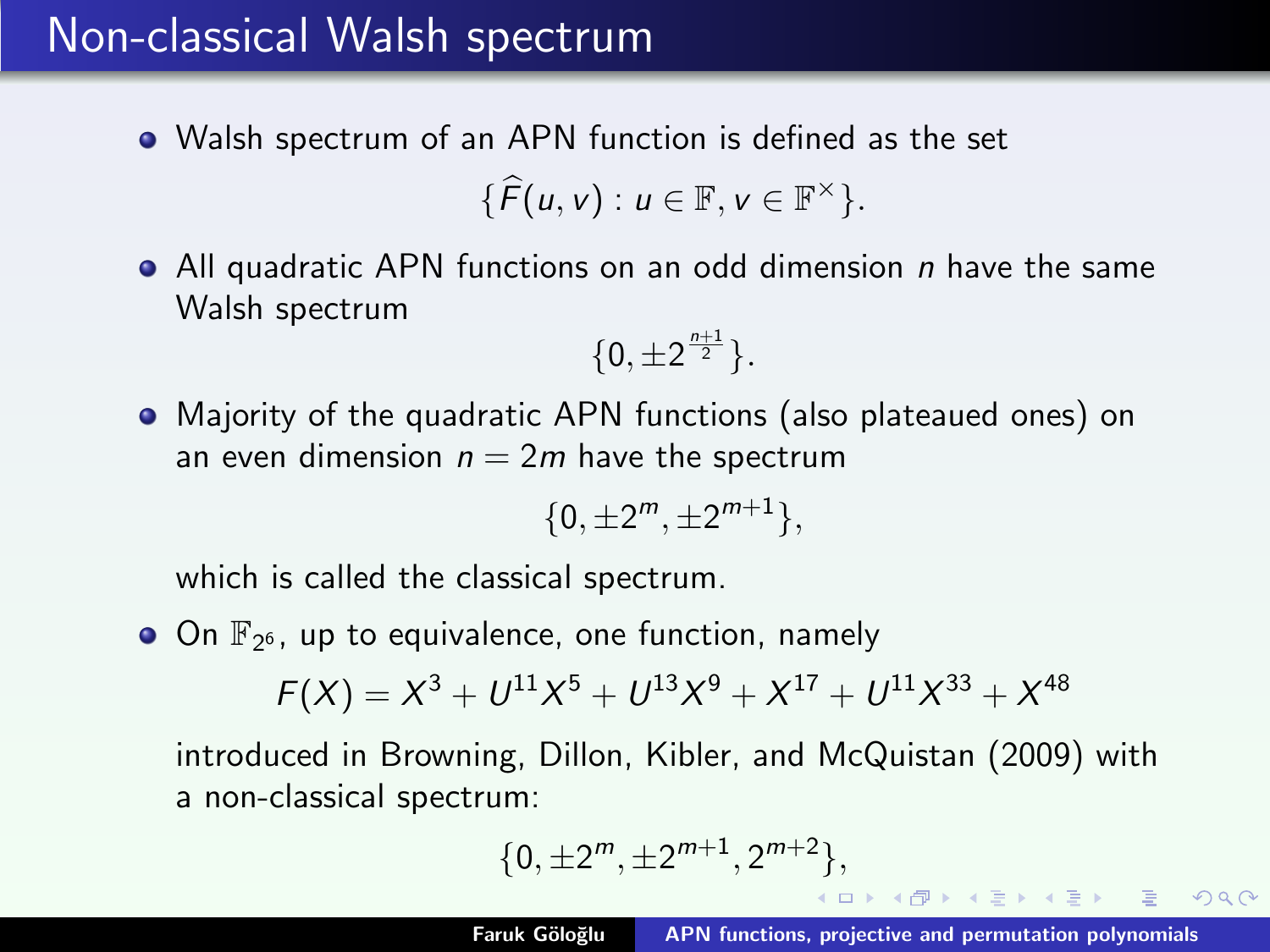We observe that (joint work with Michal Maršalek) the function

$$
f:=\mathbb{F}_{2^3}\times\mathbb{F}_{2^3}\to\mathbb{F}_{2^3}
$$

defined as

$$
f(x, y) = x^2y + y^2x + xy
$$

contains non-classical Walsh value  $2^{m+2}$  if *n* is odd. Using bivariate maps we can write

$$
F = [x^{2}y + xy^{2} + xy, x^{3} + ay^{3} + L(x, y)].
$$

#### Question

Can this be generalized?

K ロ ⊁ K 倒 ≯ K ミ ⊁ K ミ ≯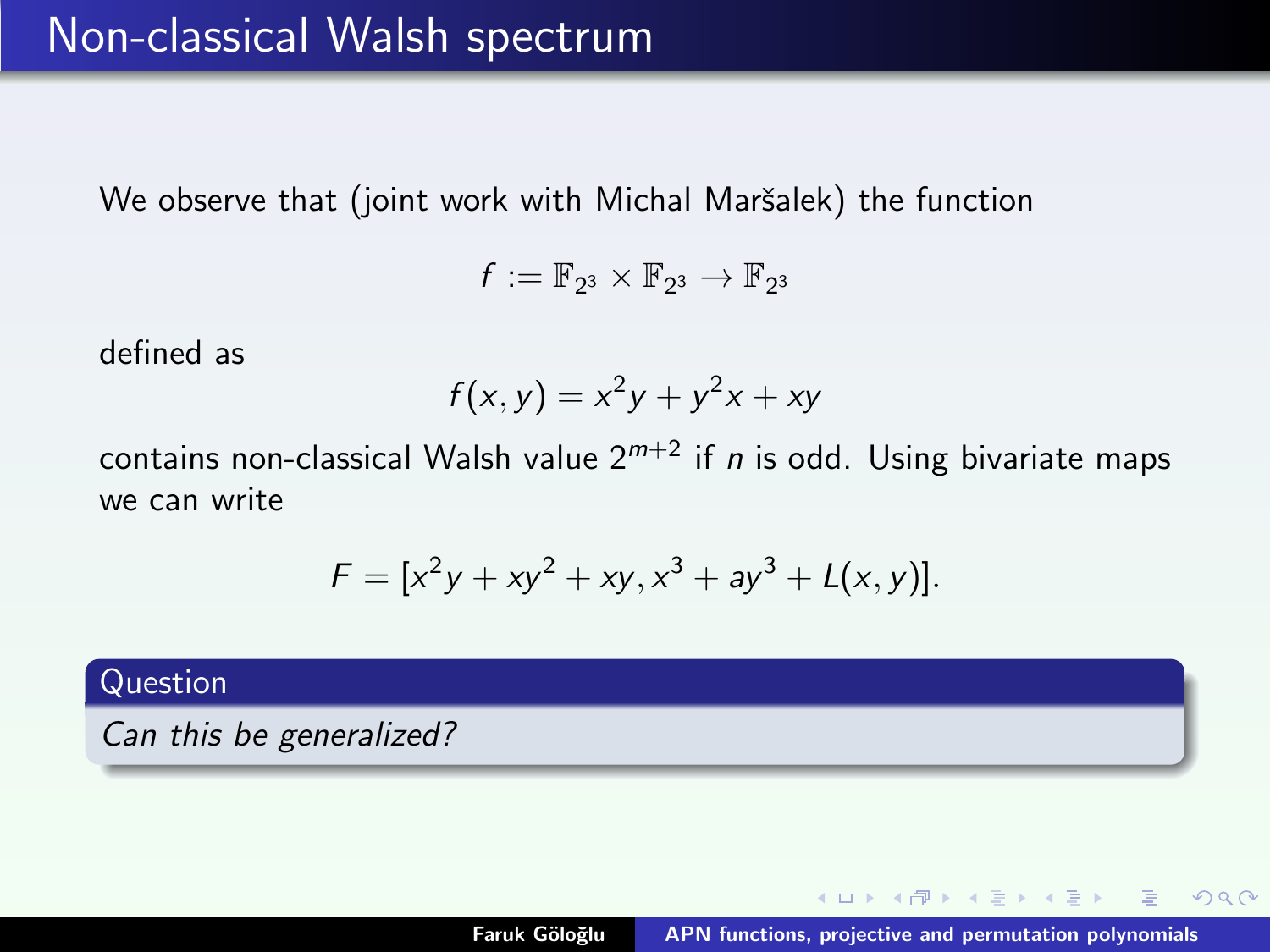#### Theorem

If n is odd, a function  $F: \mathbb{F}_{2^n} \to \mathbb{F}_{2^n}$  of the type

$$
F = [x^{2}y + xy^{2} + xy, x^{3} + ay^{3} + L(x, y)].
$$

is not APN if  $n > 9$ .

We prove after lengthy analysis that  $L$  should satisfy (polynomially)

$$
\operatorname{Tr}\left(\frac{L(x,x+1)}{x^3}\right)=\sum_{i=1}^{2^n-2}x^i.
$$

Counting the number of terms, we see that

$$
n(n^2+n)/2\geq 2^n-2
$$

should hold, which is impossible if  $n > 9$ .

 $\mathcal{A}$   $\overline{\mathcal{B}}$   $\rightarrow$   $\mathcal{A}$   $\overline{\mathcal{B}}$   $\rightarrow$   $\mathcal{A}$   $\overline{\mathcal{B}}$